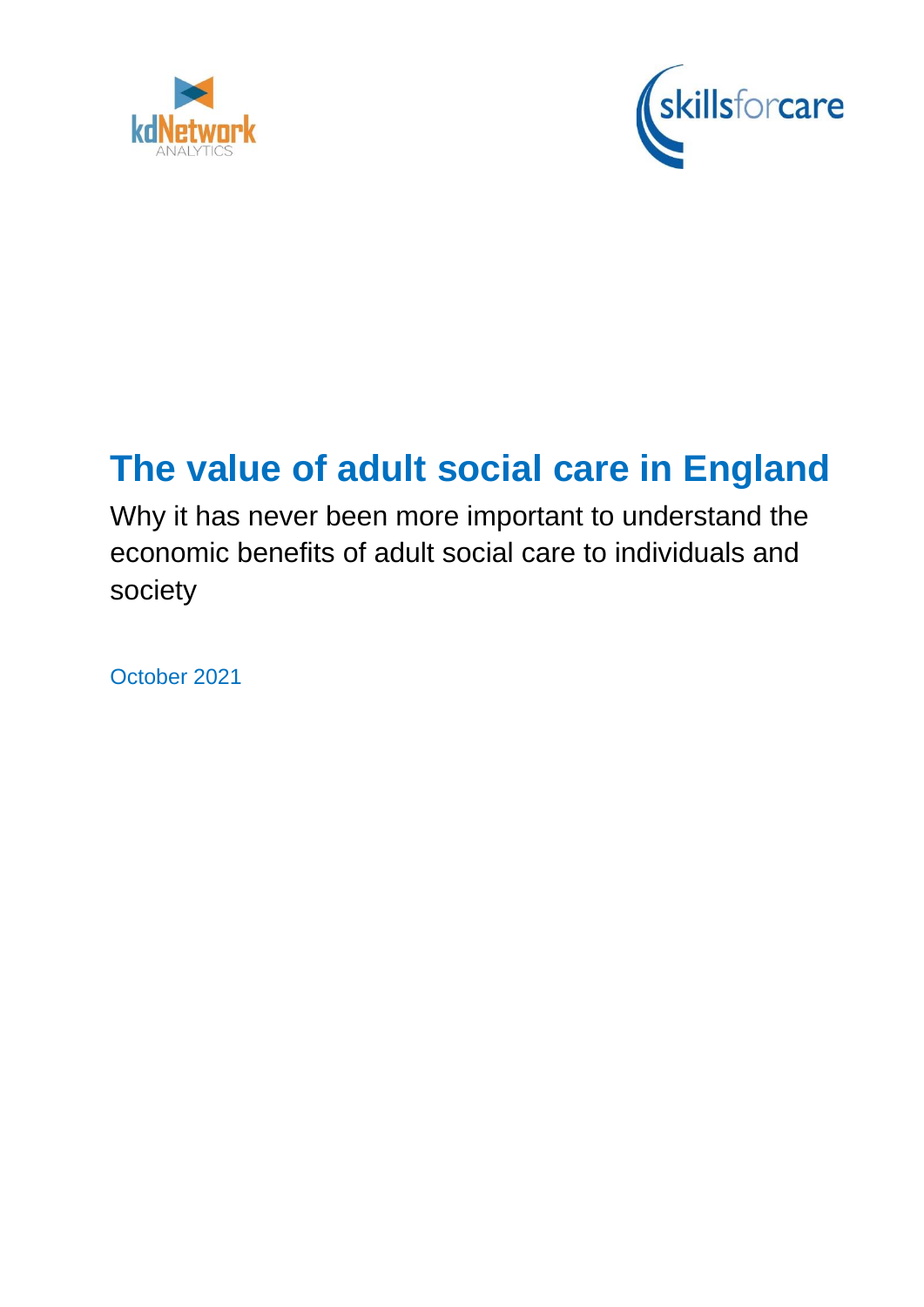#### **The value of adult social care in England**

Published by Skills for Care, West Gate, 6 Grace Street, Leeds LS1 2RP www.skillsforcare.org.uk **© Skills for Care 2021**

#### **Reference no. CR21068B-SF016**

Copies of this work may be made for non-commercial distribution to aid social care workforce development. Any other copying requires the permission of Skills for Care.

Skills for Care is the employer-led strategic body for workforce development in social care for adults in England. It is part of the sector skills council, Skills for Care and Development.

This work was researched and compiled by Keith Derbyshire, David Halsall and Jane Parkin of KDNA.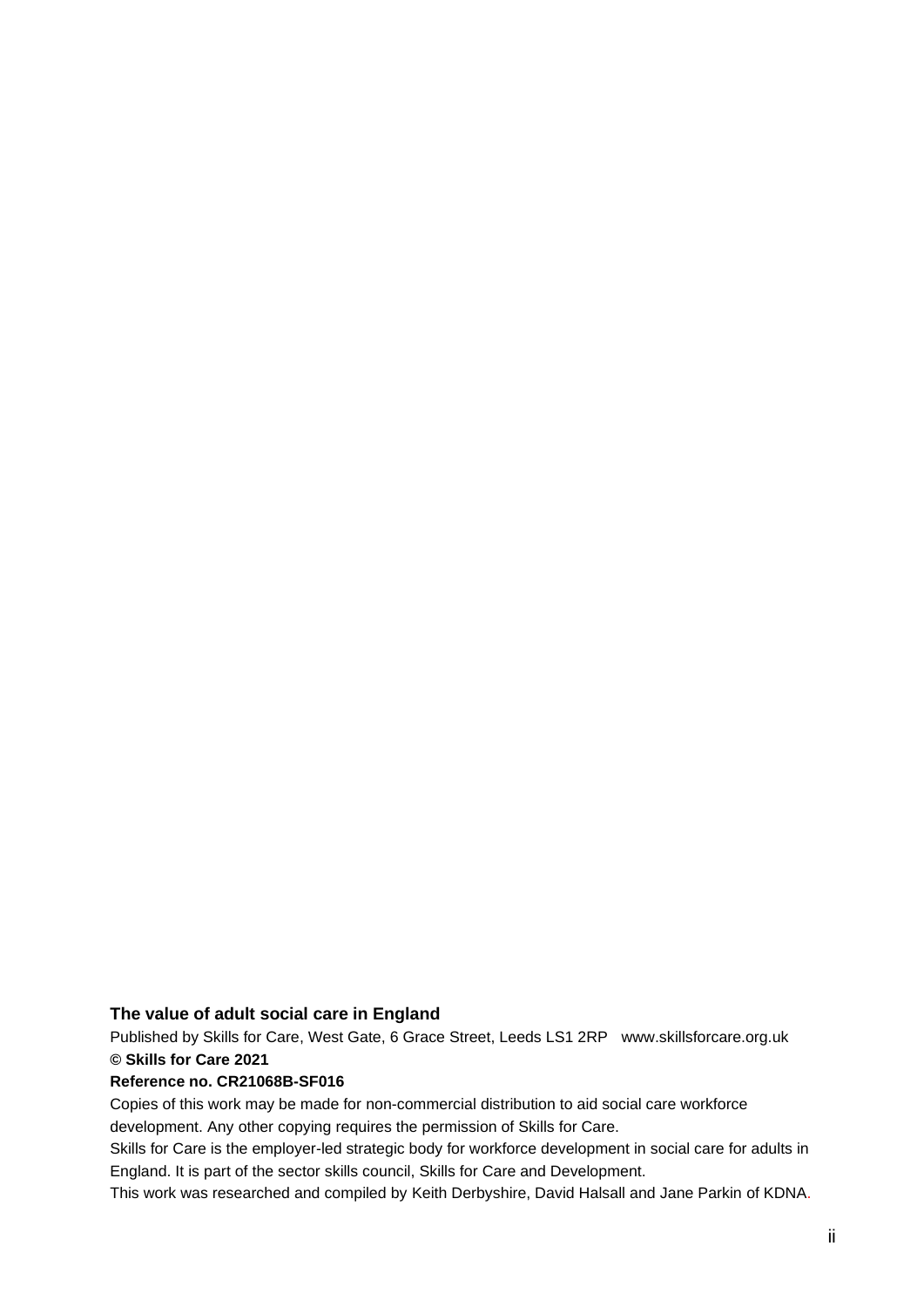## <span id="page-2-0"></span>**Table of contents**

| 1. | 1.1             |                                                                                |  |
|----|-----------------|--------------------------------------------------------------------------------|--|
|    |                 |                                                                                |  |
|    | 1.2             |                                                                                |  |
|    | 1.3             |                                                                                |  |
| 2. | 2.1             | Update and review of Gross Value Added (GVA) of adult social care in England6  |  |
|    | 2.2             |                                                                                |  |
|    | 2.3             | Recent trends and the effect of the pandemic on the size of social care 8      |  |
|    | 2.4             | Market failure and the problem of GVA as a measure of full economic value      |  |
|    | 2.5             |                                                                                |  |
| 3. |                 |                                                                                |  |
|    | 3.1             |                                                                                |  |
|    | 3.2             |                                                                                |  |
|    | 3.3<br>users 16 | Adult social care outcomes based on the first-hand experience of service       |  |
|    | 3.4             |                                                                                |  |
|    | 3.5             |                                                                                |  |
| 4. |                 | Some of the additional benefits of adult social care that can be monetised22   |  |
|    | 4.1             | Benefits to working age adults drawing on care and in employment22             |  |
|    | 4.2             |                                                                                |  |
|    | 4.3             |                                                                                |  |
|    | 4.4             |                                                                                |  |
|    | 4.5             |                                                                                |  |
| 5. |                 |                                                                                |  |
|    | 5.1             |                                                                                |  |
|    | 5.2             |                                                                                |  |
|    | 5.3             | What are the consequences of permanently high vacancies? 34                    |  |
|    | 5.4             |                                                                                |  |
| 6. |                 | Marginal analysis. What could an extra £6.1 billion pounds deliver in a phased |  |
|    |                 |                                                                                |  |
|    |                 | Modelling the benefits of a strategic increase in resources38                  |  |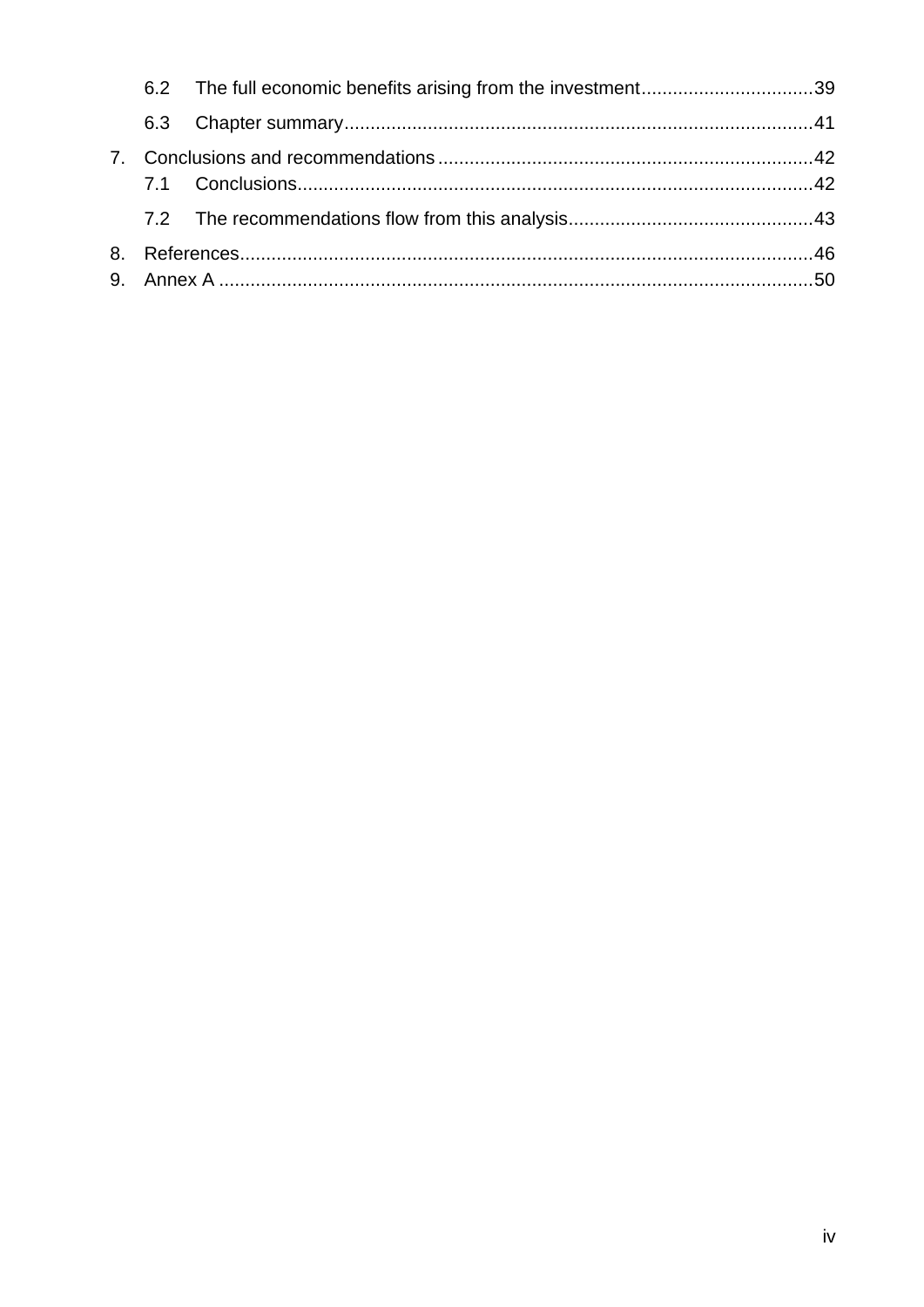## <span id="page-4-0"></span>**Acknowledgements**

We would like to thank the staff at Skills for Care for their help, expertise and encouragement throughout this project.

We also shared our evidence and findings with an External Reference Group of senior stakeholders and sector experts. We are grateful to members for their engagement and enthusiasm, clear guidance and helpful challenge throughout the course of the project. (See Annex A for membership of the external reference group.)

We would also like to thank Sally Warren and Simon Bottery of The King's Fund for making time to discuss this work at the start of the project.

Ian Hobbs, Phill Adams and Mark de Bernhardt Lane of Devon County Council also provided valuable insight into the adult social care labour market at ground level.

Special thanks to Abbie-Jo Lawrence (PA Development Worker at Wiltshire Centre for Independent Living) and Lara Bywater (Director at LDC Care Co) for their reflections on aspects of the adult social care system as it is now.

Finally, we would like to thank the Personal Social Services Research Unit (PSSRU) & the Centre for Health Service Studies (CHSS) at the University of Kent for their time and expertise.

Despite this support, the authors bear full responsibility for any errors or lack of clarity in the report and its recommendations.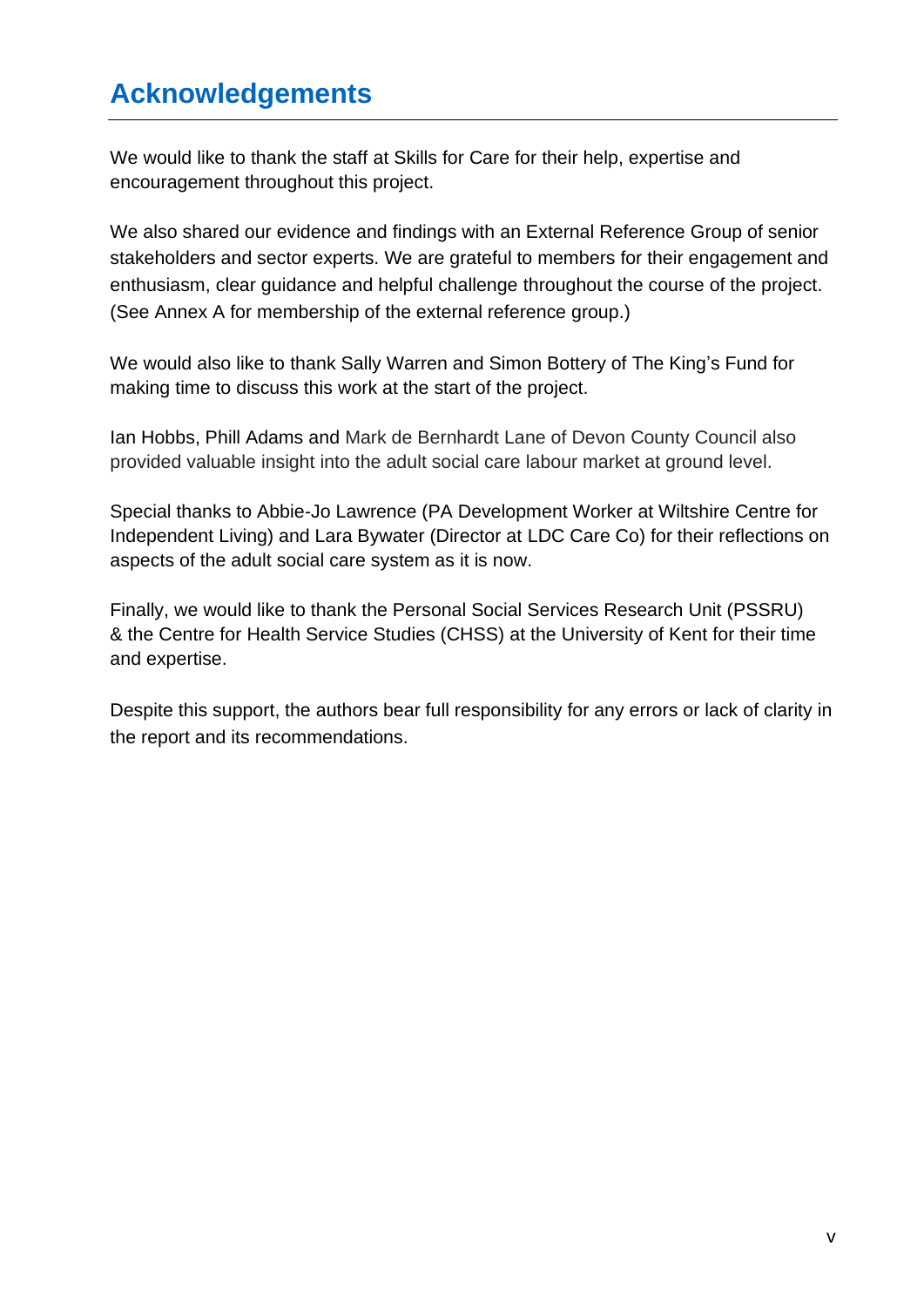## <span id="page-5-0"></span>**Executive summary**

#### **Purpose and background**

Skills for Care commissioned this project to demonstrate the full economic value of the adult social care sector in England to make a case for investment in the sector.

Following the pandemic, most people know that adult social care is an essential part of our society, helping to support people to live the lives they want to live. But few people know anything about the scale or scope of the contribution adult social care makes to the economy, or its potential for future growth.

The purpose of this project was to:

- Estimate the 'full economic value' delivered by the sector currently, including benefits to carers and to the NHS
- Explore how an increase in resources to the sector might raise those benefits.

#### **What we did**

During the preliminary work in chapters two to five we:

- Calculated the direct, indirect, and induced effects of the formal provision of adult social care (public funded and self-funded) on the wider economy from 2012/13 to 2020/21
- Explained why, because of market failures in social care, the direct Gross Value Added (GVA) methodology which is typically used to explain the economic value of a sector might be a significant underestimate of the full economic value that adult social care provides (or could provide)
- Explored monetising the reported outcomes of adult social care
- Investigated the scale of wider benefits of adult social care
- Looked at how the challenges in the adult social care labour market may be affecting quality and capacity.

This enhanced understanding of the baseline economic position allowed us to identify a realistic investment scenario in chapter six and quantify the additional benefits that would arise. Chapter 7 draws conclusions and makes recommendations, especially on the need to address critical workforce issues and emerging shortages.

### **Key findings**

#### Economic value

- **The Gross Value Added (GVA)<sup>1</sup> of adult social care was £25.6 billion in 2020/21.** This is 1.6% of total England GVA. It is a bigger sector than electricity and power, water and waste management and twice as big as agriculture.
- Adding in the indirect and induced 'multiplier effects' to adult social care GVA means that it generates £50.3 billion of economic activity.

<sup>&</sup>lt;sup>1</sup> GVA is important because it is used as a key metric to assess the overall success of the national economy. It is also used to assess the contribution of different sectors to the national economy.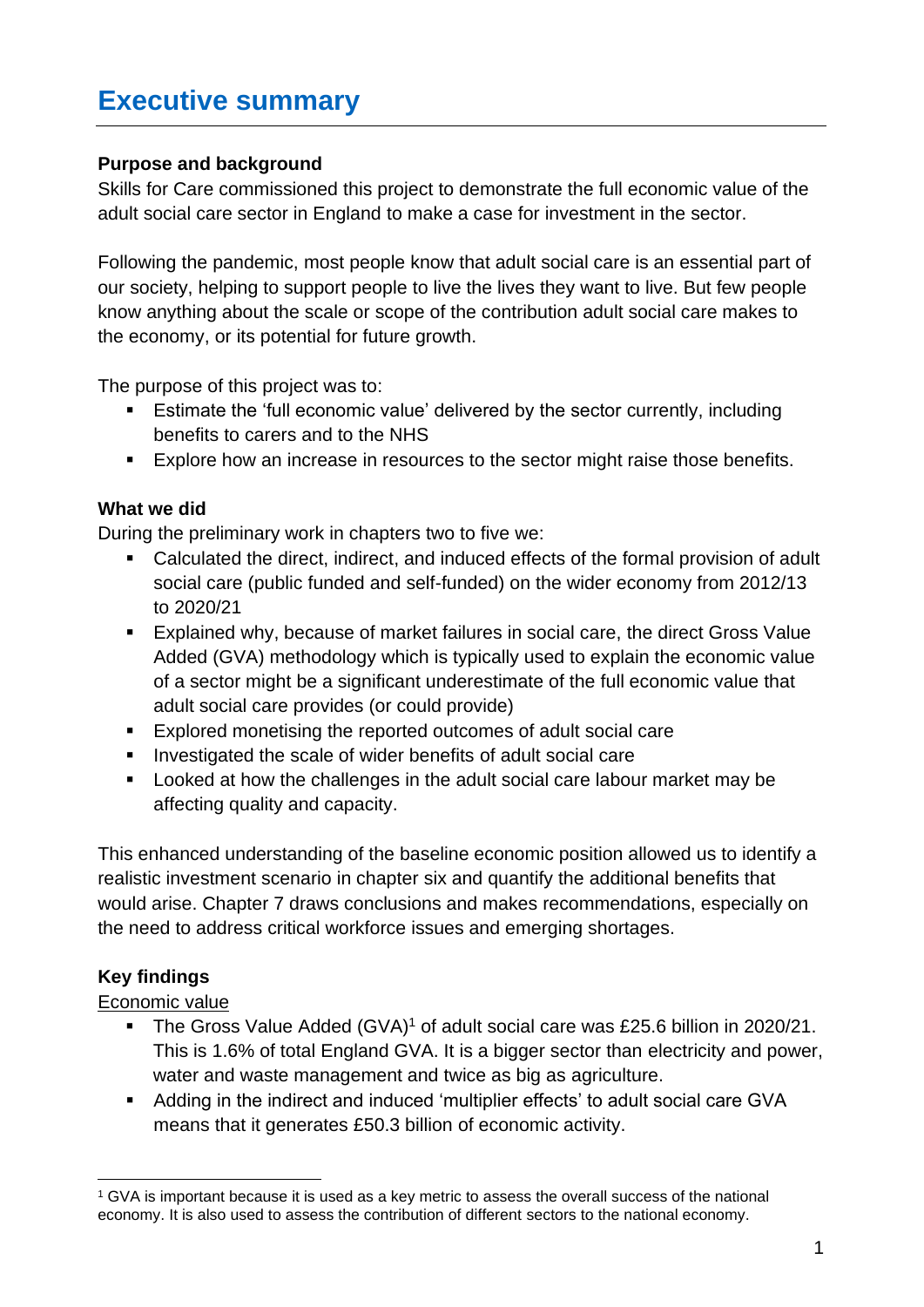- Adult social care is an important sector across the whole country, but is a relatively bigger share of regional GVA in the North and Midlands. It is a very large employer everywhere, accounting for 5% of all jobs.
- Sustained investment in adult social care would benefit the North in particular, and act as an automatic stabiliser to the business cycle.
- Market failures hold back demand and under value and under provide quality. We have estimated a shortfall in investment of £6.1 billion from these market failures.

### The wellbeing created by adult social care

- The improvements to Social Care Related Quality of Life (SCRQoL) attributable to adult social care average 43% on a scale where 1 is the best possible state of wellbeing and 0 is the worst possible state<sup>2</sup>.
- Assigning two values for a SCRQoL taken from the health based equivalent Quality Adjusted Life Year (QALY) measure, of £25,000 and £60,000, the total wellbeing benefit has a 'value' of £9.2 billion and £23.3 billion respectively.

### Additional benefits

In addition to the economic value arising from GVA and improvement in wellbeing, we have estimated additional benefits of £7.9 billion from increased employment opportunities to carers and working age adults, plus wellbeing benefits to carers and family members and some savings to the NHS.

### The adult social care labour market

- **•** The market failures in adult social care manifest themselves most strongly in the adult social care labour market, where vacancies of front line staff have been 7% for the last five years.
- There is strong evidence emerging that the level of vacancies is reducing capacity to take on new commissions from local authorities, with growing numbers of providers handing back contracts.
- **E** Investment in higher pay, more training for staff and a career and progression structure that rewards the most skilled workers is now essential.
- Provider level analysis and local authority level analysis suggested a more skilled and more highly-trained workforce will deliver higher quality care.

### The benefits of additional investment

 $\blacksquare$  It is estimated that a £6.1 billion additional investment in adult social care would address the current structural imbalances caused by the market failure and also provide full economic benefits of £10.7 billion - a return on investment of 175%.

<sup>&</sup>lt;sup>2</sup> To put this into context, the health equivalent Quality Adjusted Life Year or QALY improvement resulting from a total knee replacement is 33% on a 0-1 scale. A hip replacement is 46%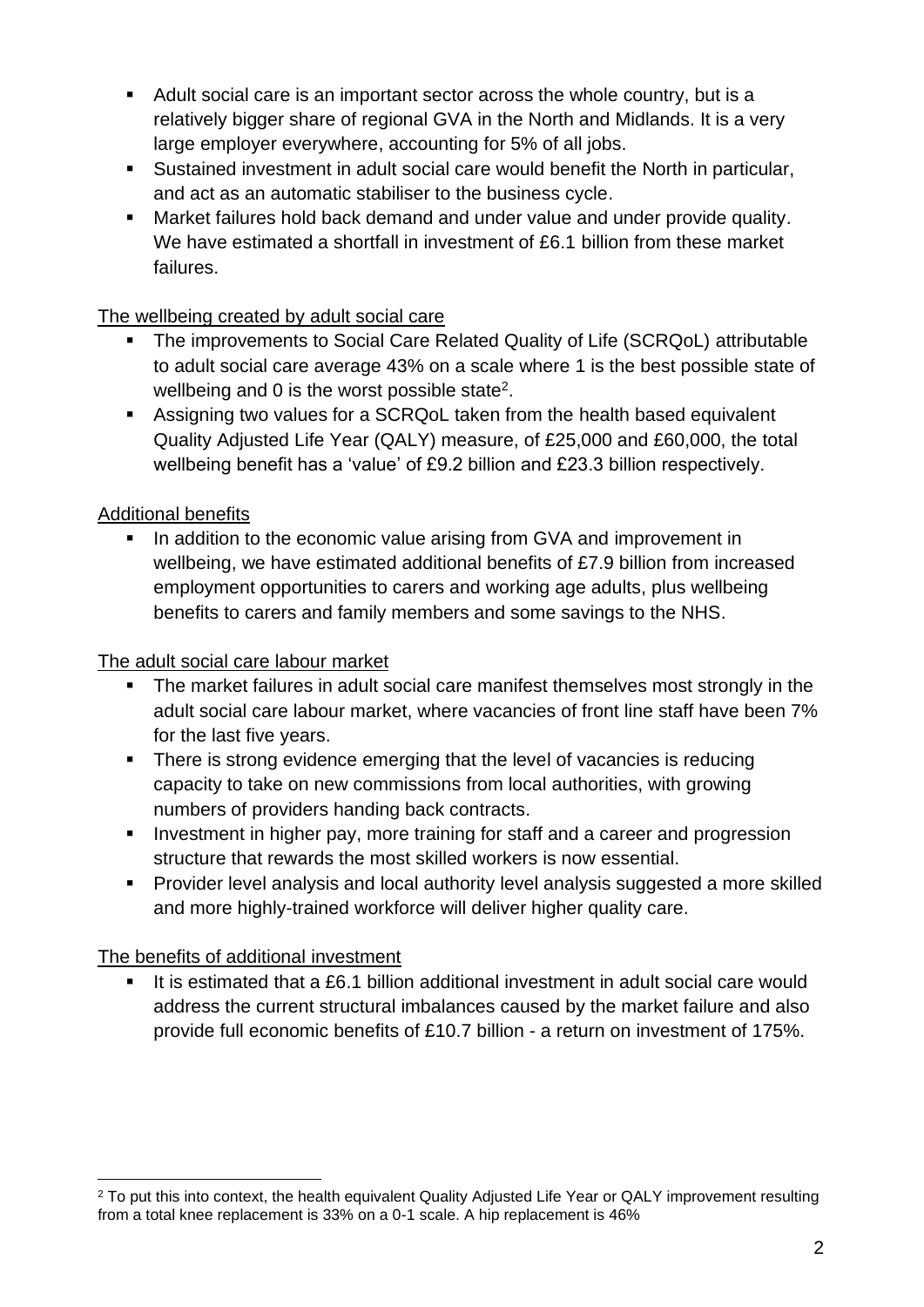## <span id="page-7-0"></span>**1. Introduction and aims of this research**

#### **Chapter 1 introduces the project and:**

- Describes earlier work to estimate the economic value of adult social care by ICF Consulting
- **EXECUTE:** States the research aims of this project
- Lists subsequent chapters and cross-references these to the accompanying Technical Report.

### <span id="page-7-1"></span>**1.1 Background**

Skills for Care is an independent charity that aims to help create a well-led, appropriately skilled, and highly valued adult social care workforce in England. In 2018 the sector skills council, Skills for Care and Development (of which Skills for Care is a partner) commissioned ICF Consulting to estimate the economic value of the adult social care sector in the UK, and in each of the four nations individually. Skills for Care and Development published ICF's report on 'The economic value of the adult social care sector – UK' (ICF, 2018) and a report focused on England (ICF, 2018a).

These reports were published to make the case for investment in adult social care. ICF calculated the Gross Value Added  $(GVA)^3$  of adult social care in England and the whole of the UK. The figure for 2016/17 for England was £20.3 billion. ICF also added the indirect and induced effects of the production of adult social care on the wider economy, through supply chain and employees' expenditure. This brought their estimate of 'economic value' up to £38.5 billion.

We have revised and updated these figures for England. The GVA figure for 2020/21 is £25.6 million and the economic value figure is £50.3 billion.

### <span id="page-7-2"></span>**1.2 This project**

The COVID-19 pandemic has exposed the challenges faced by the adult social care sector, as well as highlighting the true value of the workforce as key workers. Advocates for the sector are united in arguing for a sustained investment to improve access and quality, stabilise the provider sector and deliver a sustainable social care workforce for the future (Adult Social Care Leaders, 2021).

The Health and Social Care Select Committee report on adult social care articulated the concern felt by many on the funding and resilience of the sector (Health and Social Care Select Committee, 2020). It recommended both immediate funding increases and a

<sup>&</sup>lt;sup>3</sup> The GVA of a sector of an economy is a measure of the value of the goods and services produced in an industry or sector. It is the value of output minus the value of intermediate consumption.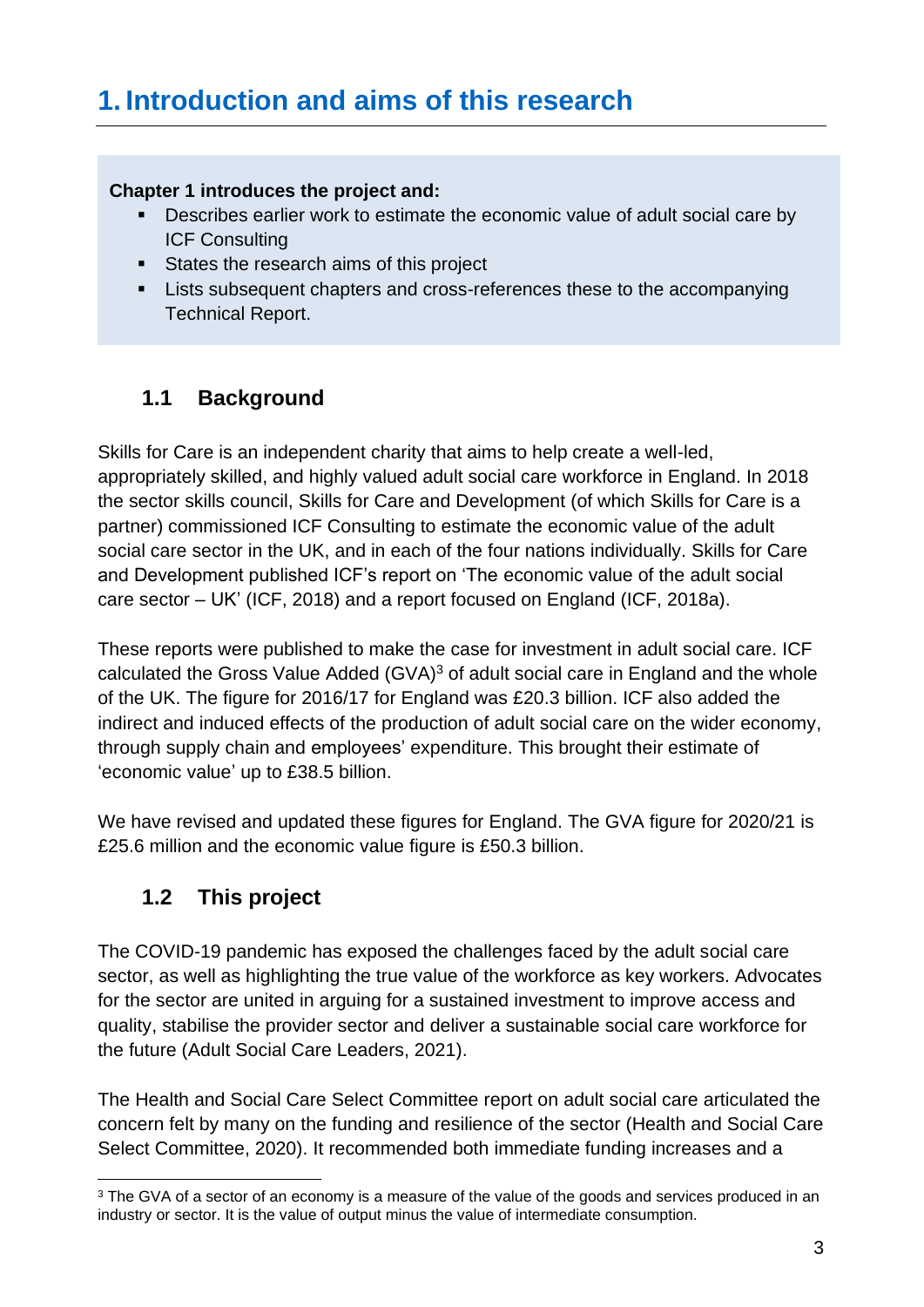long-term sustainable funding solution to meet people's needs and avoid market collapse.

The Committee went on to say: "Providing adequate funding for social care will also help the NHS and may itself have positive economic and long-term social impacts, given that social care is an important part of the economy."

### <span id="page-8-0"></span>**1.3 Research aims**

To provide further evidence of the benefits of increased investment in adult social care, Skills for Care commissioned KDNA, an independent economics consultancy, to:

- estimate the 'full economic value' delivered by the sector
- explore how an increase in resources to the sector might raise those benefits.

This is illustrated below. Figure 1 includes the updated figures for GVA, induced and indirect effects and adds further benefits that can be monetised.

**Figure 1**. We estimate the full economic value of adult social care and explore the additional benefits that would arise from a significant, targeted investment.



The calculation of wider societal benefits that cannot be monetised (e.g. increased peace of mind, knowing the care offered by adult social care providers was of consistent high quality) is beyond the scope of this report.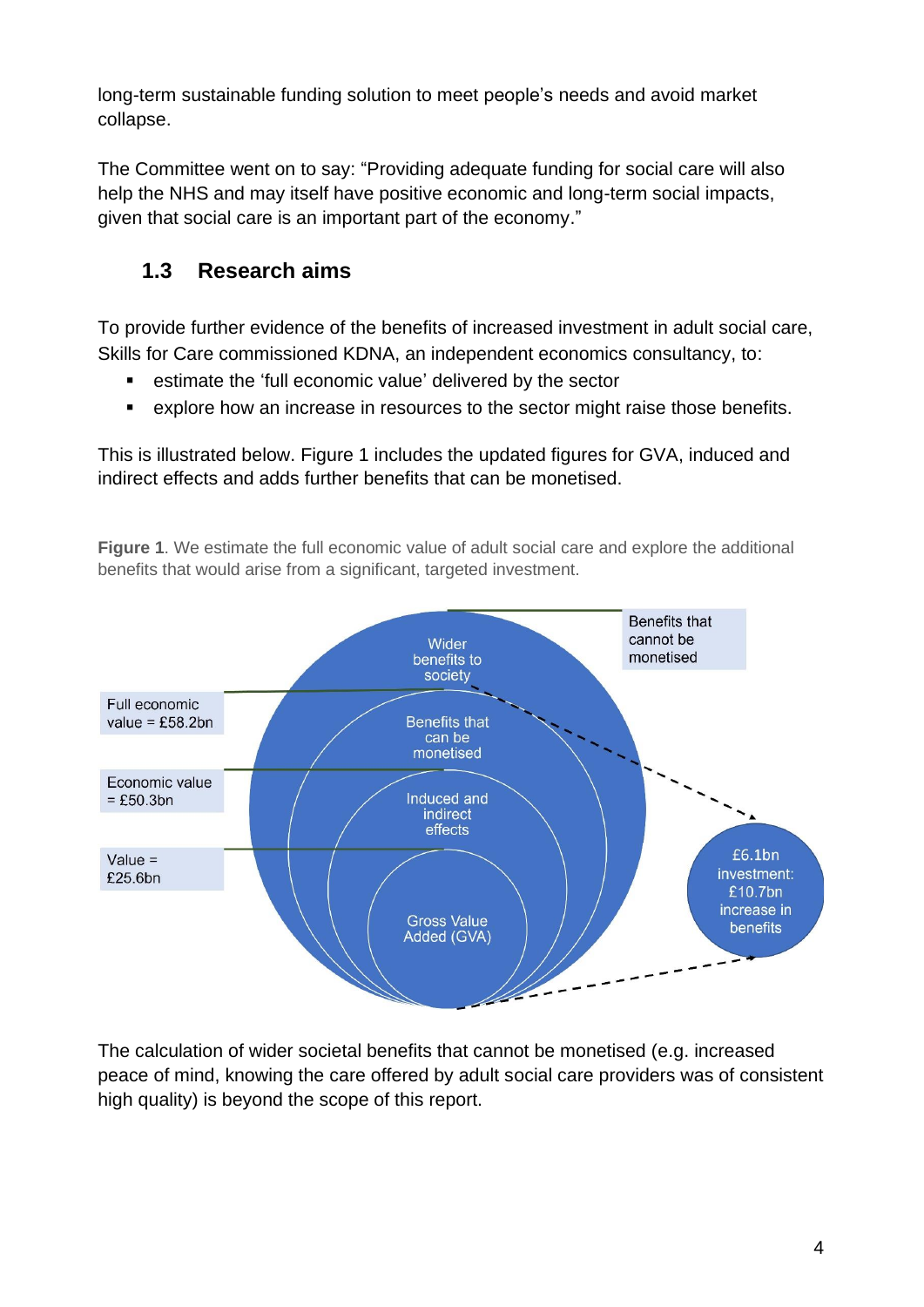#### **Structure of this report and accompanying Technical Report**

In addition to this main report on 'The value of adult social care in England' we have produced an accompanying Technical Report: 'Assessing the full economic value of adult social care in England.' This presents more of the evidence base and technical detail behind the work. The Technical Report will be referred to at appropriate points throughout this report.

**Table 1** shows the chapter headings for this report and their read-across to the Technical Report.

| <b>Final report: The value of adult social</b><br>care in England | <b>Technical Report: Assessing the full</b><br>economic value of adult social care<br>in England |
|-------------------------------------------------------------------|--------------------------------------------------------------------------------------------------|
|                                                                   | 1 Background                                                                                     |
| 1 Introduction and aims of research                               | 2 Literature review                                                                              |
|                                                                   | 3 Methodological approach                                                                        |
| 2 Update and review of Gross Value                                | 4 Gross Value Added calculations and                                                             |
| Added of adult social care in England                             | adult social care market failures                                                                |
| 3 Measuring and quantifying outcomes                              | 5 Quality and outcomes                                                                           |
| 4 Wider benefits                                                  |                                                                                                  |
| 5 Adult social care labour market                                 | 6 Adult social care labour market                                                                |
| 6 Benefits of increased investment                                |                                                                                                  |
| <b>7 Conclusions</b>                                              |                                                                                                  |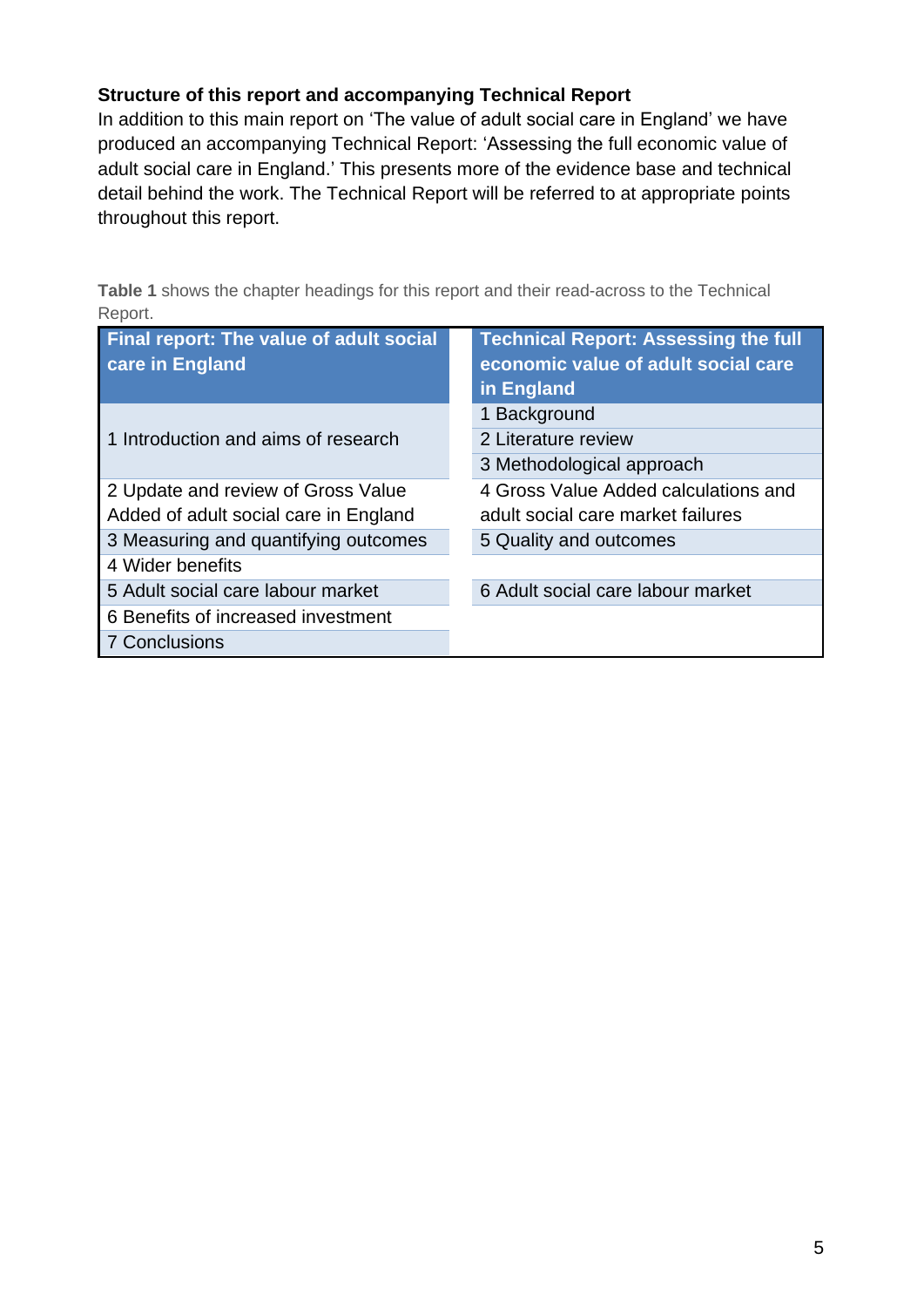## <span id="page-10-0"></span>**2. Update and review of Gross Value Added (GVA) of adult social care in England**

### **The Gross Value Added (GVA) of a sector is the measure of the value of the goods and services produced in that sector.**

- GVA is important because it's used as a key metric to assess the overall success of the national economy. It's also used to assess the contribution of different sectors and regions to the national economy.
- Regional GVA will be an important metric to gauge success of the 'levelling-up' agenda.
- The GVA of adult social care in England in 2020/21 was **£25.6 billion,** representing just under 1.6% of total GVA in England.
- **This was a £1.8 billion (7.7%) increase on 2019/20 when adult social care** represented 1.4% of England's total GVA.
- **This growth was above the long run trend growth of 5.5% p.a., and we believe** some of that growth was the sector's response to the COVID-19 pandemic.
- Adult social care is a significant employer everywhere in England, comprising 5% of the workforce. In addition to the direct GVA added to each local authority's economy, there are indirect and induced effects of £12.5 and £12.0 billion respectively.
- The *minimum* economic value of adult social care in 2020/21 was therefore **£50.3 billion**.
- We say *minimum* because GVA is a market valuation and we discuss how the economic characteristics of the current adult social care market will tend to undervalue, and therefore under-provide, it.
- We estimate how much untapped potential there could be in the provision of more and higher quality adult social care at £6.1 billion.

### <span id="page-10-1"></span>**2.1 Updated GVA**

The GVA of a sector of the economy is the measure of the value of the goods and services produced in that sector. It's the value of output minus the value of intermediate consumption and it's a measure of the contribution to GDP made by each sector<sup>4</sup>.

<sup>4</sup> The sum of all the GVAs of all the industries of an economy is equal to Gross Domestic Product (GDP) plus subsidies on products minus taxes on products.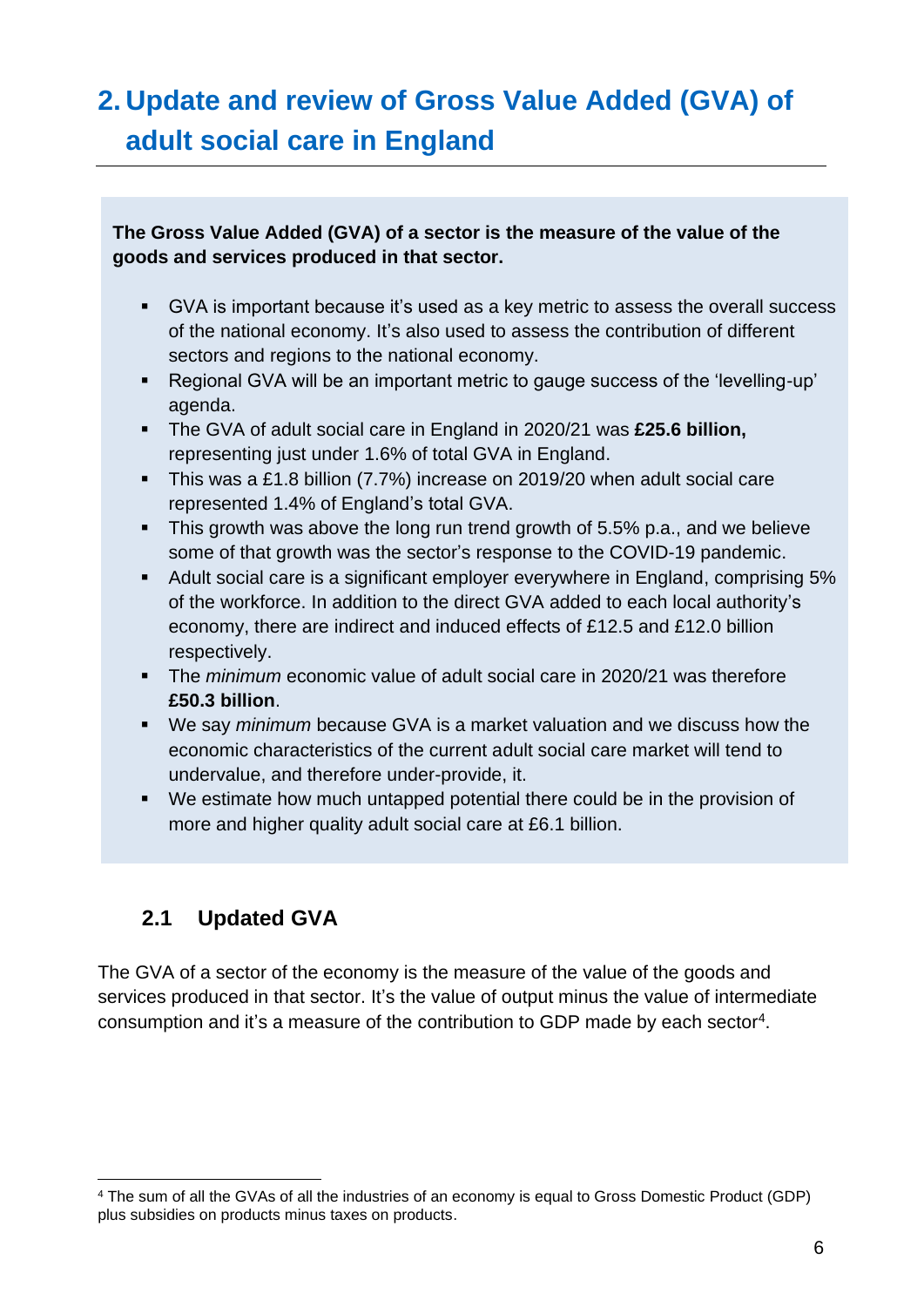### **The original estimate of the GVA of adult social care in England**

The estimate of the economic value of adult social care, made by ICF consulting in 2018, began with the measurement of GVA. The ICF results for 2016 using the income method<sup>5</sup> gave an estimate of GVA of £20.3 billion.

Skills for Care produced updated estimates of the income-based method of GVA each year from 2016. Jointly reviewing these estimates with Skills for Care, we had access to an improved and consistent time series of staff in post and wages, including NHS staff working in the adult social care sector. (Skills for Care, 2020) We also replaced two assumptions used to derive the Gross Operating Surplus with more recent data and more robust assumptions. These are described in the Technical Report, Chapter 4.

The original and new time series of GVA from the original ICF estimate in 2016 is shown in Table 2 below.

|                                                            |  | 2016/17 2017/18 2018/19 2019/20 2020/21 |         |
|------------------------------------------------------------|--|-----------------------------------------|---------|
| GVA estimated using new<br>method and data                 |  | £21.1bn   £22.3bn   £22.9bn   £23.8bn   | £25.6bn |
| <b>GVA estimated using ICF</b><br>original method and data |  | £20.3bn   £20.3bn   £20.9bn   £21.6bn   |         |
| <b>SOUTO KDALA</b> Skills for Care ICE                     |  |                                         |         |

**Table 2** The GVA of Adult Social Care in England, new and old methods.

*Source KDNA, Skills for Care, ICF.* 

From 2016/17 the new GVA estimate is consistently higher than the previous estimate, due mainly to the inclusion of NHS staff providing adult social care.

At £25.6 billion, adult social care is a significant part of the economy. It is about the same size (in GVA terms) as energy supply, water supply and significantly higher than agriculture forestry and fishing<sup>6</sup>.

### <span id="page-11-0"></span>**2.2 Indirect and induced effects**

The GVA of adult social care is an indication of its *direct* impact on the economy via the employment of inputs such as labour, premises, and equipment to produce something that has value to buyers.

<sup>5</sup> GVA can be calculated via the income method, the output method and expenditure method. In theory, and with perfect data, all three methods give the same answer.

<sup>&</sup>lt;sup>6</sup> These smaller sectors are vital parts of the England economy but dwarfed by England's biggest sectors: real estate at £220 billion; health excluding adult social care £140 billion; and construction at around £100 billion.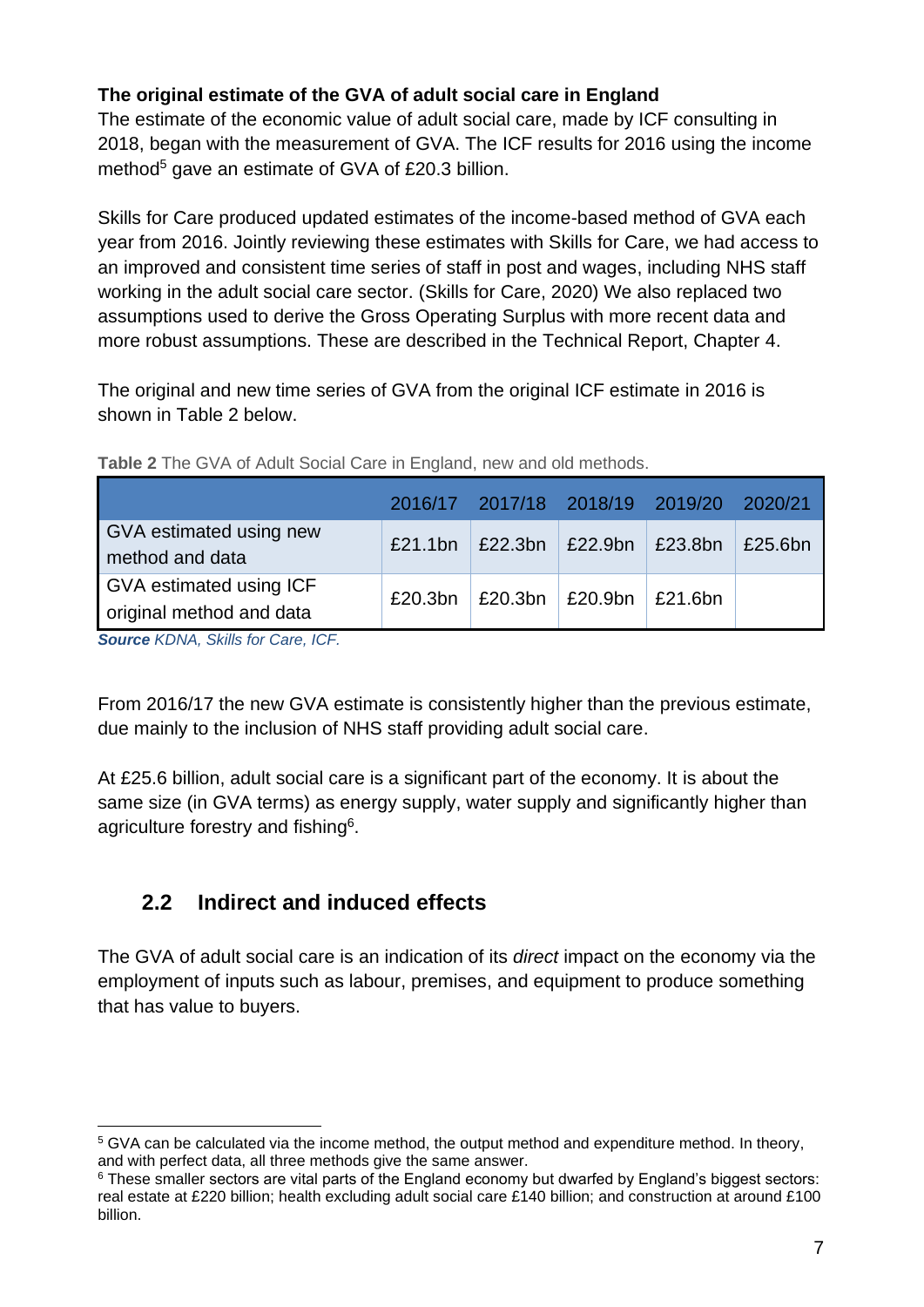This creates productive employment and businesses, but it also has indirect benefits via its supply chain and second-order effects arising from the spending power of the people employed in the sector. These are known as the indirect and induced effects:

- **EXED Indirect** effects (sometimes referred to as supply chain or Type 1 multipliers) arise as the adult social care sector increase their demands for goods and services from supplier businesses.
- **Induced** effects (sometimes referred to as income or Type 2 multipliers) arise from the spending by those employed in the sector on goods and services from other businesses.

We have calculated the indirect and induced effects from the new estimates of GVA using the same method and multipliers as ICF used in 2016. They are shown in Table 3 from 2012/13 to 2020/21.

**Table 3** Adult social care: the GVA plus indirect and induced effects gives the 'economic value' in £ billion.

|                   | 12/13 | 13/14 | 14/15 | 15/16 | 16/17 | 17/18 | 18/19 | 19/20 | 20/21 |
|-------------------|-------|-------|-------|-------|-------|-------|-------|-------|-------|
| <b>Direct GVA</b> | £18.4 | £18.8 | £19.4 | £20.1 | £21.1 | £22.3 | £22.9 | £23.8 | £25.6 |
| <b>Indirect</b>   | £9.4  | £9.6  | £9.8  | £10.0 | £10.4 | £10.9 | £11.3 | £11.8 | £12.6 |
| <b>Induced</b>    | £8.8  | £9.0  | £9.2  | £9.5  | £10.0 | £10.5 | £10.8 | £11.2 | £12.1 |
| Economic          |       |       |       |       |       |       |       |       |       |
| impact            | £36.6 | £37.3 | £38.4 | £39.6 | £41.5 | £43.8 | £45.0 | £46.8 | £50.3 |

*Source KDNA, Skills for Care* 

The average rate of increase in adult social care GVA from 2012/13 to 2020/21 was 4.3% reflecting both the increase in staff numbers (1.6% p.a.) and wages (2.8% p.a.) and any change in Gross Operating Surplus. The smallest rate of growth was 13/14 over 12/13 at 2.4% and the fastest was 2020/21 over 2019/20 at 7.7%

### <span id="page-12-0"></span>**2.3 Recent trends and the effect of the pandemic on the size of social care**

The data from Table 3 is plotted in Figure 2 alongside the ratio of adult social care GVA to total England GVA (shown on the right-hand scale).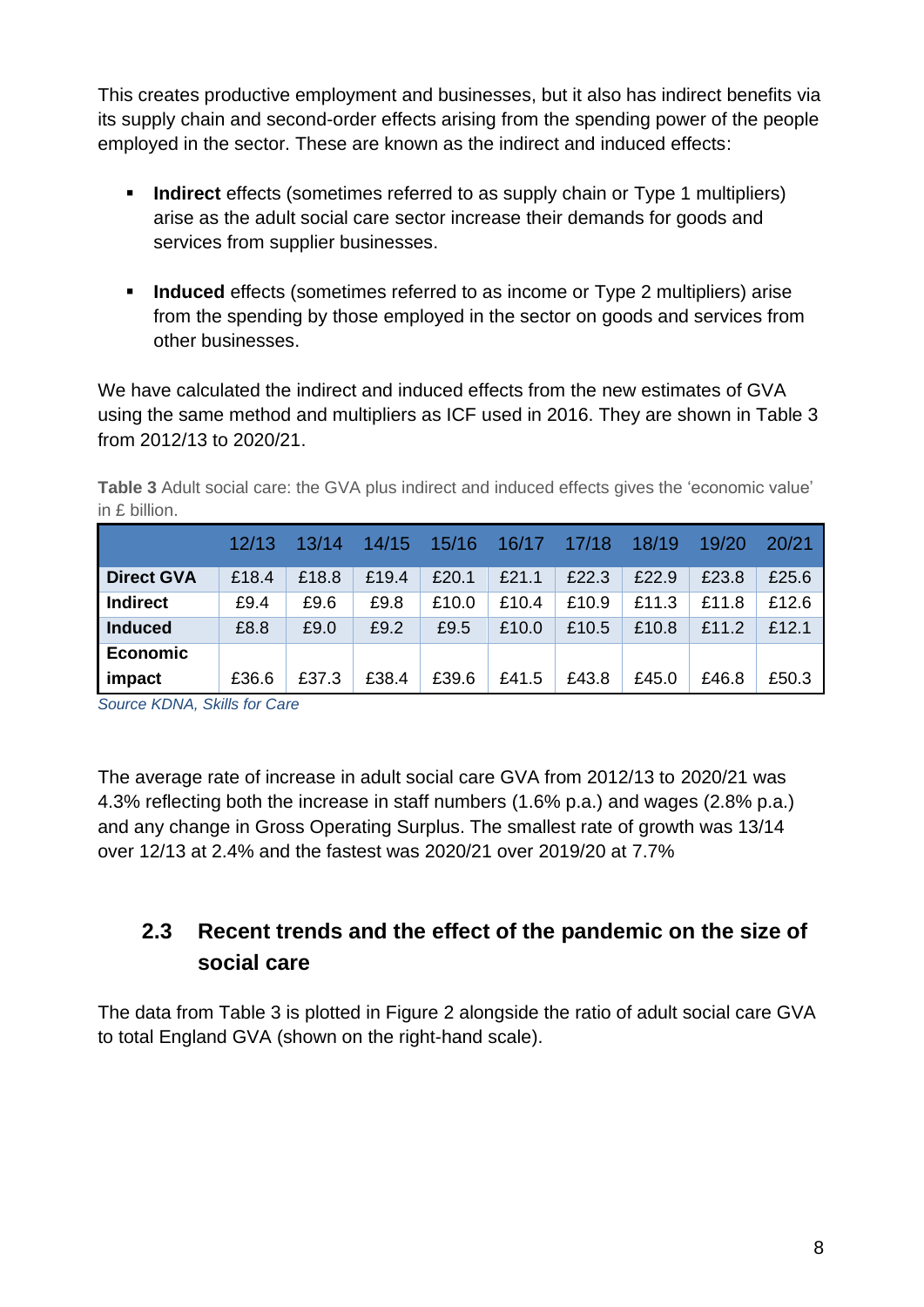

**Figure 2** The time series of adult social care GVA, indirect and induced effects in £ billion and GVA share of total England GVA.

*Source KDNA Skills for Care*

From Figure 2 and looking at the adult social care GVA as a percentage of all England GVA, we can see that there was a period of real terms reductions in adult social care from 2012/13 to 2015/16, a slight recovery to 2017/8, followed by a flat line to 2019/20. Table 4 summarises the average growth in wages and average annual growth in staff numbers in these three periods and compares it to the above trend growth in 2020/21.

|               | 12/13 to<br>15/16 | 16/17 to<br>17/18 | 18/19 to<br>19/20 | 12/13 to<br>19/20 | 19/20 to<br>2021 |
|---------------|-------------------|-------------------|-------------------|-------------------|------------------|
| Staff numbers | 1.4%              | 1.6%              | 1.1%              | 1.4%              | 3.1%             |
| Wages         | 2.1%              | 2.5%              | 3.4%              | 2.6%              | 4.4%             |
| <b>GVA</b>    | 3.0%              | 5.4%              | 3.3%              | 3.8%              | 7.7%             |

**Table 4** Growth in average wage, and staff numbers since 2016/17.

*Source KDNA Skills for Care using Adult Social Care Workforce Data Set for % increase in labour component of GVA. Note the staff number and wage increase do not sum to GVA because GVA also includes GOS.* 

We believe the majority of the increase in the GVA of adult social care in 2020/21 was in response to the increase in the National Living Wage of 6.2%, but some of the increase was the sector's response to the pandemic. Social care was an essential societal (including NHS) response to the COVID-19 pandemic.

The increase in capacity and responsiveness in adult social care occurred despite years of relative underinvestment. Adult social care increased as a share of total GVA during the pandemic from 1.4% to 1.6%. Some of this was due to the GVA of the economy falling back by 4%, but some was the result of the expansion of adult social care.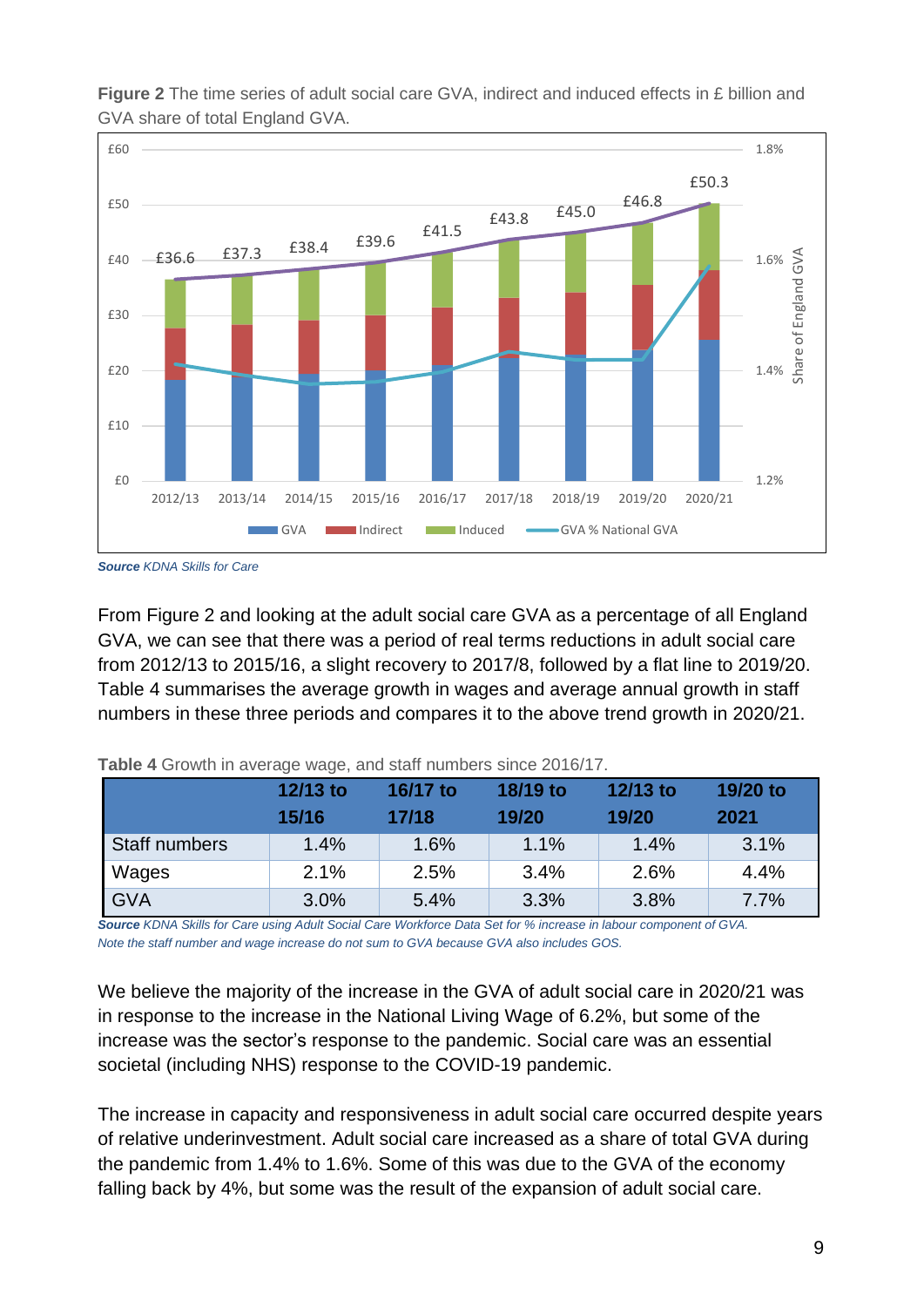### **Notable features of adult social care**

Many other sectors of the national economy are larger in GVA terms than adult social care, but there are five notable features that make social care's economic contribution, and potential future contribution, worthy of further investigation:

- 1. Social care is highly labour intensive and is a much larger employer of labour than other sectors of similar size (5% of the total workforce producing just 1.6% of total GVA).
- 2. The publicly funded demand for adult social care is driven by long run demographic factors that are independent of the business cycle. If consistently funded, on the basis of need, it would help to stabilise the economy during recessions.
- 3. Adult social care is undertaken everywhere in England rather than being concentrated in particular regions or centres.
- 4. Social care will be an increasing employer of labour for the foreseeable future, when other sectors may be reducing their employment.
- 5. Social care has potential for immediate growth to:
	- o meet current unmet need
	- o improve the quality and outcomes of care
	- o innovate in service delivery and improve productivity.

Any sustained growth in adult social care will boost local economies via the induced and indirect effects (as shown in Table 3 above). The resultant economic growth would take place throughout England, but would have the greatest impact in Northern and Midlands regions, where adult social care GVA is around 2% of total GVA compared to less than 1% in London and the South East.

### <span id="page-14-0"></span>**2.4 Market failure and the problem of GVA as a measure of full economic value of adult social care**

Not all the goods and services produced and consumed in a modern economy have the same economic characteristics, and these characteristics affect the efficiency with which the service can be delivered via a market mechanism. The three most relevant characteristics for adult social care are:

- The level of competition
- **·** Incomplete information
- The existence of positive externalities.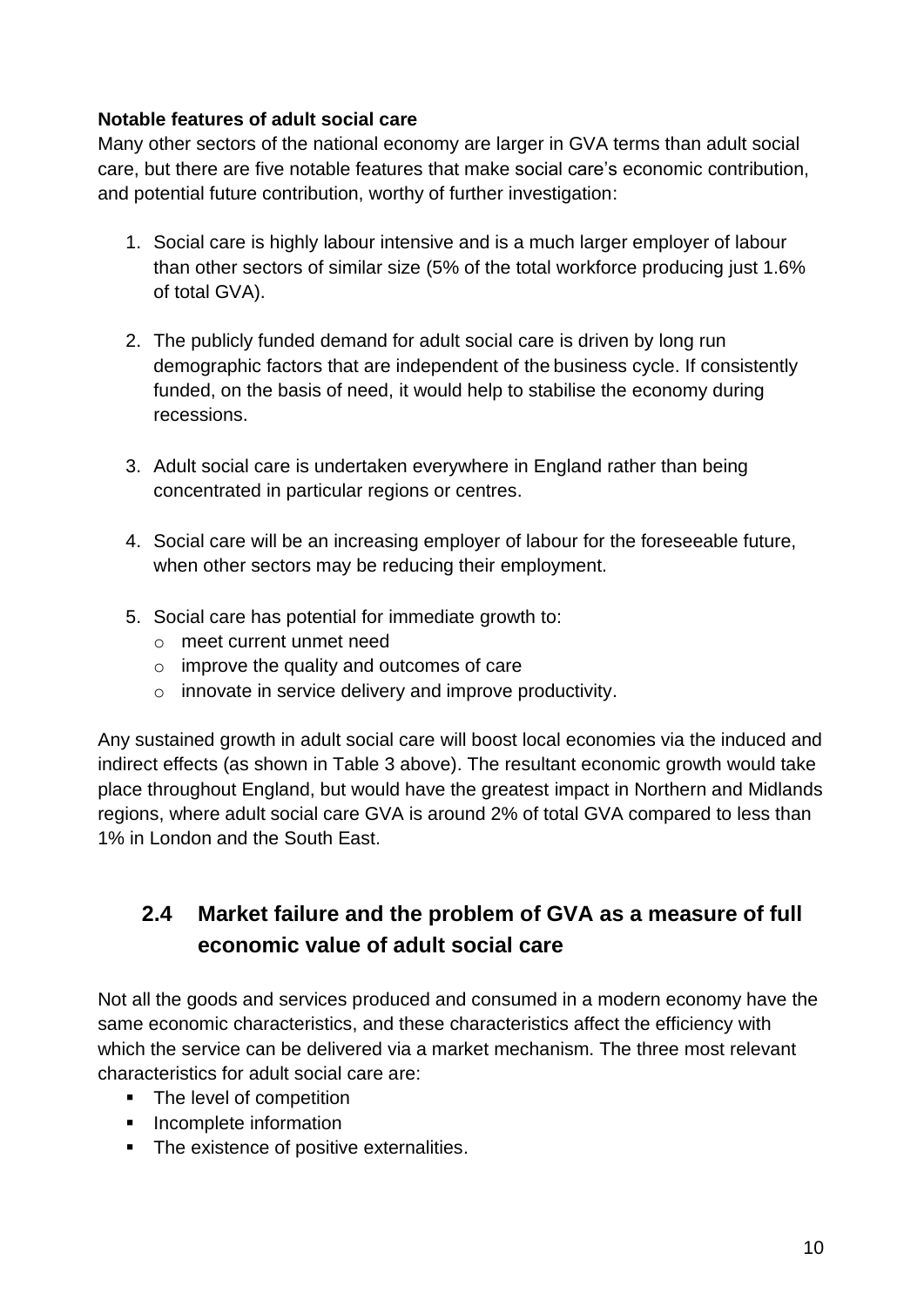Any one of these can cause a market failure. These are discussed more fully in the Technical Report but in summary:

- **Competition:** although there is competition in the provider market for social care, local authorities are dominant commissioners in all areas and use their market power to hold down fees.
- **EXTERN** Incomplete information: efficient markets require buyers and sellers to have perfect and equal information about the attributes of the products and services they are buying and selling, and the different prices being charged. This is not the case in adult social care, where quality is difficult to assess, especially when people need access to social care in a crisis. This tends to lead to the quality of care being undervalued and under provided.
- **Externalities**: the purchase of social care has an impact outside (external to) the market transaction. For example, the provision of adult social care to older people might help to prevent emergency hospital admissions. This is a positive externality but is not captured in the price of social care or in the GVA calculation.

All of these market failures have consequences for the volume and quality of provision of adult social care and the prices charged. This is illustrated in Figure 3.

**Figure 3** Market failures in adult social care mean that its GVA is not an accurate reflection of its value.



### **Funding gap?**

In the Technical Report, Chapter 3, we explain more about these market failures and describe how they are holding down the size of adult social care GVA, by a combination of higher thresholds for treatment for publicly funded care and downward pressure on fees. To reduce the levels of unmet need we would need to increase the volume of local authority funded long term care by 15%. This would not be possible without a strategic fee increase of up to 25% to enable higher pay for more staff and to sustain the provider market. We estimate a combined cost of £6.1 billion, and this is used in chapter six to explore the benefits of additional investment in adult social care.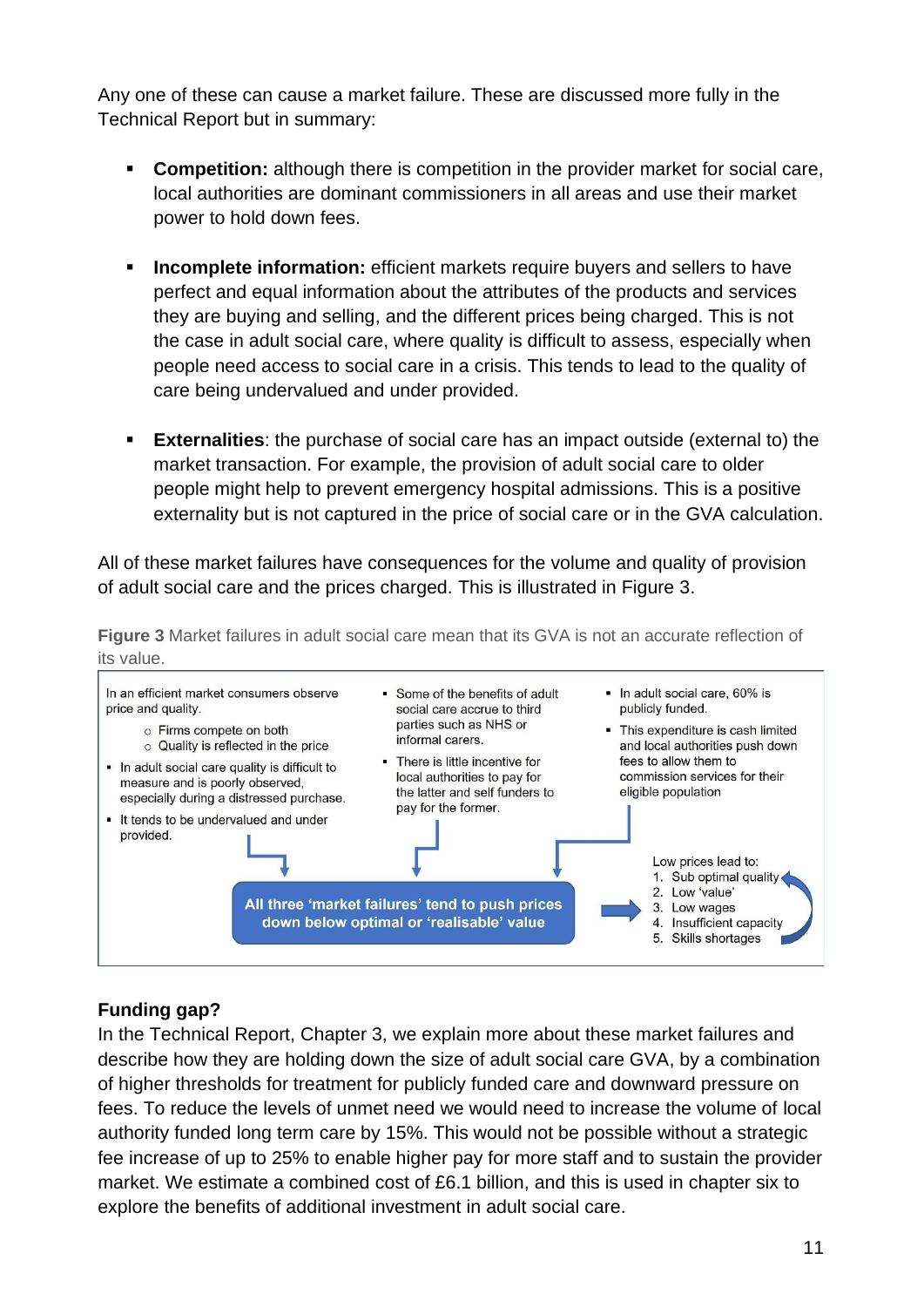Although £6.1 billion is a large number, it is less than that recommended by three recent and authoritative sources.

- In 2019 The Lords Economics Affairs Committee (House of Lords Economics Committee, 2019) said £8 billion was required to 'Restore care quality and access to 2009/10 standards, addressing the increased pressures on unpaid carers and local authorities and the unmet need that has developed since then'.
- In 2020, the Local Government Association put a price tag of £7.9 billion to address the 'provider market gap, to pay the difference between the cost of delivering care and what councils currently pay and meet core pressures.'
- In 2020, the House of Commons Health and Social Care Committee (Health and Social Care Select Committee, 2020) recommended a social care funding increase of "an additional £7bn per year by 2023/24 to cover demographic changes, uplift staff pay in line with the National Minimum Wage and to protect people who face catastrophic social care costs and address shortfalls in the quality of care currently provided, reverse the decline in access and stop the market retreating.

### <span id="page-16-0"></span>**2.5 Summary of chapter**

Gross Value Added (GVA) is an important measure of economic activity that enables people to understand and compare the contribution of different sectors and regions to the national economy. The GVA of adult social care is a 1.6% of England GVA but a larger share of some of the less prosperous local authorities.

It is also a large employer in every local authority, though GVA per worker is low and consequently wages are low.

Working with Skills for Care we have revised the estimate of GVA and produced a consistent nine-year time series that can be updated annually. We have also added the indirect and induced effects. GVA in 2020/21 was £25.6 billion adding in the induced and indirect effects gives it an economic value just over £50.3 billion.

However, we argue that GVA is not a robust measure of the full economic value of adult social care because of various market failures that drive fees down toward cost and under-reward quality. We estimate an additional £6.1 billion investment in long term care would is needed to sustain the sector and release its full potential.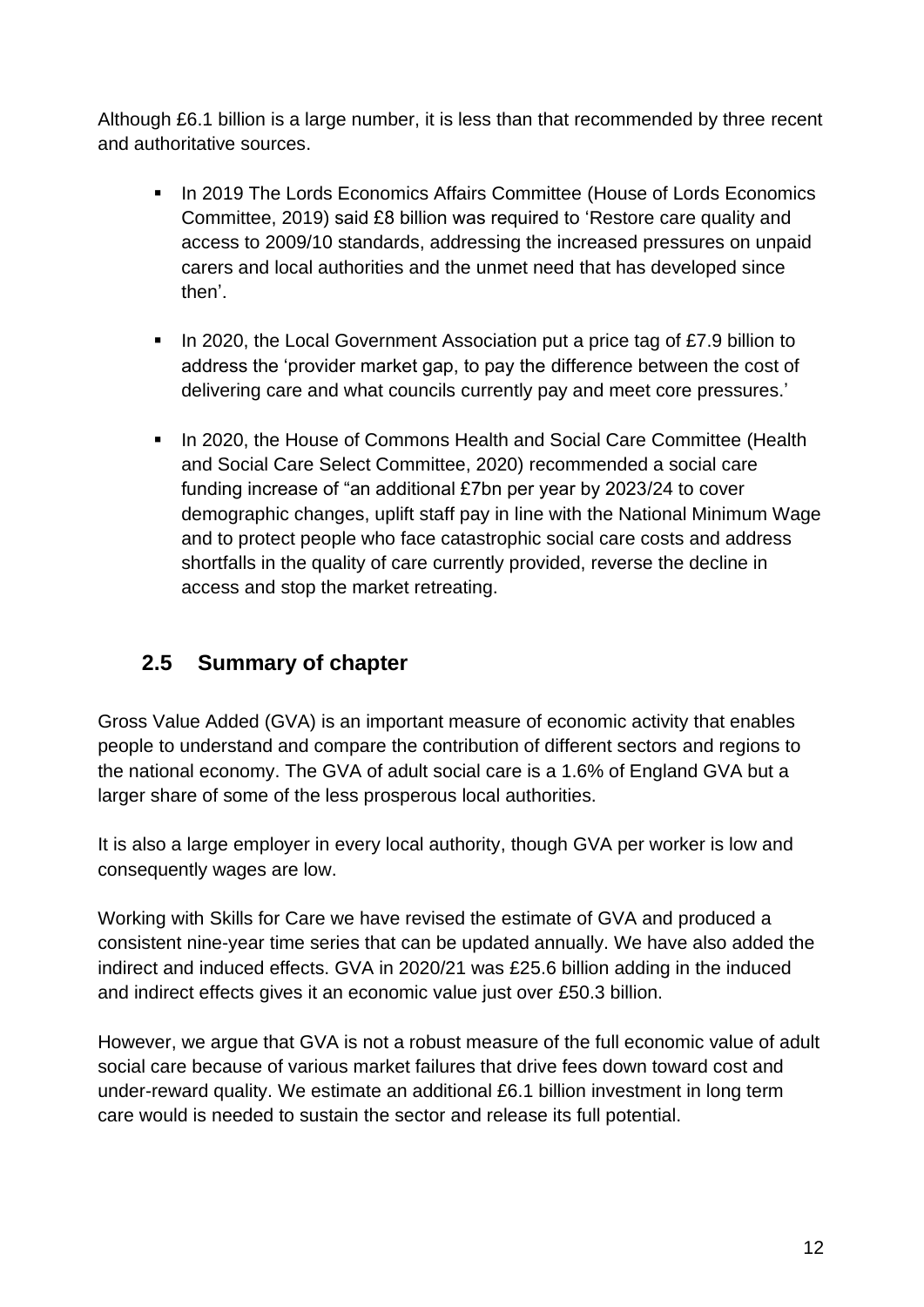## <span id="page-17-0"></span>**3. Quality and outcomes for people being supported**

**In this chapter we briefly discuss the relationship between outputs, quality, and outcomes. We give examples of monetising outcomes in four adult social care settings.** 

- The previous chapter valued the output of adult social care (using GVA). It noted that measuring the quality of this output and therefore assessing the true value, was difficult.
- An alternative way to consider the 'value' is to look at the outcomes of care, the impact adult social care has on people's quality of life and wellbeing.
- Monetising the outcome measure requires an assumption of the value society places on one Social Care Related Quality of Life (SCRQoL).
- Adopting two alternative values used for the SCRQoL derived from the two values used for the Quality Adjusted Life Year (QALY) we show how adult social care outcomes can be monetised

### <span id="page-17-1"></span>**3.1 The relationship between quality and outcomes**

Improving the outcomes of people drawing on adult social care and support has been on the government agenda since at least 2010 (Department of Health, 2010) and on the research agenda for much longer (Knapp, 1984), (Kings Fund, 2006).

The Kings Fund 2006 study 'Securing good care for older people' was particularly farsighted when it came to articulating the case for measuring the outcomes of care rather than the intermediate processes: 'Since services are used to improve people's outcomes, the best way to measure service performance is in outcome terms. At present, the majority of social care commissioning is based on service inputs (so many places, hours of home care etc). There is a relationship between inputs and outcomes, but it is complicated and depends on what conditions the service user is suffering, their family and housing circumstances, the location and quality of care and so on. Commissioning on the basis of outcomes, not inputs, is likely to improve the targeting of resources.'

A focus on the outcomes of Government expenditure (not the intermediate outputs) was also proposed by the Public Sector Efficiency Group of Government Chief Economists from 2014 to 2019 and is presented in Figure 4 below.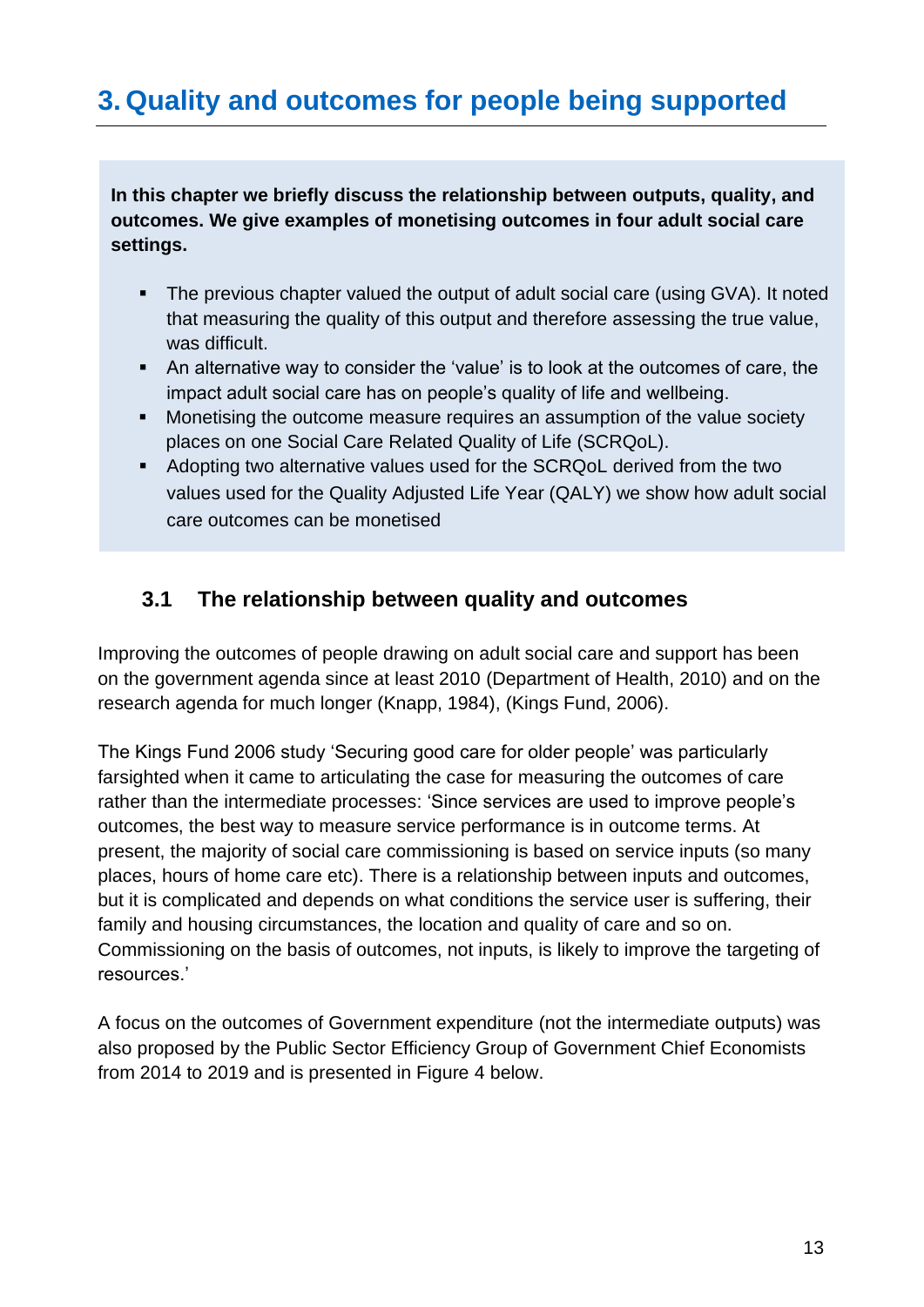

**Figure 4** Adult social care represented as the production of care outputs of varying quality and their ultimate impact on the quality of life of people receiving care.

*Source KDNA, from author's work on measuring public sector efficiency in the NHS (Aldridge, January 2016)*

Output is a physical something at the end of the production process, e.g. a week in a nursing home. The quality adjusted output could be a week in a nursing home modified for the number of adverse events, such as medication errors and falls. The ultimate goal of adult social care however, is the improvement in wellbeing that arises from the care and support delivered in the nursing home compared to what it would be without that support.

A focus on the output side – which is easier to measure – risks focussing attention on technical efficiency, holding down wages, reducing the contact time in domiciliary visits and having minimal night staff in nursing homes. A focus on outcomes encourages investigation of what aspects of care most improves people's quality of life and innovation on the best ways to achieve it.

### <span id="page-18-0"></span>**3.2 Measuring adult social care quality**

We have already noted that quality is difficult to observe in adult social (it is an elusive concept for most goods and services (OECD, 2013)). One possible definition of quality in the health and care sectors involves measuring the level of compliance with jointly agreed standards, e.g. between a provider and regulator.

The Care Quality Commission (CQC) registers, monitors and inspects adult social care providers, and publishes its assessments and provider ratings. The CQC can also take enforcement action when care falls below fundamental standards. In 2017, CQC completed its initial comprehensive inspection programme of adult social care covering around 24,000 registered providers. The CQC found almost four out of five adult social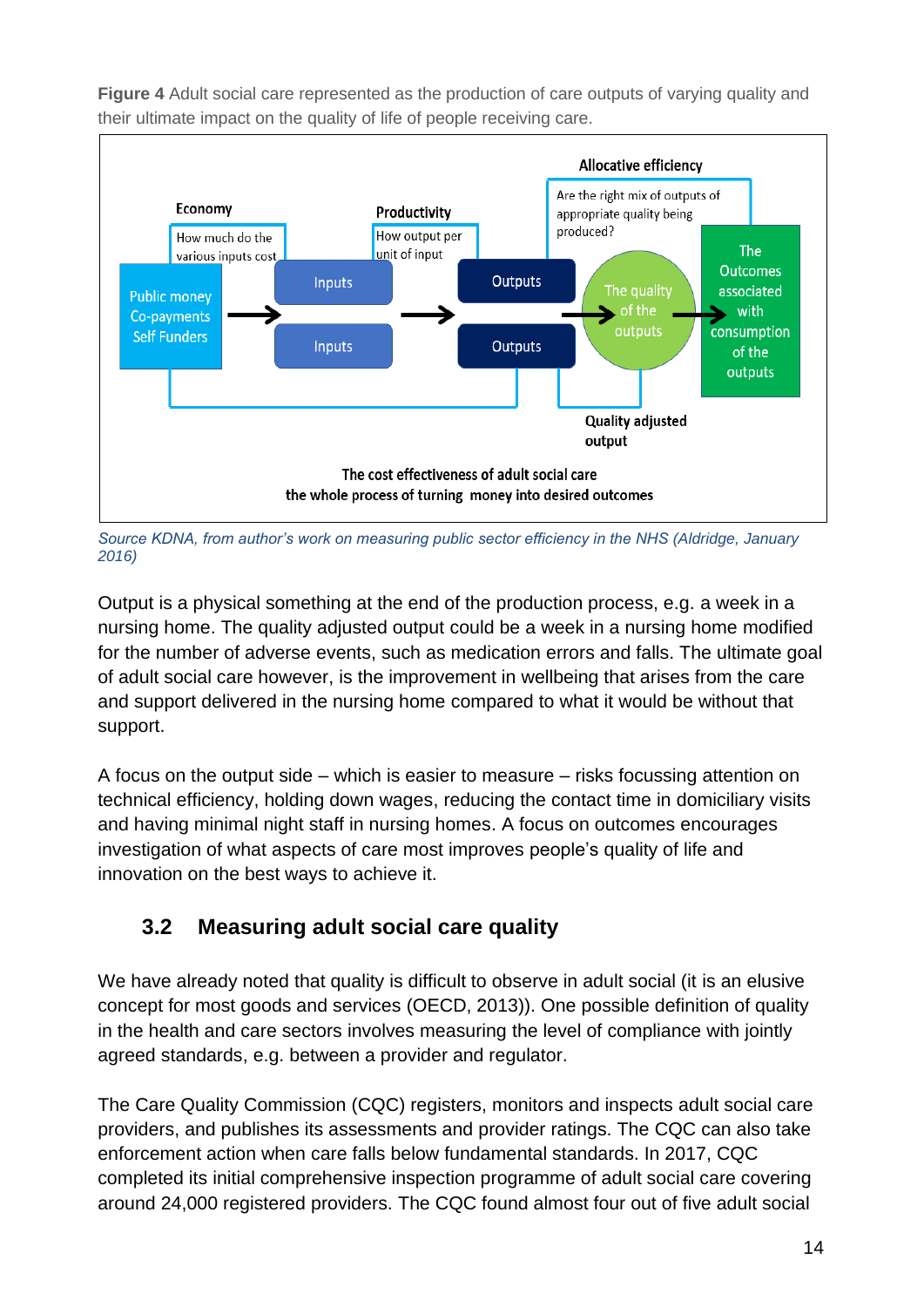care services in England were rated as good or outstanding. On the other hand, nearly a fifth of services were rated as 'requires improvement', and 343 locations (2%) were rated as inadequate. (In 2020 the numbers requiring improvement had fallen to 14% and only 1% were inadequate.)

A simple aggregate measure of the CQC ratings has been created for this study. We score outstanding as 4, good as 3, needs improvement as 2 and inadequate as 1. The results for four years of CQC ratings are shown below in Figure 5.

**Figure 5** CQC ratings *(Care Quality Commission , 2017-2020)* showing significant improvement from the first year of ratings across all service types (with biggest improvement, from low base for nursing homes).



*Source KDNA analysis of CQC State of Care reports. Notes (1) year of publication refers to previous financial year performance. (2) The average score is the percentage providers in each setting obtaining a quality score of 4 for outstanding, 3 for good, 2 for needs improvement and 1 for inadequate. (3) The average score of 300 for community in 2020 can be interpreted as a setting average of 3 or 'good'. This is made up of 8% outstanding, 88% good, 5% needs improvement and under 1% inadequate.* 

In Chapter 5 we explore if we can identify any relationship between the inputs of care (e.g. staff numbers and seniority) and the quality of the outputs, as measured by this aggregated CQC score.

The next section of this chapter, however, considers how we might measure the outcomes of adult social care directly and attach a pound sign to them.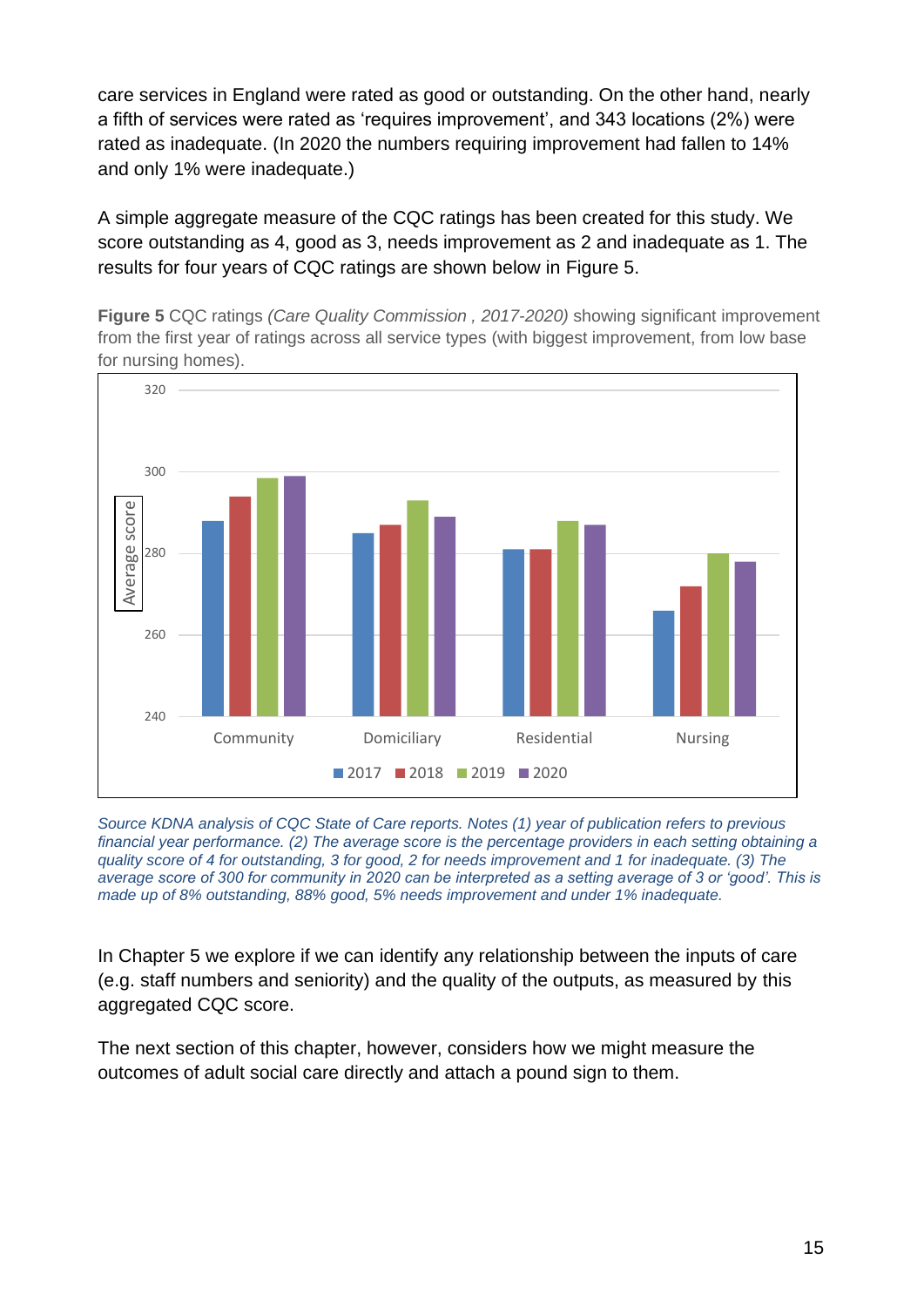### <span id="page-20-0"></span>**3.3 Adult social care outcomes based on the first-hand experience of service users**

The 2010 white paper 'A Vision for Adult Social Care: Capable Communities and Active Citizens' (Department of Health, 2010) set out how 'to make services more personalised, more preventative and more focused on delivering the best outcomes for those who use them.'

In the document published alongside the white paper 'Transparency in outcomes: a framework for adult social care' (Department of Health, 2010) a range of indicators was proposed for use in the Adult Social Care Outcomes Framework (ASCOF). One of them was a Social Care Related Quality of Life (SCRQoL) indicator which would gather care users' reported experience in seven outcome domains of control, dignity, personal care, food and nutrition, safety, social participation and accommodation. <sup>7</sup> Subsequently, an Adult Social Care Survey (ASCS) sent to local authority funded users of social care, gathers this data every year.

#### **Adult social care outcomes**

The derivation of the key adult social care outcome measure included in the ASCOF is measure 1J. Its derivation is described in a paper titled 'Identifying the Impact of Adult Social Care' (IIASC) (Forder J. , et al., 2016) and summarised in Figure 6, below

**Figure 6** The weighting and adjustment calculations used to calculate the ASCOF measures 1A and 1J from the ASCS.



*Source KDNA* 

The original ASCOF outcome indicator 1A tells us about the 'overall social care-related quality of life' of people using social care, but not the impact that care and support services are having on that person's care-related quality of life. It is drawn from the

<sup>7</sup> It was anticipated that the SCRQoL indicator could be based on research that underpinned the adult social care outcome toolkit (ASCOT), produced by quality and outcomes of person-centred care policy research unit at the University of Kent.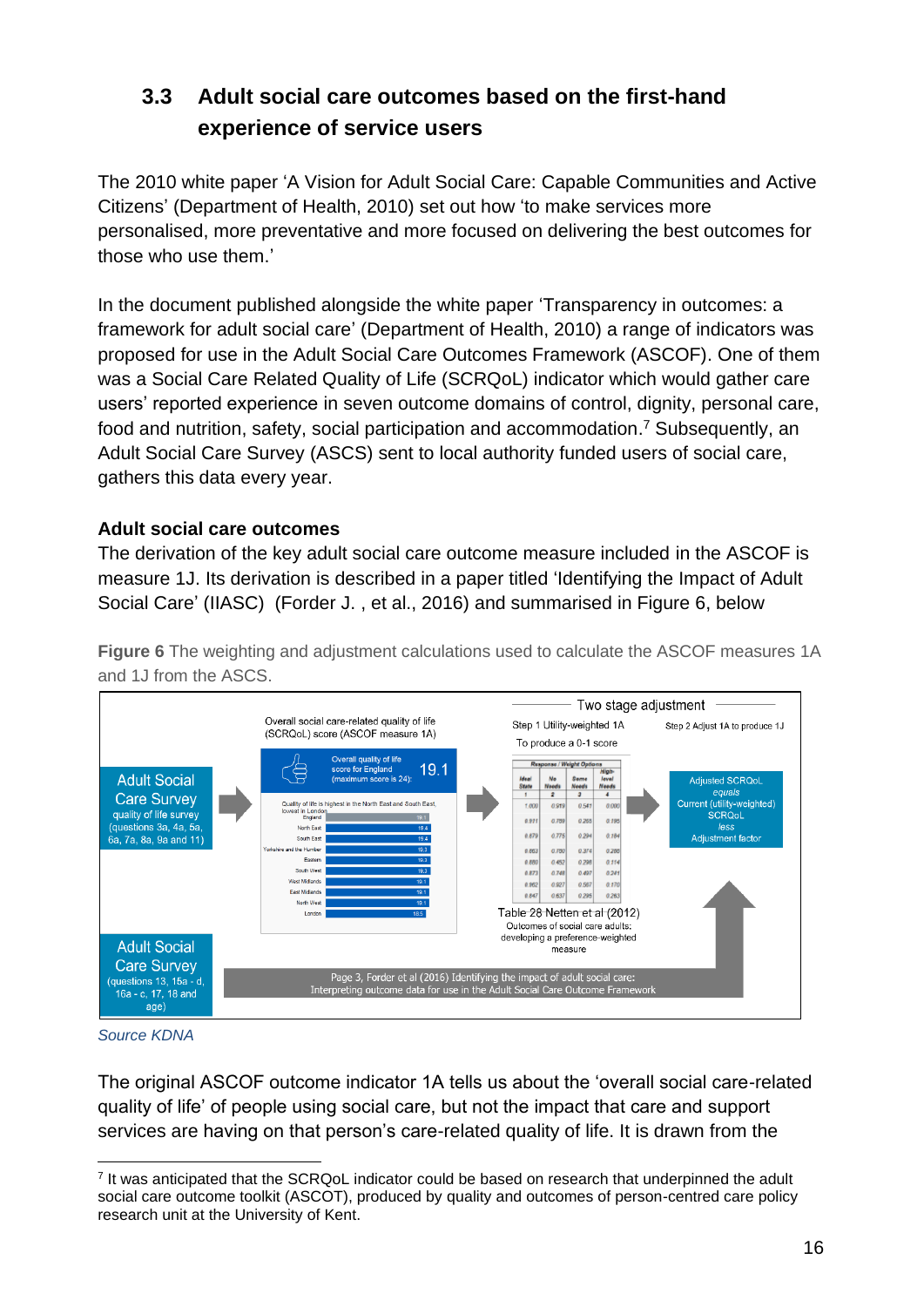answers to eight questions in ASCS which reflect how the person drawing on support rates their quality of life, now, with support in place.

### **Two-step process from ASCOF Indicator 1A to ASCOF Indicator 1J**

The first step converts the raw scores from the eight ASCS questions into a utility preference and scaled SCRQoL on a 0-1 scale. The preference weightings reflect the relative importance of different aspects of outcome with final scores anchored to 1 (the ideal state) and 0 (being dead). Scores on a 0-1 scale are easier to interpret and also support comparison with the Quality Adjusted Life Year (QALY) used in evaluations of health. The resultant SCRQoL measures an individual's wellbeing now, when they are in receipt of care.

The second step uses a further 10 questions in the ASCS to adjust for the respondent's underlying health status, age, and external factors such as housing and proximity to amenities, (NHS Digital, 2016). The adjustment factor is then subtracted from SCRQoL to obtain a 'net outcomes score', an outcome measure that is attributable to the adult social care being drawn on.

### **Calculating Adjusted SCRQoL for all valid ASCS results**

The IIASC methodology was principally validated in a community setting excluding learning disabilities support. The work reported here has drawn on the source ASCS data to calculate IIASC scores in four settings. Accepting that further research on the IIASC methodology in the future may refine the coefficients in the calculation for different settings, we use the same calculation for all four care settings, with average Adjusted SCRQoL shown in Table 5.

**Table 5** The Adjusted SCRQoL score for different support settings, calculated from the adult social care survey using the IIASC methodology.

|         | Age 18 to<br>64 | Age $18 -$<br>64 | <b>Age 65</b><br>and over | <b>Age 65</b><br>and over | Age 18 -<br>64 | <b>Age 65</b><br>and over |
|---------|-----------------|------------------|---------------------------|---------------------------|----------------|---------------------------|
|         | community       | residential      | community                 | residential               | total          | total                     |
| 2019/20 | 0.419           | 0.440            | 0.424                     | 0.490                     | 0.421          | 0.444                     |
| 2018/19 | 0.419           | 0.437            | 0.424                     | 0.496                     | 0.421          | 0.447                     |
| 2017/19 | 0.416           | 0.432            | 0.428                     | 0.498                     | 0.418          | 0.450                     |
| 2016/17 | 0.435           | 0.451            | 0.425                     | 0.496                     | 0.438          | 0.447                     |

*Source KDNA analysis of Adult Social Care Survey (NHS Digital, 2021) Notes (1) Sample sizes average 40,000 over the four setting over the four years but have been declining year on year (34,000) in 2019/209 split 8,000 and 1,000 for community and residential for working age; and 19,000 and 8,000 for community and residential for 65 and older.* 

One way to interpret the numbers in Table 5 is as a percentage improvement in SCRQoL attributable to adult social care, i.e., 44.4% for the 65 and over age group in 2019. A total knee replacement improves the equivalent QALY score, on average, by 33%. (NHS Digital, 2021)

The 65+ age group in a community setting has been stable over the period. All other settings have shown a small drop over the period. The question as to why the outcomes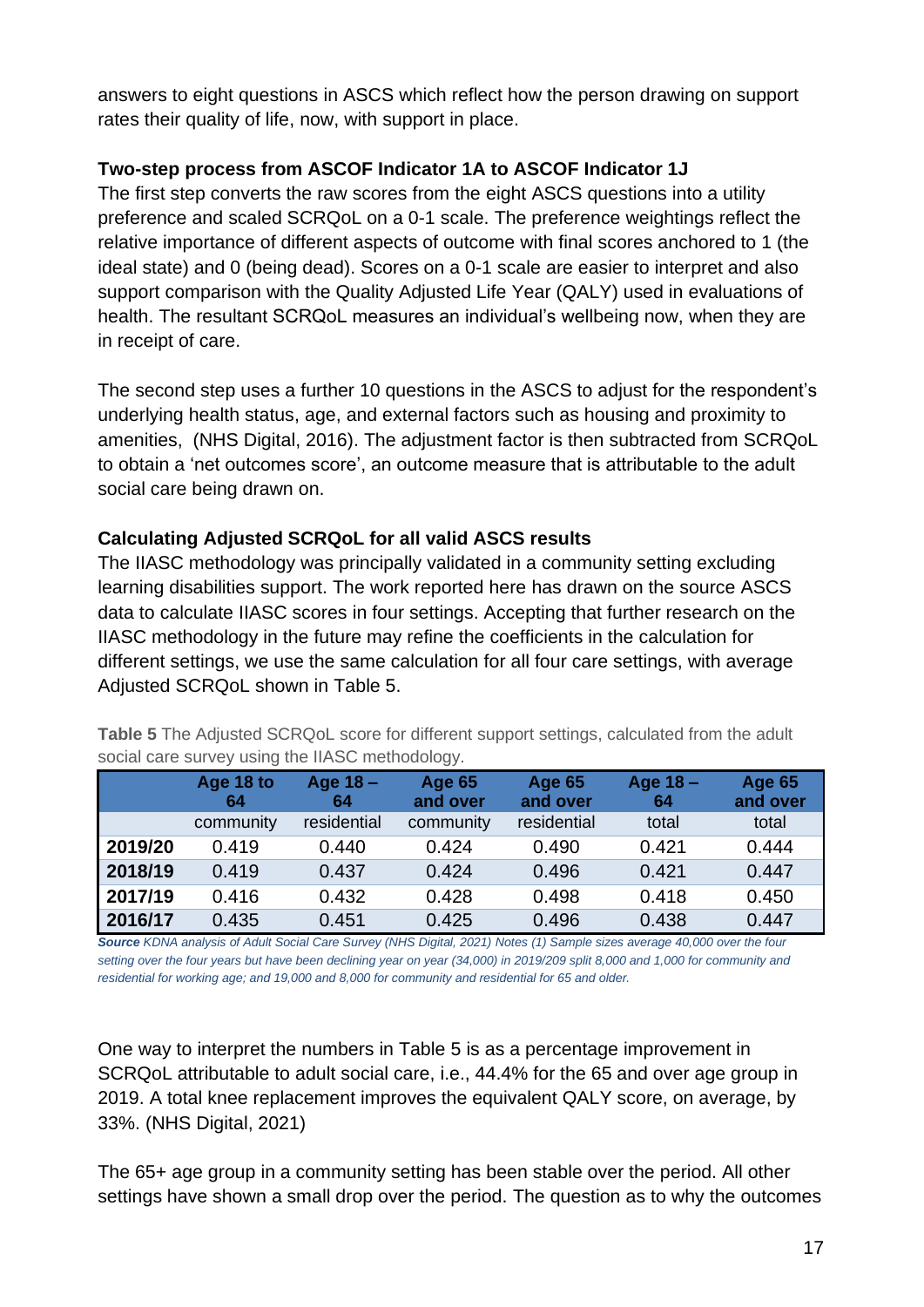seem to be dropping was put to the External Reference Group. They suggested that the funding was not keeping pace with need and the increasing funding was being spent on a decreasing number of people with more complex needs.

### **Case study 1 - Using quality of life measures as part of care planning<sup>8</sup>**

For over 70 years, Whiddon have been providing support for older people in New South Wales, Australia. They currently have 2,000 staff over 40 locations with 16,000 residential and home care packages.

In 2015 the MyLife model of care was launched to support Whiddon's long held belief that quality of life, personal growth and meaningful activity can be possible for everybody.

The ASCOT social care quality of life tool is used with individuals to support care planning. A major benefit of this approach has been found that it empowers people being supported and their families to have a formalised way of giving feedback to staff. Under normal circumstances those receiving care would be reluctant to talk about their social and emotional needs because they would consider it not important enough or worry about being perceived as ungrateful.

Underpinning the MyLife model is relationship-based care using ASCOT, which when it was introduced, was a cultural shift away from the traditional task-focussed care delivery. Relationship-based care is built on a partnership between staff and those being supported. It has three key elements – continuity of staffing, greater personal contact and meaningful activity.

The conversations around the eight domains of wellbeing make residents and their families feel staff truly care about them and their needs. Family members have reported that they felt much more involved in their loved one's care through the conversations, and that it gave them something tangible to follow up on when they came to visit.

The measure of outcomes of adult social care can be done remotely (e.g. by survey) or as a process between those offering care and support and the person drawing on care. The latter can be help both parties understand what is most important to the person drawing on care, but only if the information collection is honest and impartial.

### <span id="page-22-0"></span>**3.4 Monetising the improvements in wellbeing**

<sup>8</sup> [https://dachastudy.com/care-planning-for-quality-of-life-in-care-homes-a-circle-of-care-approach](https://eur01.safelinks.protection.outlook.com/?url=https%3A%2F%2Fdachastudy.com%2Fcare-planning-for-quality-of-life-in-care-homes-a-circle-of-care-approach-involving-residents-and-their-families%2F&data=04%7C01%7CEmily.Muir%40skillsforcare.org.uk%7C201a4452fe784cfa0a1008d988143461%7C5c317017415d43e6ada17668f9ad3f9f%7C0%7C0%7C637690443208226479%7CUnknown%7CTWFpbGZsb3d8eyJWIjoiMC4wLjAwMDAiLCJQIjoiV2luMzIiLCJBTiI6Ik1haWwiLCJXVCI6Mn0%3D%7C3000&sdata=QIPGAqa5Dt2tkU%2Fxcd4%2BjSIexToL1JLB%2BmhorRr5LEI%3D&reserved=0)[involving-residents-and-their-families/](https://eur01.safelinks.protection.outlook.com/?url=https%3A%2F%2Fdachastudy.com%2Fcare-planning-for-quality-of-life-in-care-homes-a-circle-of-care-approach-involving-residents-and-their-families%2F&data=04%7C01%7CEmily.Muir%40skillsforcare.org.uk%7C201a4452fe784cfa0a1008d988143461%7C5c317017415d43e6ada17668f9ad3f9f%7C0%7C0%7C637690443208226479%7CUnknown%7CTWFpbGZsb3d8eyJWIjoiMC4wLjAwMDAiLCJQIjoiV2luMzIiLCJBTiI6Ik1haWwiLCJXVCI6Mn0%3D%7C3000&sdata=QIPGAqa5Dt2tkU%2Fxcd4%2BjSIexToL1JLB%2BmhorRr5LEI%3D&reserved=0)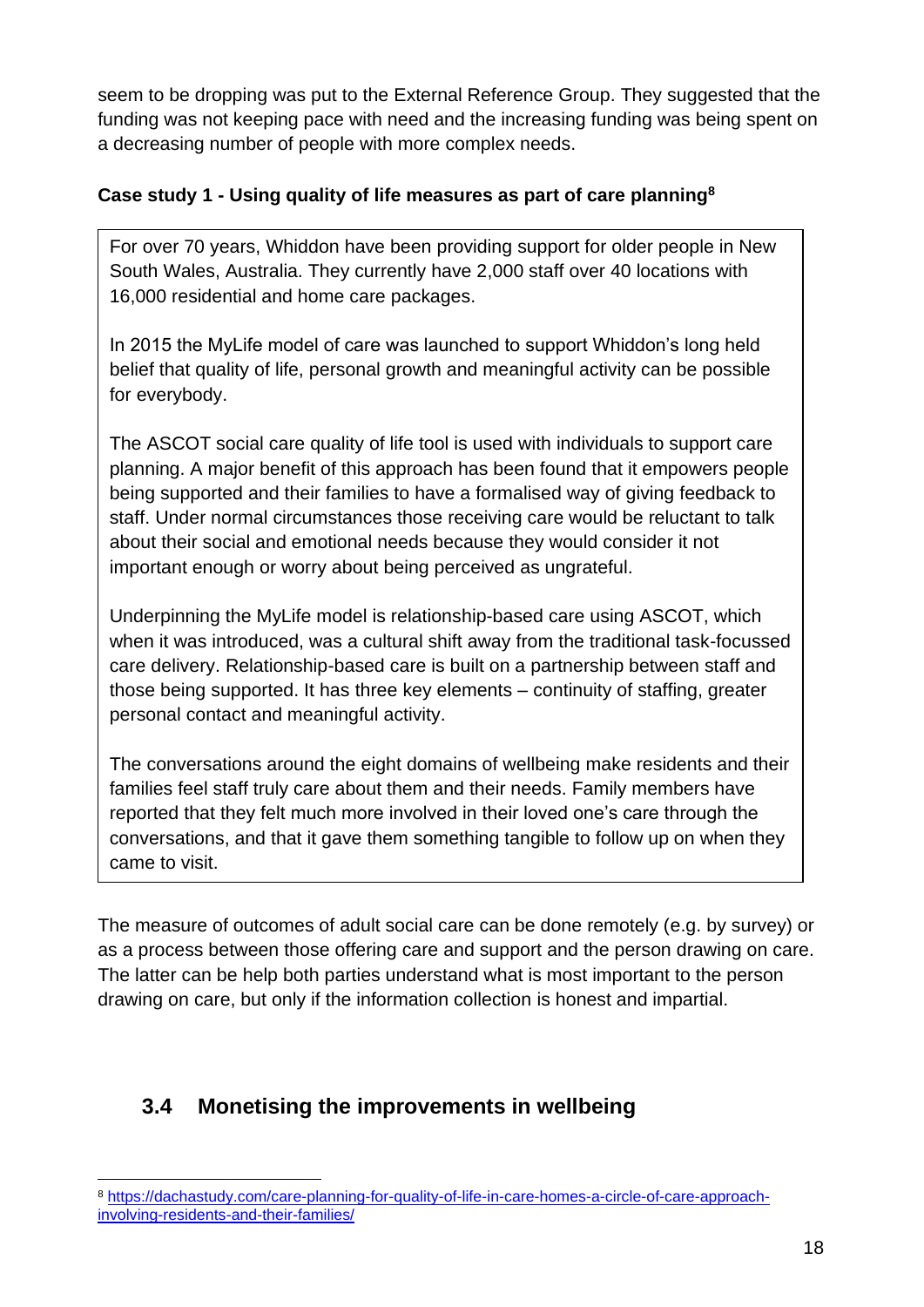The adjusted SCRQoL can be thought of as the wellbeing equivalent of the Quality Adjusted Life Year (QALY) which measures health status, also on a scale of 1 (best possible health state) to 0 (equivalent to being dead). Recent academic work (Stevens, Brazier, & Rowen, 2018) has estimated an exchange rate between the Quality Adjusted Life Year (QALY) measured using the EQ-5D instrument and the SCRQoL

This is useful because the QALY is an accepted part of economic valuation in health care and has been assigned two valuations that are used in practice.

- The National Institute of Health and Care Excellence (NICE) adopt a widely known threshold of cost per QALY of £20k to £30k when considering whether to approve new technologies, especially drugs, for use in the NHS.
- The HM Treasury Greenbook valuation of a QALY is £60,000 based on a willingness to pay (WTP) study carried out by Department of Transport study looking at WTP to avoid a traffic fatality.

We follow Forder's pragmatic approach to monetising SCRQoL by taking the Brazier and Rowen research on the near equivalence between QALY and SCRQoL and using the valuation of a health QALY as equivalent to a SCRQoL (Forder J. , The impact and cost of adult social care, July 2018). Table 6 shows how the value of the outcomes of adult social care can be monetised at £9.2 billion to £23.3 billion depending on the valuation of the wellbeing of people drawing down adult social care.

|                           | 18 to 64  |             | 65 and over | <b>TOTAL</b> |          |
|---------------------------|-----------|-------------|-------------|--------------|----------|
|                           | community | residential | community   | residential  |          |
| 2019/20 @ £25k per SCRQoL | £2.56bn   | £0.50bn     | £3.50bn     | £2.68bn      | £9.24bn  |
| 2019/20 @ £60k per SCRQoL | £6.15bn   | £1.20bn     | £8.40bn     | £6.42bn      | £23.33bn |

**Table 6** The 'value' of outcomes of adult social care using two valuations of an SCRQoL.

*Source KDNA analysis of Adult Social Care Survey data* (NHS Digital, 2021) *and Adult Social Care Activity and Finance Report*  (NHS Digital, 2020)

### <span id="page-23-0"></span>**3.5 Summary of chapter**

In this chapter we described at a high level the CQC inspection and compliance regime and presented a time series of results by using a simple aggregate domain score that will be used in subsequent chapters.

The focus of the chapter is to explore if it is possible to measure (and attach a pound sign to) outcomes of adult social care. This is done using all of the individual adult social care survey data available on NHS Digital website for the last four years and two valuations of a SCRQoL. These calculations are illustrative. The actual value of a gain in wellbeing resulting from adult social care is ultimately a societal decision and requires information on what outcomes are most important to individuals and society and how much individuals and society are willing to pay for these outcomes. The key point is, if we put the emphasis on maximising the outcomes of care, rather than the number and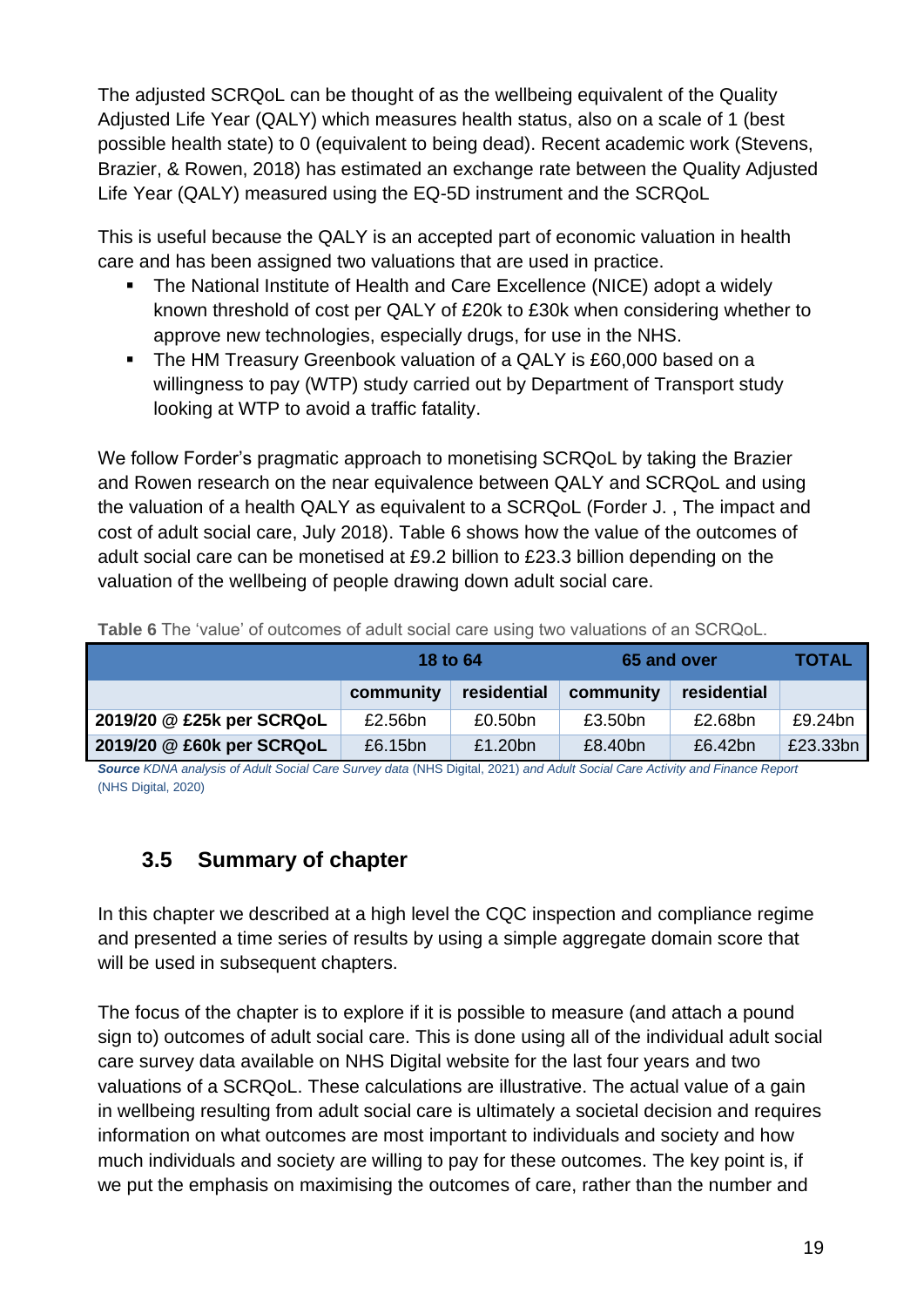cost of the care packages, we will enable a system to focus on personalised services that deliver the best outcomes with the means available.

The design of the actual payment mechanism to operationalise this approach is beyond the scope of this study, but a payment based on the cost of a care package plus an uplift for an outcome above an expected level would be the simplest form of incentive.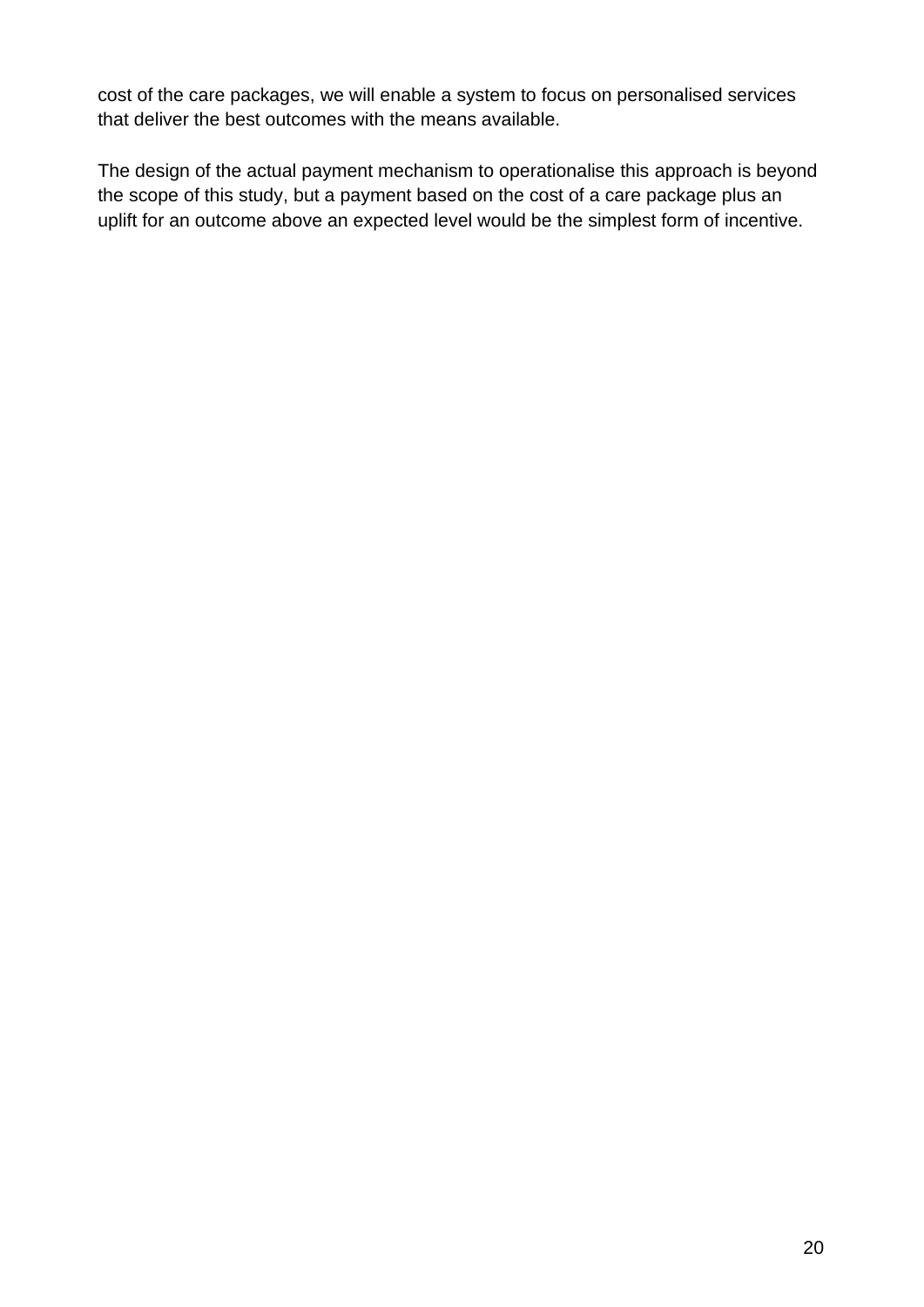#### **Case study 2 - Using the Quality-of-Life domains in the assessment and review process 9**

The Care Act 2014 requires local authorities to have an assessment and review process "which will reflect the needs and desired outcomes of the person." This requirement builds on previous moves to the personalisation of social care, and notably the introduction in 2007 of personal budgets.

This set a challenge to the local authorities on how to redesign assessment process to meet this aspiration. Cumbria Country Council decided to test out using the ASCOT selfreported questionnaire to gather information about individuals' quality of life (SCRQoL). This was done with the aim of increasing the sensitivity of the assessment to outcomes of social care activities.

The success of this aim can be gauged in feedback from the practitioners who undertook the trial:

*"It really helps to prioritise from the service users' frame of reference – which is where we should be."*

*"In an ideal world I think we should be starting with quality of life assessment and then move on to the functional aspect."*

*"I have found in a couple of situations that it has highlighted an area which simply would not have come up through the usual functional assessment."* 

Of course, there are limitations to using a questionnaire survey in assessing the quality of life in the diverse range of people seeking support:

*"The tool is not useful at all for people with moderate/advanced dementia or people who are very poorly."*

Overall, the move to an outcomes-based assessment was viewed positively, with this final comment given the overall summary balancing the advantages and disadvantages.

*"I think it can be a useful tool, I'm positive about using it, as long as we can use our professional discretion about when not to use it too."* 

<sup>9</sup> <http://ssrg.org.uk/wp-content/uploads/2015/04/Johnstone-Page2.pdf>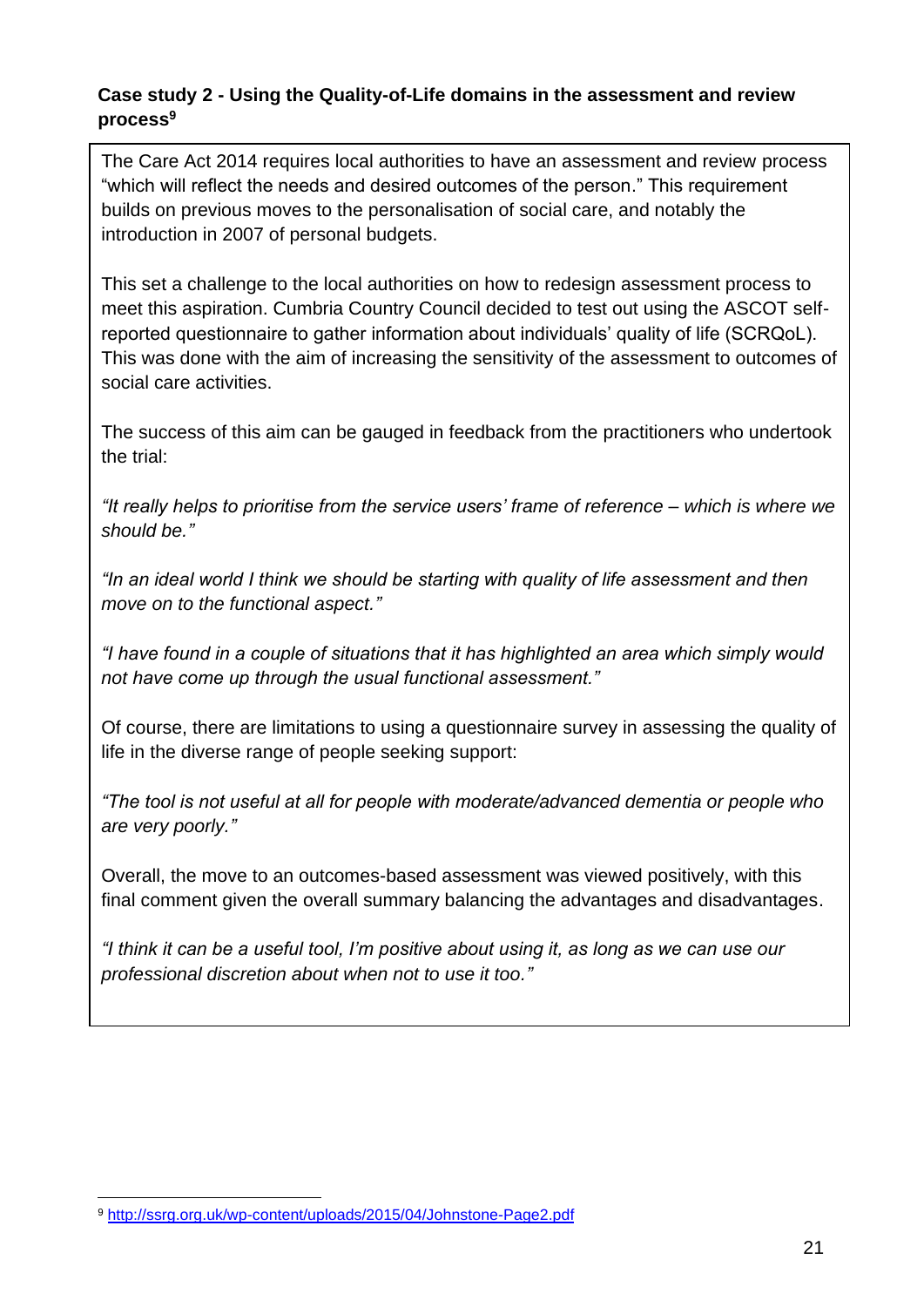## <span id="page-26-0"></span>**4. Some of the additional benefits of adult social care that can be monetised**

**The additional benefits of adult social care in this study are limited to employment benefits to working age adults drawing on adult social care, qualityof-life improvements and employment opportunities to carers and potential savings to the NHS.**

- **Employment opportunities for supported 18–64-year-olds**: 214,000 people aged 18-64 are accessing long-term care and community support from the adult social care sector. Of these, 57.1% are able to work. Assuming that all those receiving support in their community are empowered to work because of the care they receive, the societal benefit is **£4.7bn.**
- **Improved wellbeing for carers receiving support:** there is a small but significant wellbeing gain to carers who are receiving long-term support, worth between **£180m** and **£380m** (SCRQoL £60k or £25k).
- **EXECTE:** Benefits to family and carers not receiving support: the IISAC work (referenced above) has estimated benefits to family and informal carers at around a third of the benefits that accrue to people drawing on adult social care. We use this with a low estimate of the number of beneficiaries and a 75% reduced valuation to make a conservative estimate of this benefit of **£1.4bn to £3.5bn** (SCRQoL £60k or £25k).
- **Employment opportunities for carers:** up to £1.4bn of benefit has been estimated from carers who are able to work because of support provided by locally authority funded care.
- **EXECTE:** Benefits to the NHS: reduced adult social care provision has been associated with reduced costs to the NHS of accident and emergency attendances and delayed transfers of care. Estimates of readily available data suggest savings of around **£300m.**

 $\Delta$ ll figures are recurrent, p.a.

### <span id="page-26-1"></span>**4.1 Benefits to working age adults drawing on care and in employment**

According to NHS Digital, there were 254,000 people aged 18-64 accessing long-term care and support from the adult social care sector at the end of the financial year 2019/20; 214,000 of these were receiving community care. According to Leonard Cheshire (Leonard Cheshire , 2021) the current economic inactivity among people receiving support is 43%, with 57% in employment.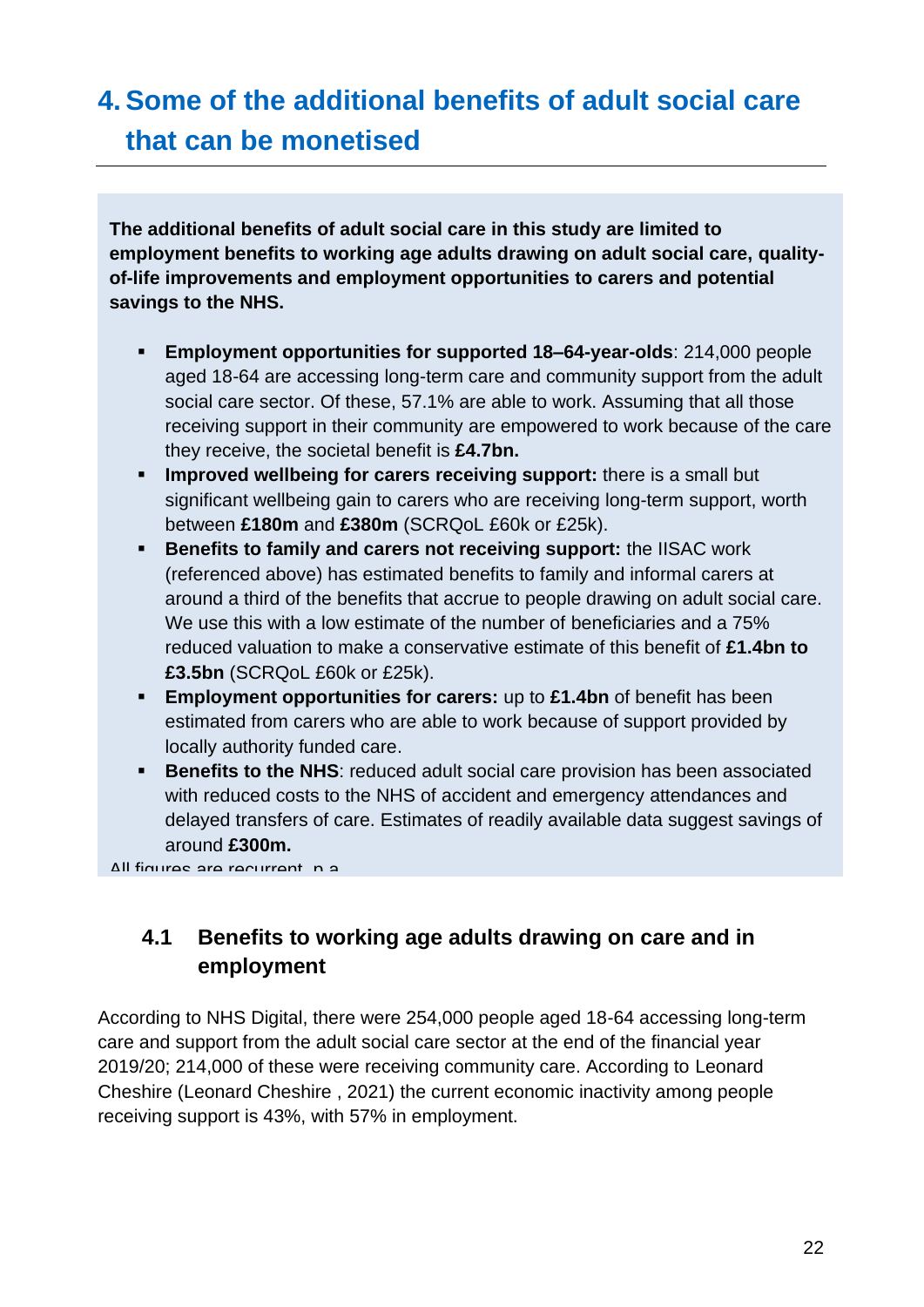We have used estimates of the value of a person returning to work and leaving the benefit system from the Greater Manchester Cost-Benefit Analysis (GM-CBA) model (Greater Manchester Combined Authority, 2019)<sup>10</sup>. This estimates the fiscal benefit of moving people off benefits and into work to the Department of Work and Pensions (DWP) and HM Treasury at £19,153; the improved health outcomes to DHSC at £15,963; and the increased income to individuals at £10,504. The total value of someone returning to work is thus estimated to be £45,620. The Greater Manchester CBA model does not provide an estimate of the value of a person returning to part-time work, so we have used half the total figure for a full-time worker.

### **Case study 3** - **An education, a career, a home and a family.**

*"I am normal in my head. It is adults, including healthcare professions, that make assumptions about my disability"* 

When Abbie's daughter's friends ask why her arms shake, she tells them it is because they are naughty arms. It was around the age of three when Abbie's arms and legs started to show signs of the characteristic tremors of cerebral palsy, almost certainly a result of a difficult birth.

*"I don't mind children asking about why I am wobbly when I walk, they are curious and are happy with the explanation I give."*

With a support worker, she attended a mainstream school until she was 16. With personal assistant support she completed a degree at university.

It was while watching her brother play rugby that she first noticed Tom. And Abbie and Tom got married at a big family wedding. Once married it only seemed natural to start a family, despite coming across attitudes questioning if someone with a disability should have a mortgage, husband, and children.

*"I can drive, I have a job what is the problem?"* 

*"But with a small baby and arms that have tremors I felt more disabled then than I have ever felt before."*

Now, with a second daughter, Abbie feels she is winning over the disability.

*"My husband and children will care for me, but they are not my carers. I don't want them to be. While I get PA support from somebody I trust, I hope I can love and care for my husband and children as much as they love and care for me. That's all I ever wanted out of life."* 

<sup>&</sup>lt;sup>10</sup> The tool is constantly refreshed and uses up-to-date data from Government departments and other sources. It was adopted as supplementary guidance to HM Treasury Green Book in 2014.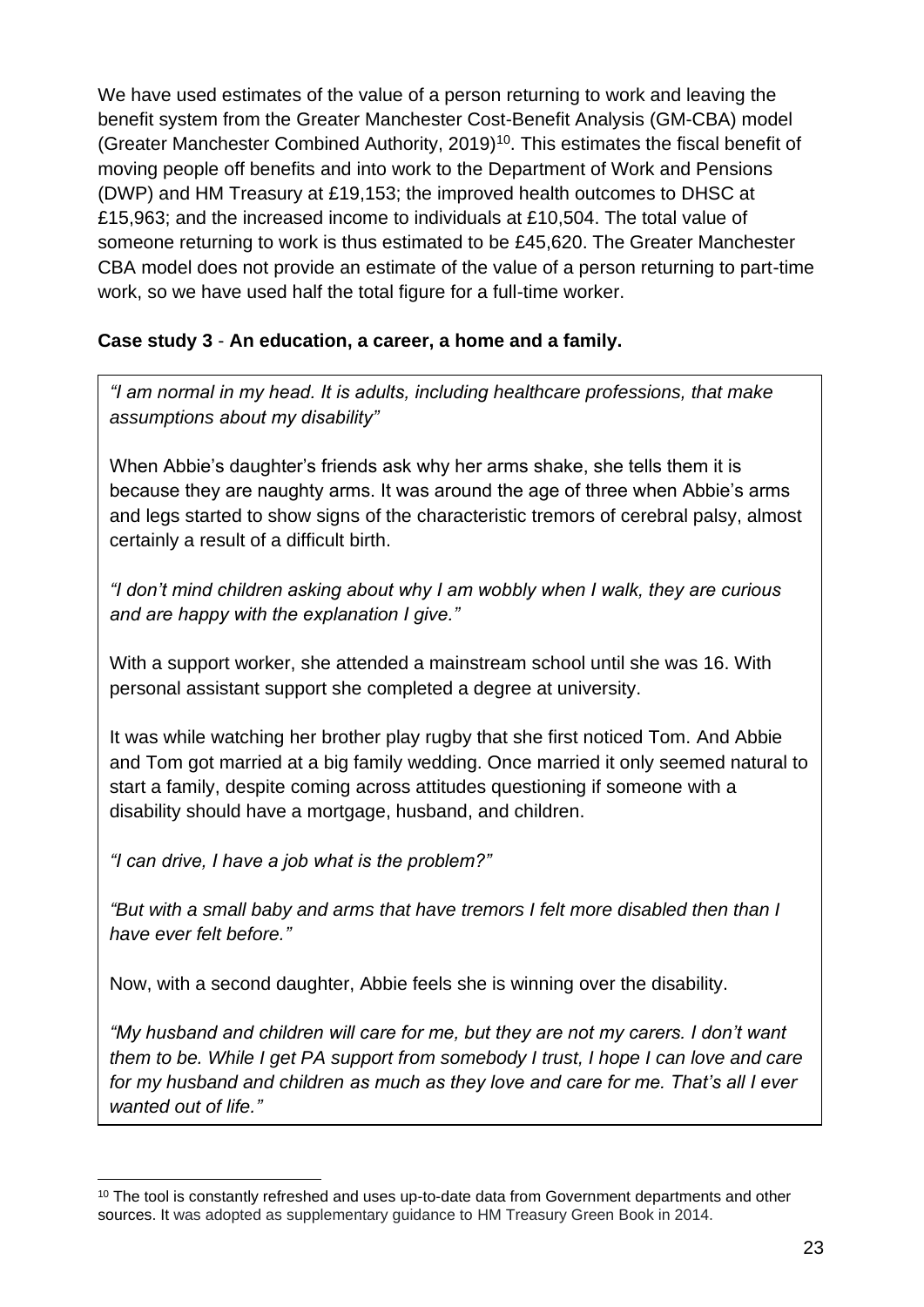ONS estimates that 37% of disabled people work full-time, and 16% work part-time. If we assume that all those receiving community care are empowered to work and do so in proportion to the ONS figures on part time and full time working, the value added is to £4.7 billion, which is shown in Table 7, below.

**Table 7** Value of people receiving community care returning to work assuming a split between full-time and part-time work

|                    | <b>Percent</b> | <b>Numbers</b> | Value £m |
|--------------------|----------------|----------------|----------|
| Working full-time  | 70%            | 85,345         | £3,893   |
| Working part-time  | 30%            | 36,906         | £841     |
| <b>Total value</b> |                | 122,251        | £4,735   |

*Source: KDNA based on NHS digital, ONS and Greater Manchester CBA*

### <span id="page-28-0"></span>**4.2 Outcomes to carers and families**

The majority of informal carers receive no support. The 300,000 carers who have been assessed by local authorities compares with estimates of the total number of informal carers in England of from 5.3 million (1 in 8 adults) (Age UK, 2020) to 7.5 million (17% of adults) (NHS Digital (HSE), 2019). The literature suggests that the high level of unmet need for adult social care has resulted in an increasing number of unpaid and unsupported carers, who are disproportionately female and often suffer poor health, loneliness, financial hardship, and poor quality of life (Carers UK, 2018).

#### **Benefits to carers who are receiving support**

The Survey of Adult Carers in England (SACE) (NHS Digital, 2019) samples all carers known to local authorities aged 18 and over who either received "support direct to carer" or "no direct support to carer"<sup>11</sup>. The total eligible population for the 2018/19 survey was 292,360.

| a read allows to contain and in all almontain and announcement in minimum and all and all                                                                                |       |         |  |  |  |
|--------------------------------------------------------------------------------------------------------------------------------------------------------------------------|-------|---------|--|--|--|
| Overall, how satisfied or dissatisfied are you with the support or services you and the person<br>you care for have received from social services in the last 12 months? |       |         |  |  |  |
| Weighted<br>% respondents<br>respondents                                                                                                                                 |       |         |  |  |  |
| Extremely, very, or quite satisfied                                                                                                                                      | 53.7% | 157,000 |  |  |  |
| Neither satisfied nor dissatisfied                                                                                                                                       | 12.2% | 36,000  |  |  |  |
| Extremely, very, or quite dissatisfied                                                                                                                                   | 10.9% | 32,000  |  |  |  |
| No support                                                                                                                                                               | 23.1% | 68,000  |  |  |  |

**Table 8** Responses to carer survey question on satisfaction with support received

*Source: SACE, NHS digital, 2019*

<sup>11</sup> Not all the carers who are assessed by local authorities are deemed eligible for support. To receive support the assessment process must determine (1) your needs as the result of you providing necessary care; (2) the caring role has an effect on you; and (3) there is, or is there likely to be, a significant impact on your wellbeing.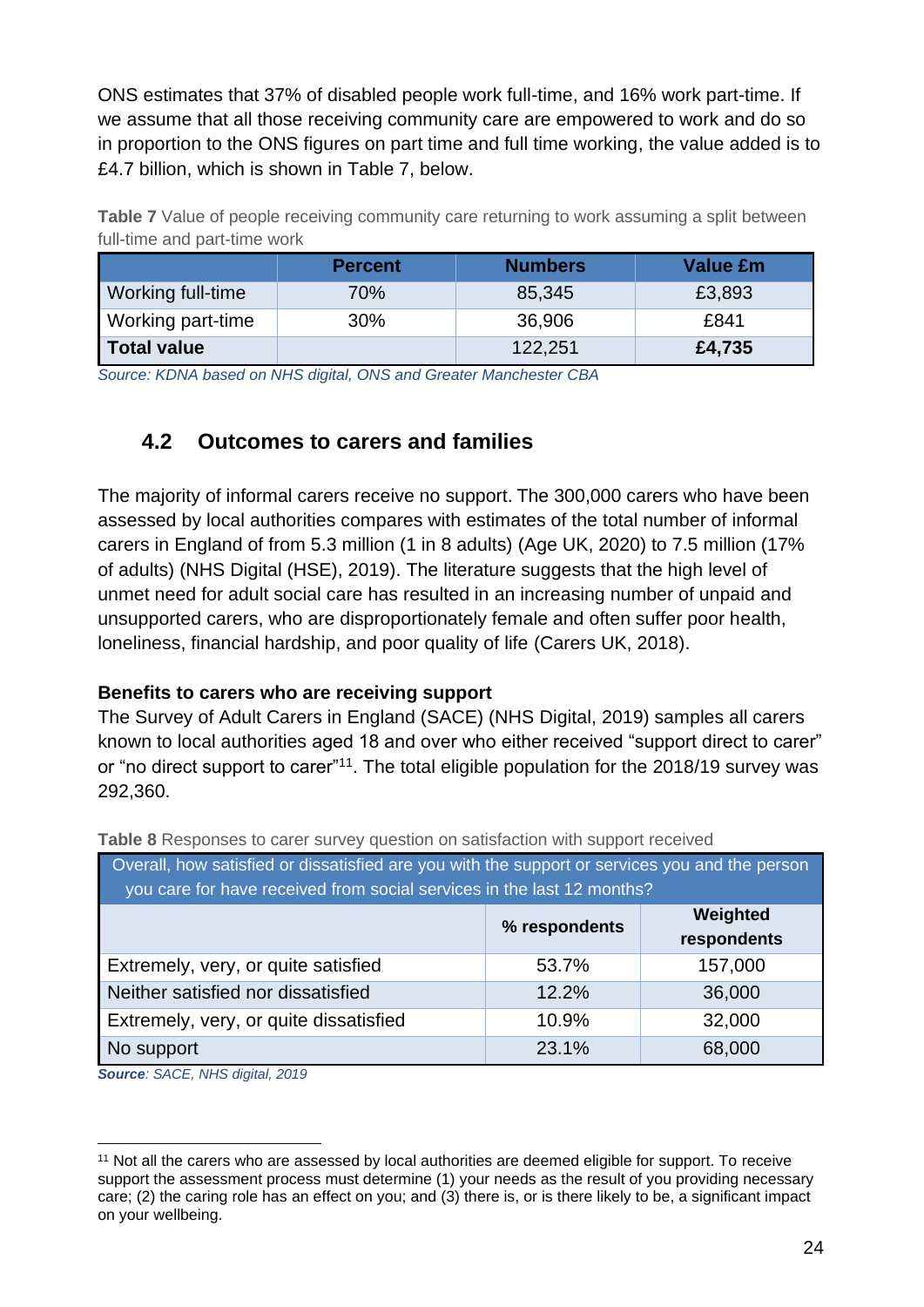Carers who stated that they were extremely, very, or quite satisfied with the support they received scored higher on the wellbeing questions in the survey than respondents who said they had no support; these in turn were higher than scores from respondents who were extremely, very, or quite dissatisfied with their support. Replicating the method developed in Chapter 3 above for valuing quality of life for people drawing on care shows that carers who were receiving satisfactory support had, on average, a wellbeing score 0.04 higher than those receiving no support. Multiplying this by the estimated number of carers reporting satisfactory support gives a monetary valuation of increased carers' wellbeing between £160m and £380m (SCRQoL £60k or £25k)

#### **Benefits to carers of publicly funded care not receiving support themselves**

The above benefit, however, excludes the benefits that might be received by family and informal carers who have *not* been assessed for support by their local authority. This does not mean they receive no benefit from the care and support provided to the person they are supporting. This 'carer benefit' has been tentatively estimated (Forder J. , 2018) at 36% of the net benefit of the service user. (In his paper, Forder, reduces the value to 75% of this as a sensitivity test.)

We do the same and adopt a cautious estimate of the total number of informal carers who might be subject to this benefit. We assume there are 0.75 beneficiaries per younger adult and 0.5 beneficiaries per person aged 65 and over. The results from this conservative calculation are significant and deliver benefits to informal carers of between £1.4 billion and £ 3.5 billion depending on whether we use the QALY value of £25k of £60k. (This is 16% of the direct benefits to people receiving care).

|                                              | Age 18 to | Age 18 to   | Age 65    | Age 65      | <b>Total</b> |
|----------------------------------------------|-----------|-------------|-----------|-------------|--------------|
|                                              | 64        | 64          | and over  | and over    |              |
| 2019/20                                      | community | residential | community | residential | both         |
| 1 Adjusted SCRQoL                            | 0.41      | 0.44        | 0.42      | 0.49        | 0.44         |
| 2 Numbers being cared for                    | 244,000   | 45,000      | 329,000   | 218,000     | 836,000      |
| 3 Estimated family and carers                | 183,000   | 33,750      | 164,500   | 109,000     | 490,250      |
| 4 SCRQoLs to people drawing on<br>care       | 76.677    | 14.850      | 69.748    | 53.410      | 214,685      |
| 5 SCRQ o L to carers at 0.36 of full<br>rate | 27.604    | 5.346       | 25.109    | 19,228      | 77.287       |
| 6 £ bn 75% value at SCRQoL = £25k            | 0.52      | 0.10        | 0.47      | 0.36        | 1.4          |
| 7 £ bn 75% value at SCRQ o $L = £60k$        | 1.24      | 0.24        | 1.13      | 0.87        | 3.5          |

**Table 9** Calculation of benefits to the family members/informal carers of those receiving publicly funded adult social care who are not receiving any support themselves

The calculation of the wellbeing benefit is presented in Table 9 below.

*Source KDNA calculation Notes (1) This is the wellbeing benefit to the people receiving care taken from Table 5 (3) This is a cautious estimate of the total number of family and carers who might benefit from seeing their family member receive publicly funded care. It is at Row 2 \* 0.75 for working age adults and 0.5 for aged 65 plus. It sums to less than one person per person drawing on care after taking off the 292,000 carers who had been assessed by local authorities. (4) This is Row 1 \* Row 3. (5) This is the quality of life going to carers, 36% of the benefit of in Row 4. (5&6) This is further reduced to 75% and multiplied out at £25k and £60k per SCRQoL.*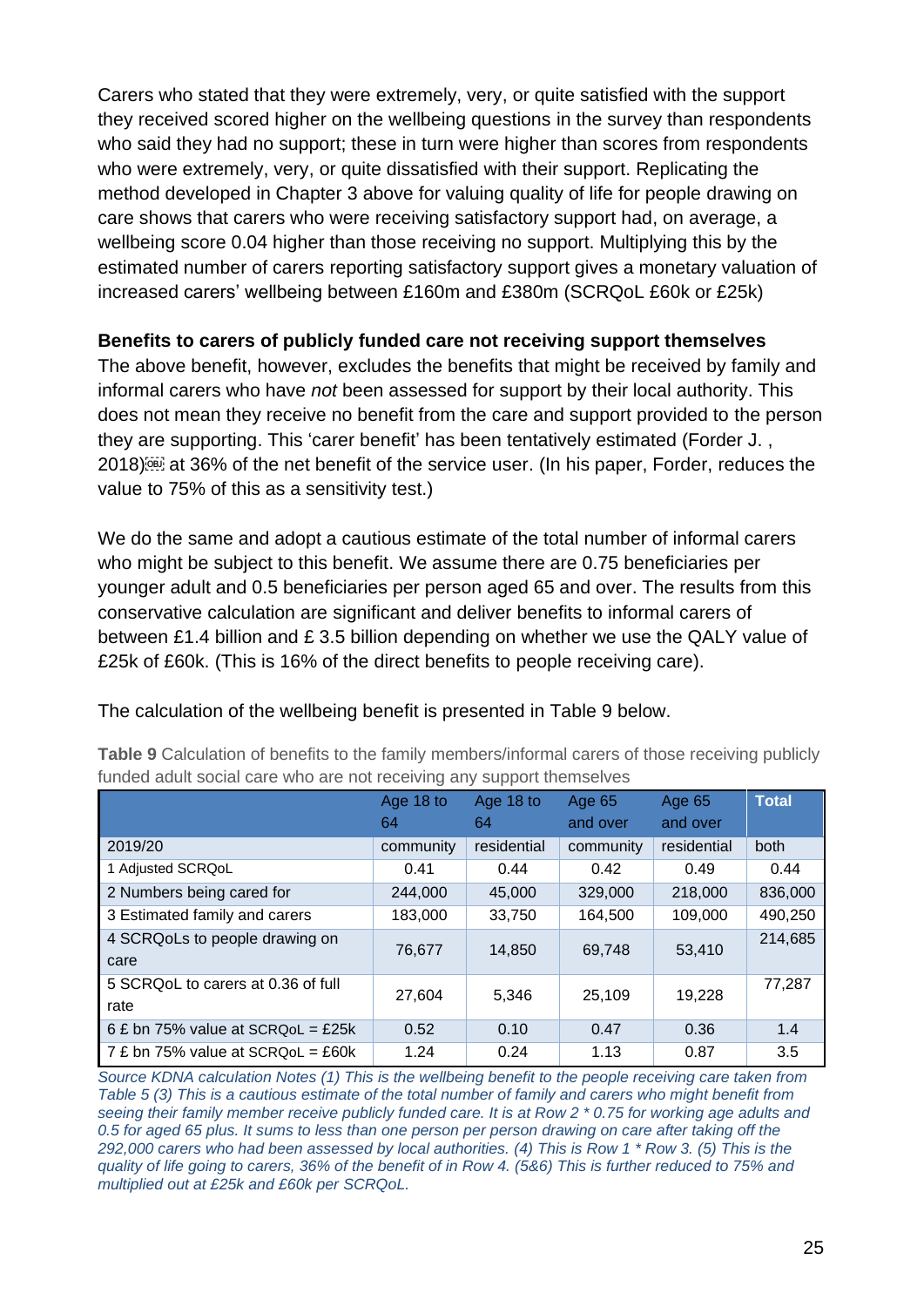### <span id="page-30-0"></span>**4.3 Employment benefits to carers**

We have used estimates of the value of a person returning to work and leaving the benefit system from the Greater Manchester Cost-Benefit Analysis model.

From the Survey of Adult Carers in England referred to above, the best weighted estimate of the number in the eligible population of carers who received local authority support is 226,000. Of these, 10.5% stated that they were working full-time and 13.9% that they were working part-time. This compares with Health Survey of England (NHS Digital (HSE), 2019) estimate of 10% of workers with caring responsibilities not being able to work because of their caring responsibilities.

We therefore assume 14.4% of supported carers are working because of the support they receive. This is 42,000 individuals who we expect to be split between part-time and full-time working in the ratio 57% part-time to 43% full-time (following the 13.9:10.5 ratio, above.)

Table 10 below shows the value of the additional carers being able to work as a result of the support they draw on.

|                    | Number of carers in employment<br>because of support | <b>Benefits</b> |
|--------------------|------------------------------------------------------|-----------------|
| Working full-time  | 18,000                                               | £0.81bn         |
| Working part-time  | 24,000                                               | £0.55 bn        |
| <b>Total value</b> |                                                      | £1.36 bn        |

**Table 10** Value of carers returning to work

*Source: KDNA based on SACE HSE and Greater Manchester CBA*

### <span id="page-30-1"></span>**4.4 Benefits / savings to the NHS**

Health and social care have many complex interactions and interdependencies. Adult social care can reduce costs to the NHS in at least three ways:

- People being supported in the community, in nursing homes or residential care homes might otherwise need to be supported in community hospitals.
- Adult social care support to people in their own home helps avoid emergencies e.g. from falls or general deterioration that may get worse without support.
- The third saving arises when a hospital spell of acute care is finished and a person is medically fit to be discharged, but cannot be discharged without some form of adult social care and support, either in a nursing or residential home or in their own home.

#### **Impact of delayed admission to care and residential homes**

In the Netherlands, the majority of long-term care is financed by a public insurance scheme so the decision of when to go into a care home is not influenced by financial factors. People are assessed by an independent government agency after they apply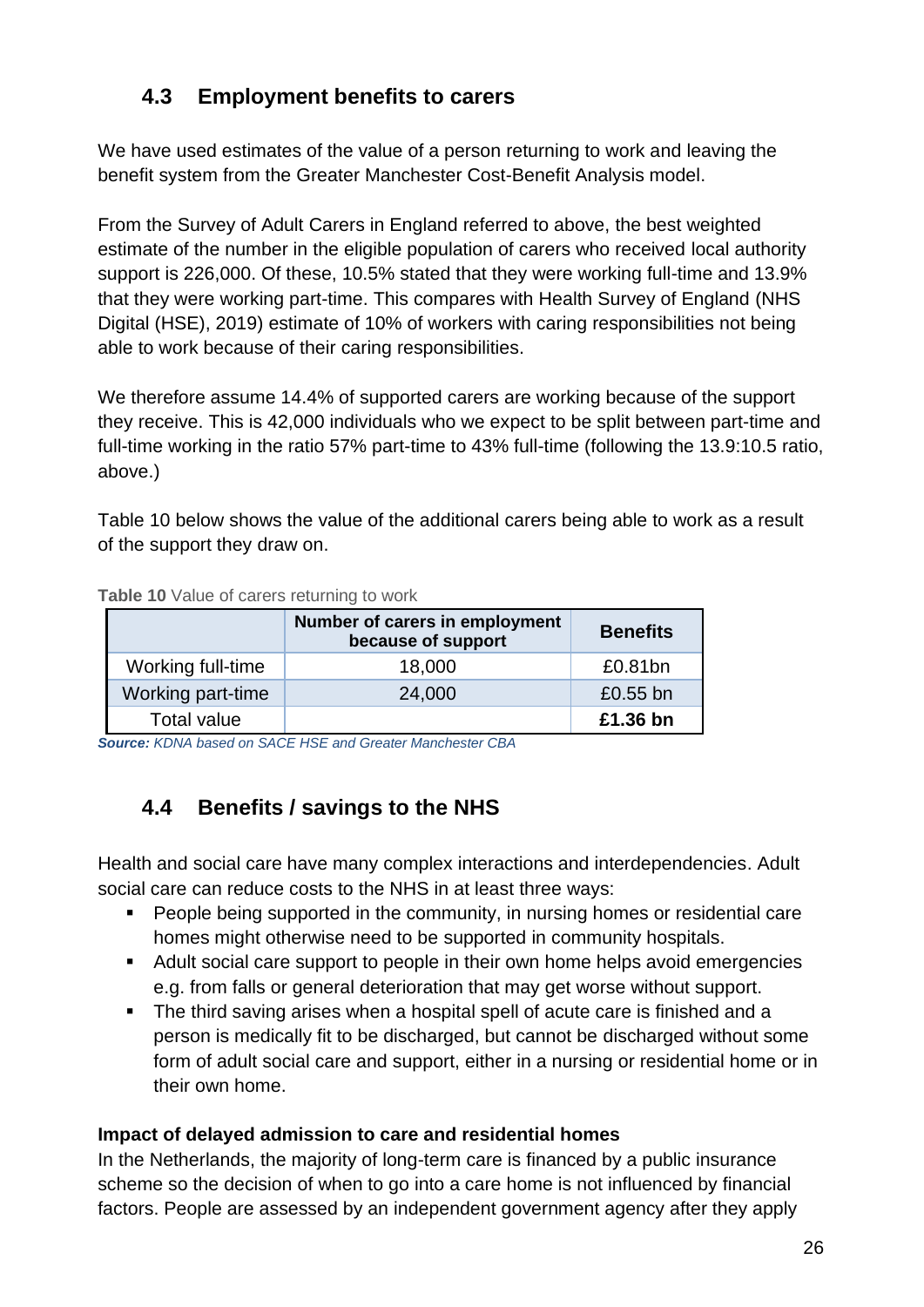for a care home place (those referred for a care home place after a hospital admission were excluded from the study).

A recent study of the Netherlands system (Bax, 2020) found that a care home admission in the Netherlands compared with continuing care at home significantly reduces the probability of having at least one hospital admission in the following year.

In the twelve months after moving into care homes, residents spent €1,500 less on medical care than those not admitted. The authors conclude that appropriately timed nursing home admission has a combined health and care spending impact of zero. (The higher costs of care home compared to home care are offset by lower health expenditures.)

The decision to go into a nursing or care home in England is strongly influenced by financial considerations. If a significant proportion delay the decision until they have a medical event, such as a fall, this transfers what should be adult social care costs to acute hospital and is almost certainly a worst outcome for the person. If there are 10,000 delays of admission to a nursing or care home each year that result in an emergency admission of ten days<sup>12</sup> duration the cost to the NHS would be £22 million.

#### **Impact of reduced adult social care on accident and emergency attendances**

A study into adult social care spending and hospital use by the older population in England (Crawford, 2021) explored the relationship between local authority spending on adult social care and accident and emergency (A&E) attendances. Average adult social care spending on the over 65s fell by 31% between 2009/10 and 2017/18, but the scale of the reduction varied by local authority. Their regression equation of adult social care spend and A&E admission indicate that a £100 increase in per capita long-term care spending is associated with 0.017 fewer visits to hospital per person aged 65 and above.

Spending on adult social care fell by £391 per capita between 2009/10 and 2017/18 and this will have increased A&E use among older people over the period by  $19\%^{13}$ . This represents an increase in the total number of A&E attendances of one million. The average cost of an A&E attendance is £160, so the direct cost is £160 million.

The paper also investigated if the increased activity affected the quality of NHS care in A&E. They found there was a statistically significant increased risk of patients over 65 revisiting A&E after their first attendance. They considered the extra million visits per annum were putting further strain on a system that was already stretched.

<sup>&</sup>lt;sup>12</sup> The average cost of an emergency admission day is taken from Nice Guidance in 2016 and cited by A Marie Curie study of 2018 (Marie Curie, 2018)

<sup>13</sup> The increase was from 0.37 visits per 65+ resident in 2009/10 to 0.49 in 2017/18, an increase of 0.12 per person, 0.07 (50%) of which is attributable to the reductions in adult social care spending.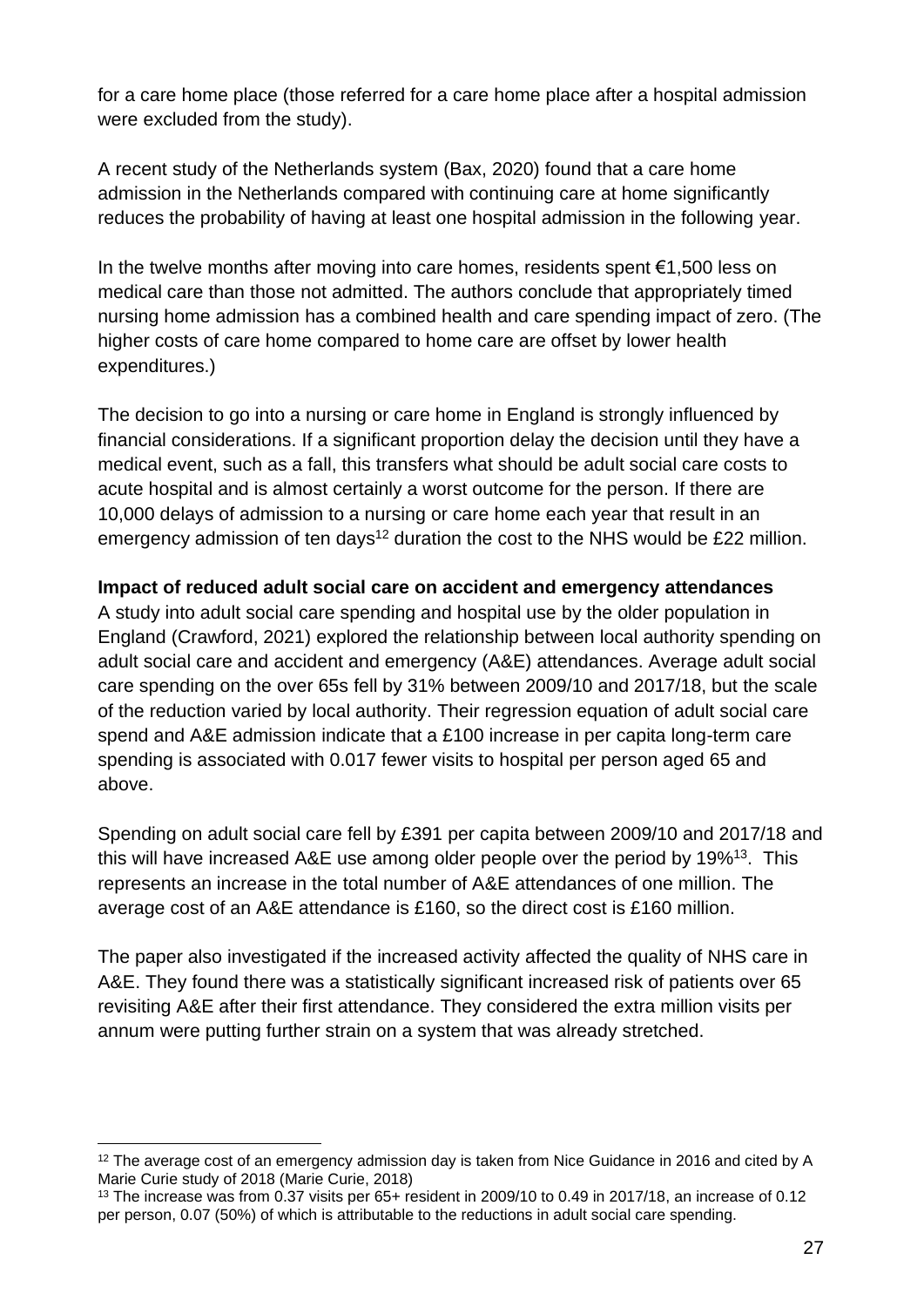#### **Delayed transfers of care**

There has been an efficiency agenda on delayed discharges from acute hospitals to adult social care for a long time (NAO, 2003). In 2016 the NAO estimated that increasing social care services for older patients after hospital discharge could cost around £180 million a year. But that could help deliver potential savings of £820 million suggesting a net saving of £640 million on an investment in adult social care to help reduce discharges.

There were 194,000 delayed discharge days in January 2019, compared to 114,000 in January 2011, an increase of 40%. The proportions due to either social care cause or joint social care and NHS cause were 62% in 2010 and 58% in 2019. If these delays could be reduced to the level that is caused by the NHS (42% in 2019) it would save the equivalent of 372,000 bed days a year; if the proportion could be reduced to 25% it would save 768,000 bed days saving £80 million and £170 million respectively at a cost of £220 per bed day.

### <span id="page-32-0"></span>**4.5 Chapter summary**

In this chapter we have explored potential benefits of adult social care that would not be included in the cost/price paid for adult social care, including:

- employment benefits of working age adults in employment
- wellbeing benefits to carers receiving some support
- employment benefits to carers receiving some support who are working
- wellbeing benefits to family members/ informal carers of people who are receiving adult social care
- potential savings to the NHS.

| 2019/20                                                                                     | Low<br>estimate | <b>High estimate</b> | <b>Best</b><br>estimate <sup>2</sup> |
|---------------------------------------------------------------------------------------------|-----------------|----------------------|--------------------------------------|
| Working age adults in employment                                                            | £4.7billion     | £4.7 billion         | £4.7 billion                         |
| Wellbeing benefits to carers receiving<br>support <sup>1</sup>                              | £0.16 billion   | £0.38 billion        | £0.16 billion                        |
| Wellbeing benefits to family members/<br>informal carers not receiving support <sup>1</sup> | £1.4 billion    | £3.5 billion         | £1.4 billion                         |
| Employment benefits to carers                                                               | £1.4 billion    | £1.4 billion         | £1.4 billion                         |
| Potential savings to the NHS <sup>2</sup>                                                   | £0.26 billion   | $£$ 0.35 billion     | £0.3 billion                         |
| <b>Total</b>                                                                                | £7.8 billion    | £10.3 billion        | £7.9 billion                         |

**Table 11** Estimates of potential benefits to society over and above the 'economic value' calculated in chapter two.

*Source KDNA Notes (1) The two values for these wellbeing benefits relate to the choice of monetary value of SCRQoL of £25k or £60k. (2) We always use the low with regard to the cost per SCRQoL and the average when there is uncertainty between the range.*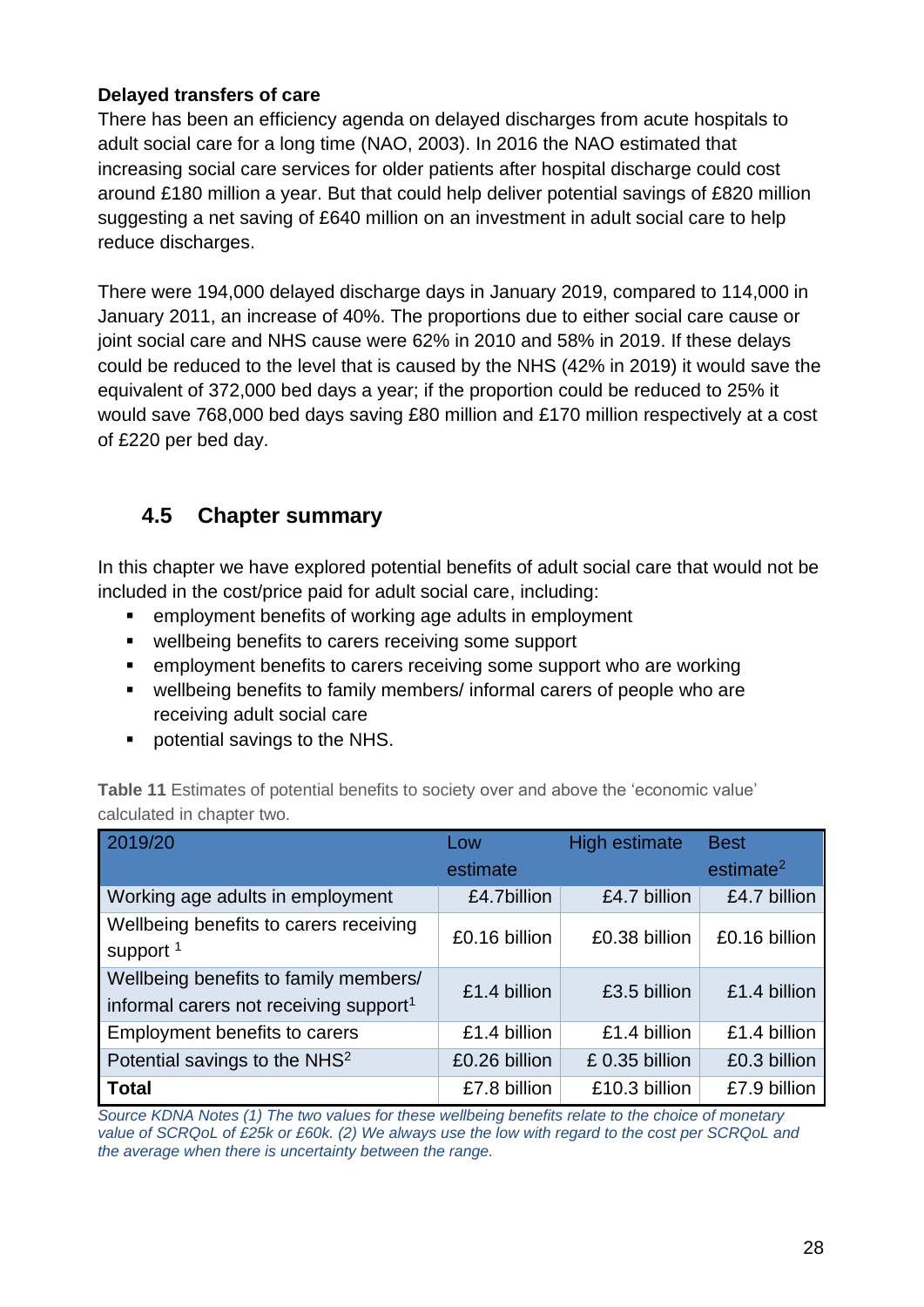The £7.9 billion of additional benefits are over and above the economic value of £50.3 billion calculated in Chapter 3.

Although the benefits to the NHS appear small, pressures on adult social care that put unnecessary burdens on the NHS should be avoided in a post-covid period when hospital capacity is at a premium.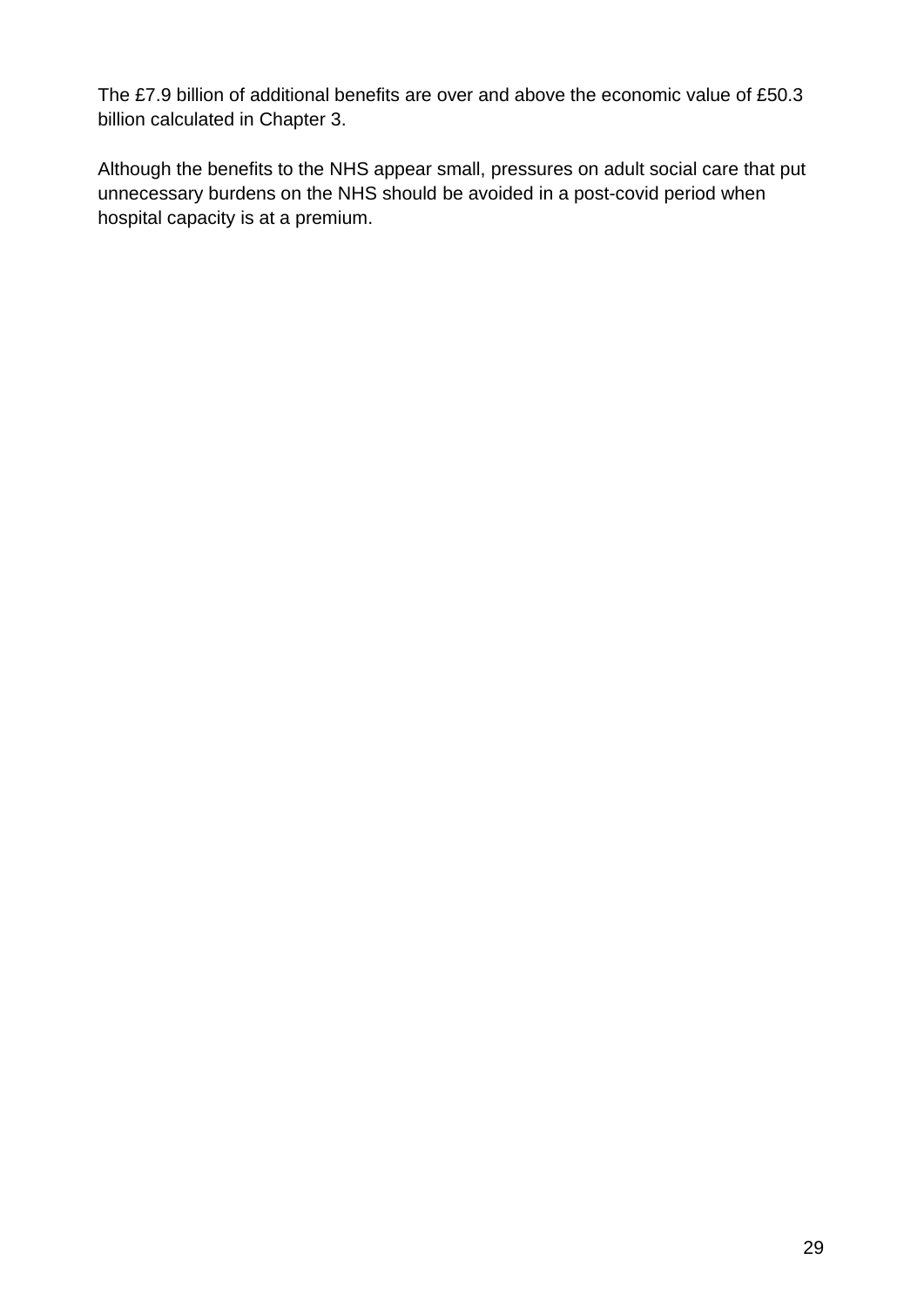<span id="page-34-0"></span>**The persistent high vacancy rates for jobs in adult social care increases unit labour costs (through agency use and high turnover), reduces capacity and might compromise the quality of care being delivered.** 

Analysis of labour markets at a local authority level has provided many insights.

- The vacancy rate is typically over 6% of staff, twice the average across different industries, and for front line care workers is 8%.
- Adult social care is 'counter cyclical'. As the number of people being registered as unemployed goes up, adult social care vacancies go down.
- A statistically significant relationship has been found between the lower quartile wages in an area and the adult social care vacancy rate, demonstrating that 'relative wages' in competitor sectors affect recruitment and retention.
- We show how the 'relative wage' in adult social care is forced down, below the market clearing rate, by low fees and large increases in National Minimum Wage.
- We explore the relationship between vacancies and available quality measures to test if quality is being affected by vacancies and other measures of labour inputs.
- We also review some recent market intelligence which suggests the vacancies are reducing the capacity of the system to deal with increasing referrals from local authorities.

### <span id="page-34-1"></span>**5.1 The problem with the adult social care labour market**

The adult social care workforce represents 5% of all jobs in England and is present in every labour market in England. Adult social care employment at local authority level varies from 8.6% of the total workforce in Middlesbrough to 2.6% in Newham.

The defining feature of the adult social care labour market from an economic perspective is that, nationally it has had vacancy rates over 6% (twice the national average) for the last five years. The vacancy rate for direct care staff has been above 7% for the last five years and almost 8% in the last three. There were 7.3% vacancies (112,000 jobs) in 2019/20 and turnover was 30.4% (Skills for Care, 2020).

In labour markets that are working effectively, persistent vacancies force employers to increase wages to 'the market clearing rate' <sup>14</sup>. This has not happened in the adult social

<sup>&</sup>lt;sup>14</sup> The market clearing rate for a job, sometimes referred to as 'the going rate' is the rate of pay that matches the supply and demand for workers. Vacancies will be low, 1-3% representing natural churn in workforce.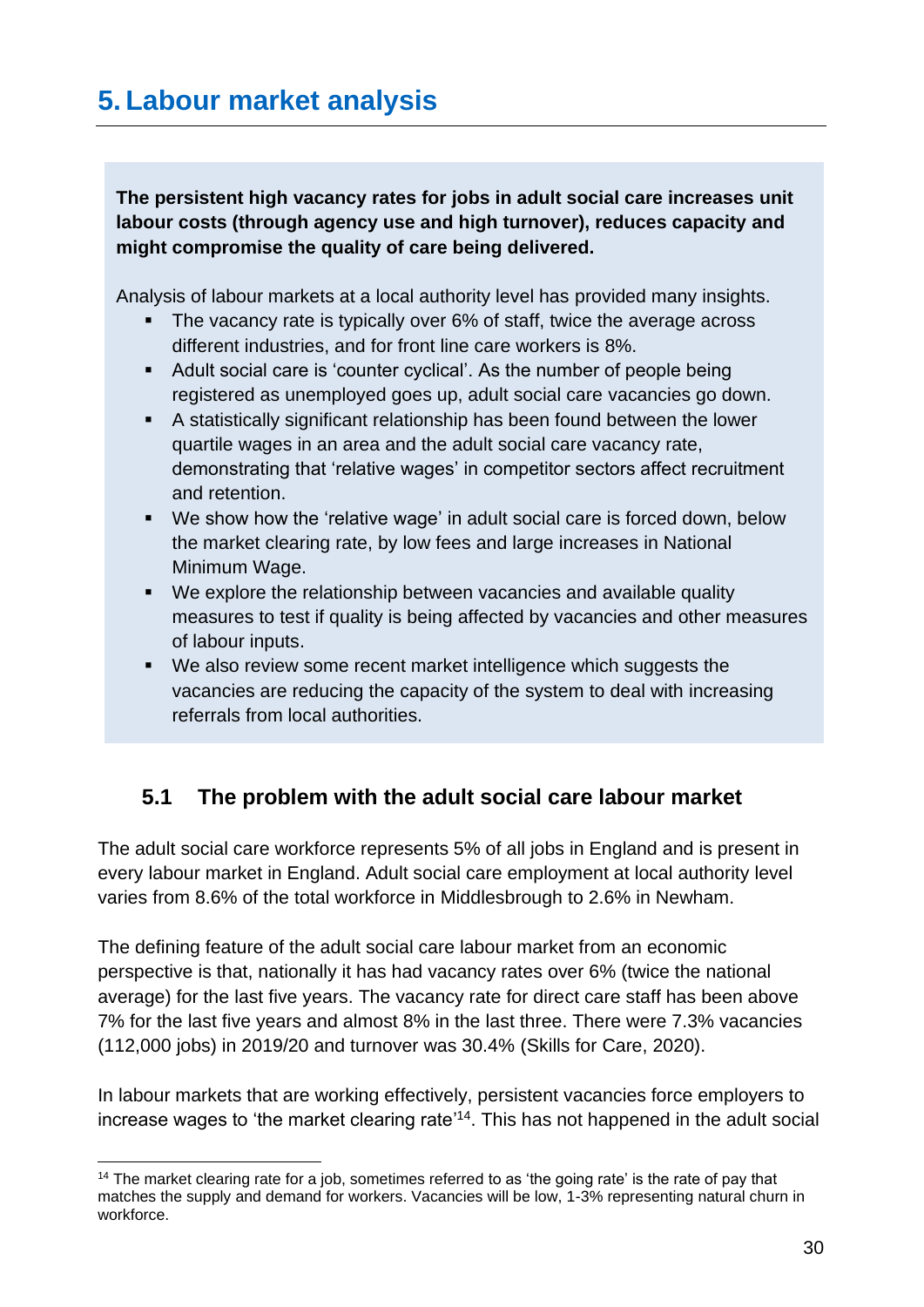care labour market, and in the next sections we will attempt to explain the cause and consequences of this.

### **What causes 'static vacancies' in adult social care?**

Vacancies in labour markets that persist over a long period are called static vacancies and require some explanation. In order to explore the possible causes of persistent vacancies, we looked at general labour market data and the Adult Social Care Workforce Data Set (ASC-WDS) by local authority for the financial year 2019-20.

Vacancy rates for care workers vary between 1.9% in North East Lincolnshire to 18.7% in Newham. We expect there is some random element, or 'noise' in this measure as it is a snapshot obtained on a single day. Despite this, analysis of domiciliary care support worker staff shows that there are modest but statistically significant positive correlations between adult social care vacancies and the general labour market at local authority level.

| Correlations between ASC vacancies and general labour market measures |                    |                             |  |  |
|-----------------------------------------------------------------------|--------------------|-----------------------------|--|--|
| <b>Measure</b>                                                        | <b>Correlation</b> | Vacancies are higher where  |  |  |
| Lower quartile wages                                                  | $0.325***15$       | LQ wages are higher         |  |  |
| Proportion self-employed                                              | $0.262**$          | Self-employment is higher   |  |  |
| Proportion with NVQ4+                                                 | $0.316**$          | Education levels are higher |  |  |
| Wage differential between LQ wage                                     | $0.284**$          | There is a higher wage      |  |  |
| and ASC care worker wages                                             |                    | differential                |  |  |
| Proportion of benefit claimants                                       | $-0.263**$         | Benefit claimants are lower |  |  |

| <b>Table 12</b> Relationships between adult social care vacancies and general labour market |  |  |  |
|---------------------------------------------------------------------------------------------|--|--|--|
| characteristics                                                                             |  |  |  |

*Source: KDNA*

These correlations support economic theory. If wages in similar occupations are higher than in adult social care, adult social care vacancies will be higher. If the workforce is more highly-qualified, adult social care vacancies will be higher. If job seeker plus claimants as % of population increase, adult social care worker vacancies decrease. This shows that vacancies in adult social care are sensitive to conditions in the local labour market, but it does not tell us what the 'market clearing rate' for adult social care jobs might be. Only that it will be different in different local authorities.

### <span id="page-35-0"></span>**5.2 What is the 'market clearing rate' for care workers?**

Recent research published by Community Integrated Care<sup>16</sup> 'Unfair to Care: Understanding the social care pay gap and how to close it' suggests the adult social care workforce is being underpaid compared to other job roles that require similar levels

<sup>&</sup>lt;sup>15</sup> \*\*Correlation is significant at the 0.01 level; \*Correlation is significant at the 0.05 level

<sup>16</sup> <http://www.unfairtocare.co.uk/>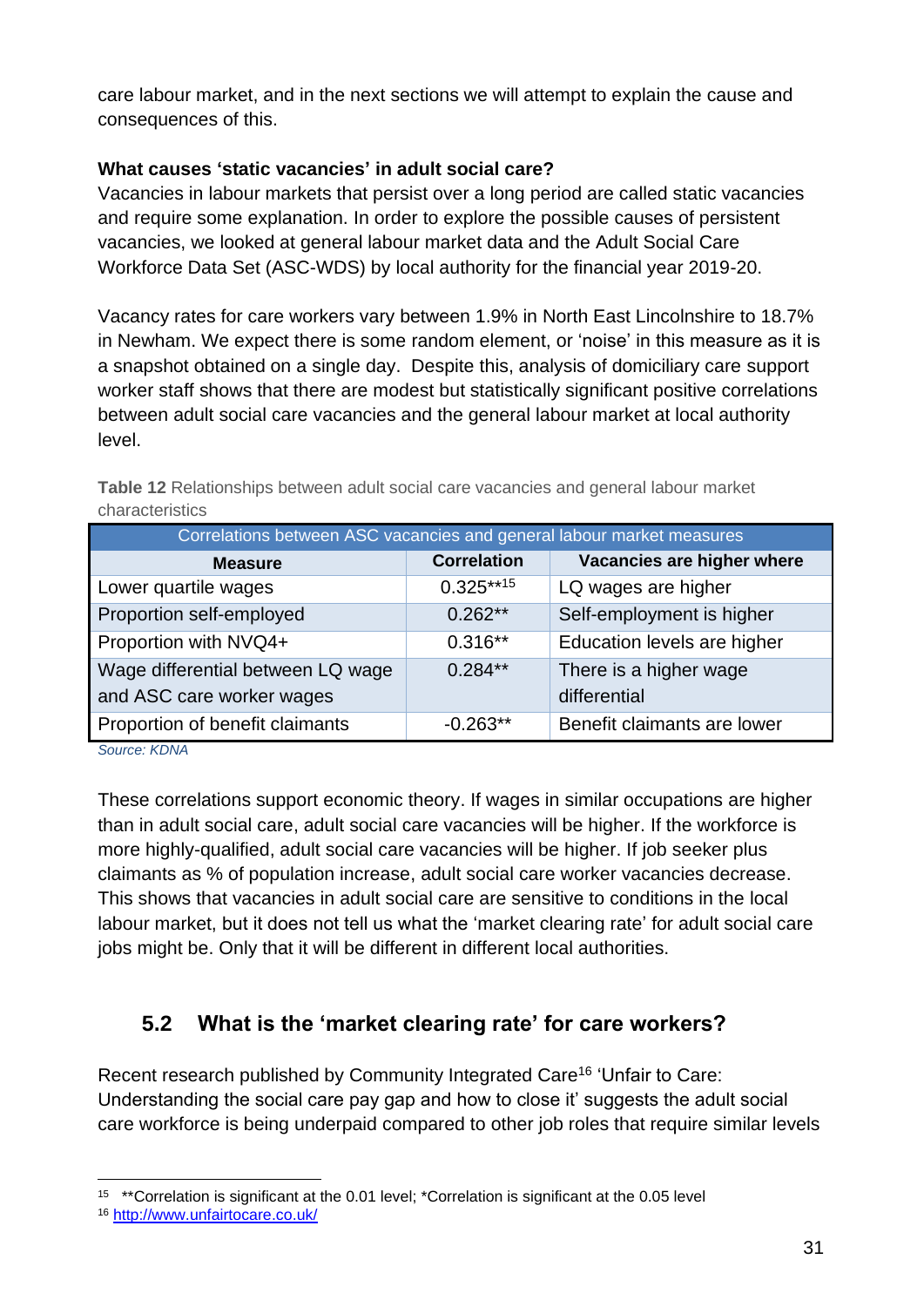of skill. Using the Korn Ferry method<sup>17</sup> of job evaluation applied to the 'support worker, supported living' job role found that the median salary for equivalent positions in public and not-for-profit providers, such as the NHS and local authorities, would be £24,602.

If the NHS is used as the benchmark, this would be an Agenda for Change Pay Band 3 position with average annual pay of £25,142. This compares with support and outreach workers in the independent sector being paid £17,300 on average and care workers (with similar skills and responsibilities) £16,900 in 2019/20: a 45% plus difference.

The NAO believes public sector fees for adult social care are below average cost (NAO, 2021). This prohibits providers whose income derives largely from local authorities from paying £25,000 or even £20,000 for support workers or other front line care workers. In fact, as shown in Figure 7. the adult social care sector has struggled over the past eight years to keep pace with increases in National Living Wage (NLW).



**Figure 7** In 2013 the median care worker wage was £6.75, 12% higher than the NLW. By 2019, it had risen to £8.50, but was now only 3.5% above the NLW.

The increase in the NLW put pressure on adult social care providers to match the pay increases for care workers (78% of all employees). The chart shows they could not afford to do so as the median care worker wage was 12% higher than NLW in 2013 but only 3.5% higher in 2019.

As economic theory would predict, the reducing pay differential with NLW made recruitment and retention for care worker staff more difficult and vacancies for care workers rose in all regions (though the period also saw falling unemployment which would have added to the pressures).

*Source (Skills for Care, 2020)*

<sup>17</sup> <https://www.kornferry.com/uk/solutions/rewards-and-benefits/work-measurement/job-evaluation>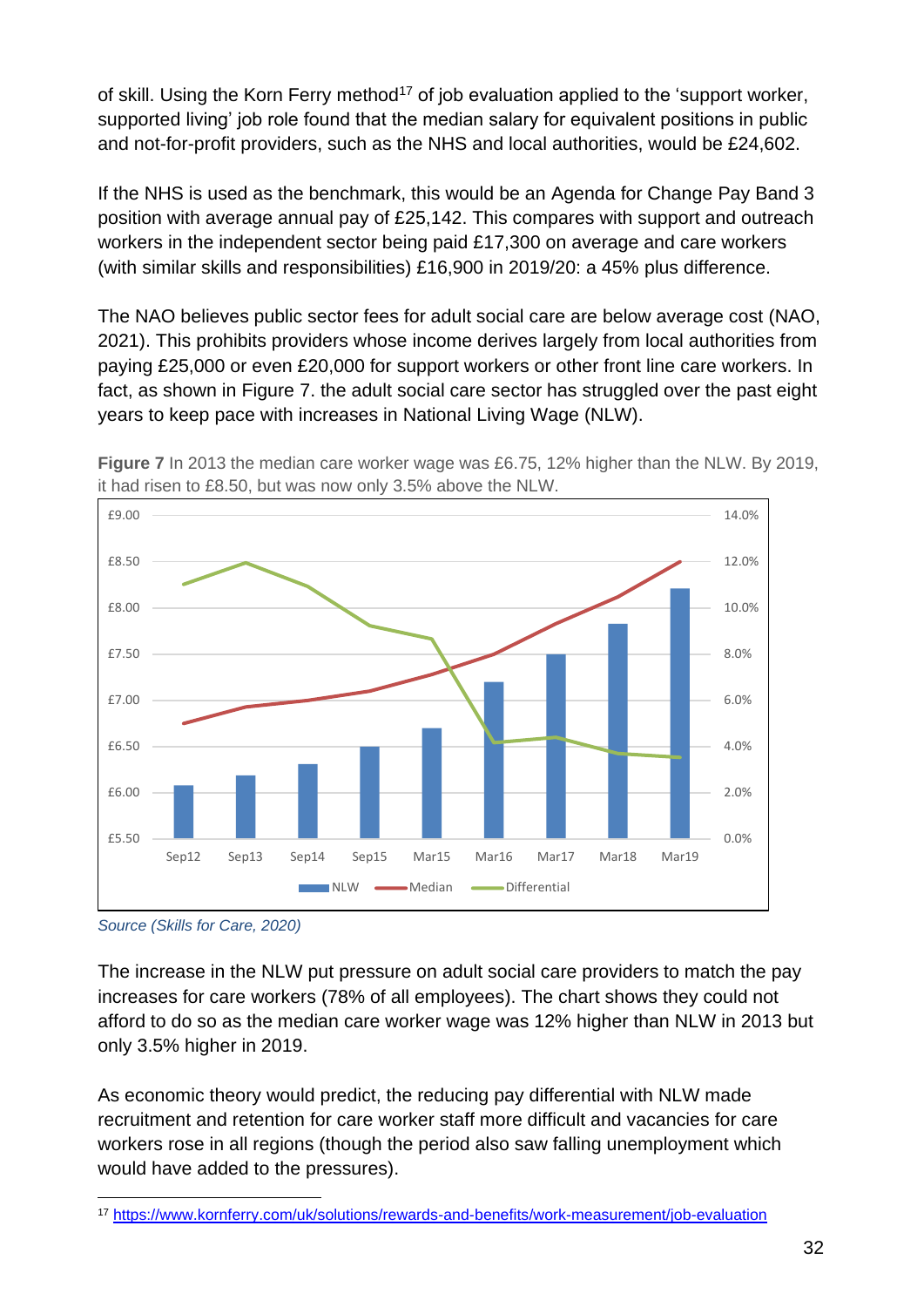This also led to greater compression of care workers' wages (Skills for Care, 2020). In 2012 half of all care workers earned within 10% of median pay; in 2019 half of all workers earned within 8% of median pay. Also, in 2012 the highest 10% care worker roles were paid 27% above the lowest 10%. In 2019 this premium was only 19%.

The compression of care worker wages would have contributed to higher turnover, if not vacancies. Such intra role differentials are important to compensate staff for the more difficult positions within the broad spectrum of care worker roles and perhaps, offer increments in recognition of experience and acquired skills. Without such inducements staff who wish to stay in adult social care may seek other employment in less challenging positions.

#### **Other staff**

If employers could not match % increase in NLW for care workers, it is unlikely they could have afforded to match pay to general labour market increases in pay for other staff groups. In fact, excluding senior managers and registered professions, pay increases were lower than for care workers and vacancies increased for all staff groups bar registered managers, which had flat, but very high vacancies of 11% from 2013 to 2019.

### **Is pay that important to adult social care staff?**

It is important to note that we are not arguing that the only thing that matters to the adult social care workforce is their pay (or even their pay relative to other employers). All we have to believe is that pay has some influence, however small, to be alert to the fact that a change in pay relativities will affect recruitment and retention of adult social care staff, now and in the future. And the literature suggests there are no 'silver bullets' to fix recruitment; with automation (Moriarty et al, 2018), volunteers (Cameron et al, 2020; Moriarty et al, 2018), unpaid carers (McKechnie et al, 2019), and integration (National Audit Office, 2018), all being dismissed as potential solutions to the recruitment problem.

It is a long-term problem that is likely to get worse as demand for care workers will increase. Skills for Care (Skills for Care, 2021) estimates the adult social care workforce will need to grow by 29% (490,000 extra jobs) by 2035. This is a growing share of the total workforce which can only usually be delivered by a faster growth in earnings than in the rest of the economy<sup>18</sup>.

<sup>&</sup>lt;sup>18</sup> The long run determinant of pay in an industry and country is labour productivity. Some sectors' labour productivity grows more quickly than others allowing them to pay higher wages and attract more staff. Some other sectors, especially in areas like health and care, are both labour-intensive and cannot increase productivity by substituting capital for labour. To grow adult social care workforce as a share of the total workforce will require higher than private sector pay increases without the benefit of higher productivity (at least in the medium term). This phenomenon is known as Baumol's Disease and should spur policy makers to focus on finding sustainable solution to adult social care workforce issues in the short term.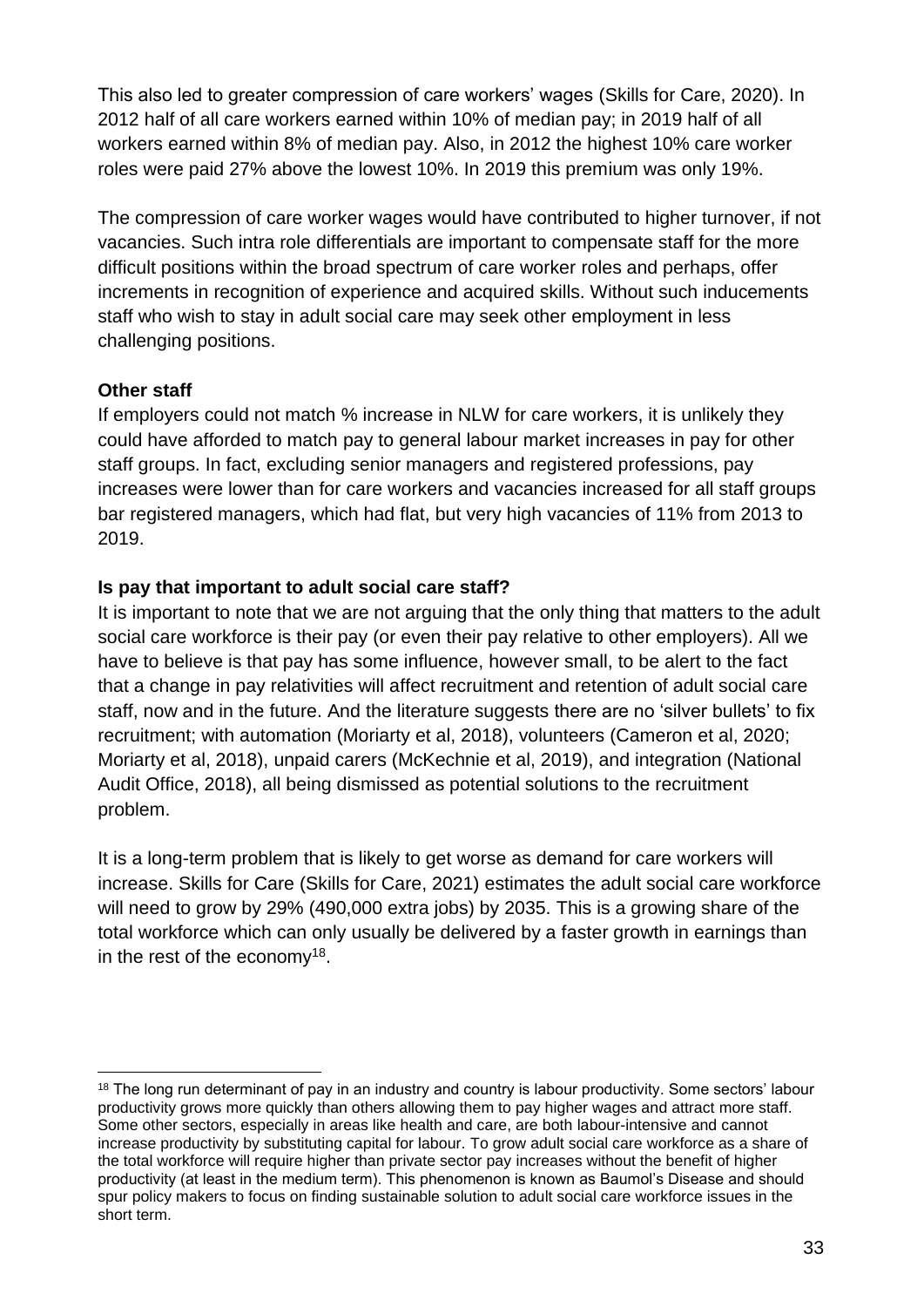### <span id="page-38-0"></span>**5.3 What are the consequences of permanently high vacancies?**

High turnover and vacancy rates in adult social care might contribute to unsafe staffing levels, risk of infection, poor continuity of care and poor quality of care. This is likely to be true for all types of staff shortage, but particularly so for registered managers, without whom quality standards are much less likely to be fulfilled (Institute for Government, 2019).

We undertook two 'sets' of analyses to test this. The first was at local authority level, and the second at provider level. These analyses are written up in Chapter 5 of the Technical Report, but summarised below.

#### **Local authority level analysis**

We used two measures of 'quality' at local authority level, the ASCOF 1J score for community care and the aggregate CQC score (described in Chapter 3) for domiciliary care only. We examined the relationships between ASCOF 1J and CQC domiciliary care quality measures, general labour market measures and adult social care workforce data for the domiciliary care sector. We found:

- there is no relationship between quality scores and vacancies at local authority level. This may be due to the 'averaging out' of variation in both vacancies and quality scores at local authority level
- there were, however, positive and statistically significant correlations between the proportion of senior care workers and the ASCOF 1J and aggregate CQC score
- some weak relationships between quality measures and general labour market characteristics. Quality of adult social care appeared higher in labour markets with lower wages and lower the number of NVQ level 4 in the workforce. (Factors which were shown to reduce recruitment and retention difficulties.)

### **Provider level analysis**

For the provider level analysis, the total CQC scores at individual organisational level were grouped into quintiles based on score and compared with workforce measures across the whole sector and all services. The provider level analyses show that organisations with a higher quality score tend to have:

- a higher level of pay for care workers (and a lower wage differential with the general labour market)
- **■** lower turnover
- **■** lower numbers of vacancies
- a higher ratio of staff to service users (particularly noted in nursing homes)
- a higher proportion of care workers holding a Care Certificate or and entry-level social care qualification
- more stable management.

The main consequence of unfilled vacancies however, may be reductions in capacity.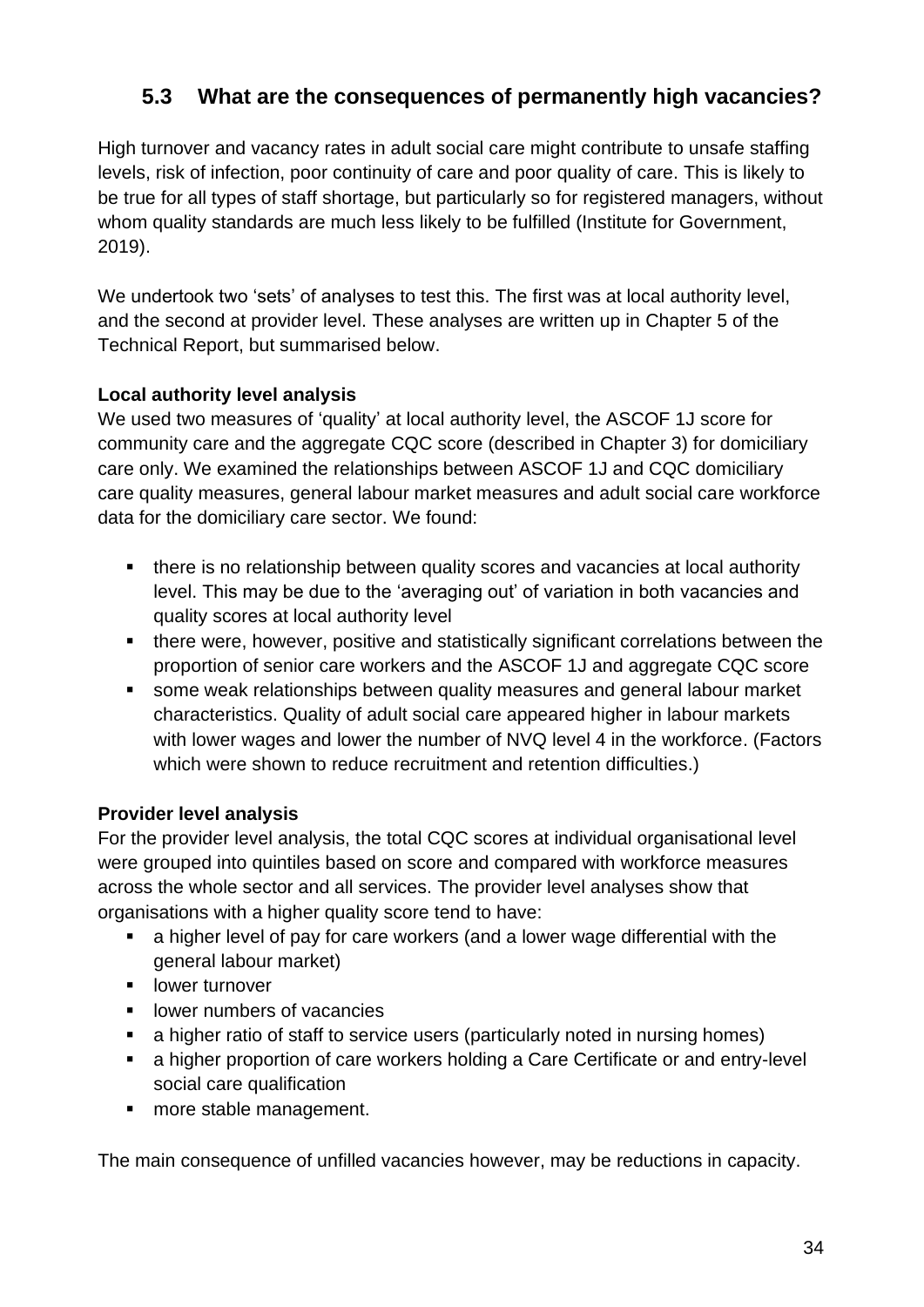Recent survey data received suggest the way the system copes with static vacancies is by scaling back service provision, handing back contracts and contributing to a permanent capacity shortage and backlog of provision.

A 2021 Association of Directors of Adult Social Care Services by (ADASS) sponsored survey conducted 14 to 20 August found 294,000 people were awaiting social care assessment, delivery of care, or reviews.<sup>19</sup>

- 186,000 (63% are awaiting reviews)
- 70,000 (24% are awaiting initial assessment)
- 38,000 (13%) have being offered care and support such as residential care that they would not have chosen, due to recruitment and retention issues.

The number of people in one of these three queues increased by 76,000 (26%) in the previous three months and the number of hours of care that are needed locally but that there is not the capacity to deliver has doubled over the last six-month period. (ADASS, August 2021)

A recruitment and retention survey of the UK Home Care Association between 5 to 10 August 2021 (n=837) found:

- 78% of respondents declared that recruitment and retention of new staff was the' hardest it had ever been' - only 1% thought it was easier than before the pandemic
- this was consistent between providers that were predominantly state funded (79%), mixed (81%) and predominantly self-funding (75%) across the regions of England (86% to 72%) with only London having a lowish figure, of 52%
- 65% respondents declared that more care workers were leaving their jobs than before the pandemic, with only 4% saying fewer.

Not surprisingly the same survey found that providers were having to cut back provision as a consequence of their inability to recruit and retain staff.

- 38% were unable to take on any new care and 57% were able to take on some, but not all new care, leaving just 5% of the market able to meet all new care requested.
- 676 of the 837 providers who took part in the survey delivered some service to local councils. Of these, 1% of providers intended to hand back all care (8% in Yorkshire and Humber); 29% intended to hand back some, but not all care.

<sup>&</sup>lt;sup>19</sup> Under the Care Act 2014's statutory guidance, councils should review care plans of people who receive no later than every 12 months. This is important because care needs often increase.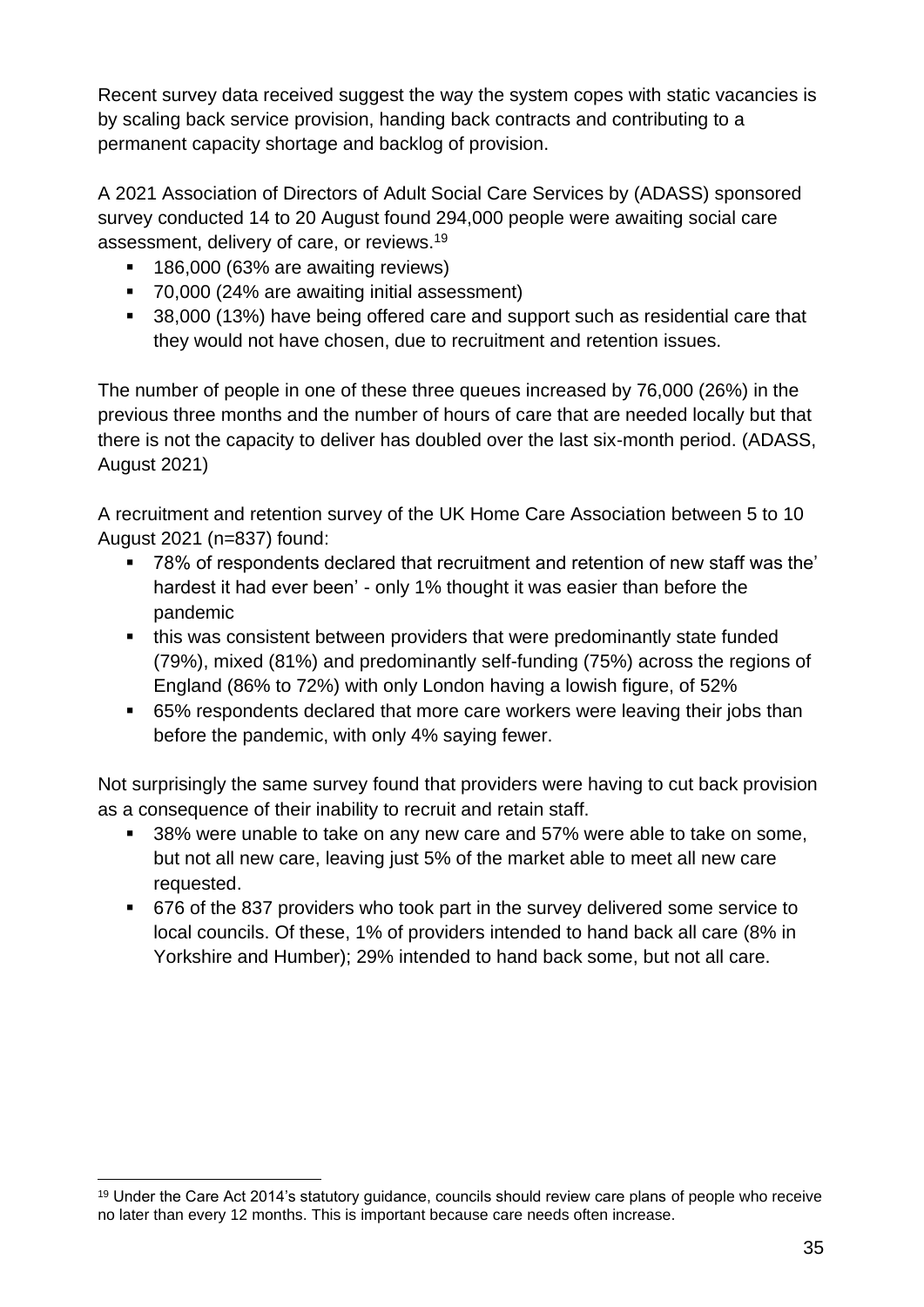### <span id="page-40-0"></span>**5.4 Chapter summary**

The low fees paid by the public sector mean that wages for care workers are kept below the market clearing rate, leading to persistent vacancies.

There is strong evidence emerging that the level of vacancies is reducing capacity to take on new commissions from local authorities.

The analysis at local authority level suggested that vacancies were not associated with lower quality but this may be due to 'averaging out' the variation between individual providers. The local authorities with higher wage labour markets did tend to have lower quality scores.

Both the provider level analysis and local authority level analysis suggested a more skilled and more highly-trained workforce delivered higher-quality care.

Having a registered manager in post for an extended period was a good predictor of provider level quality.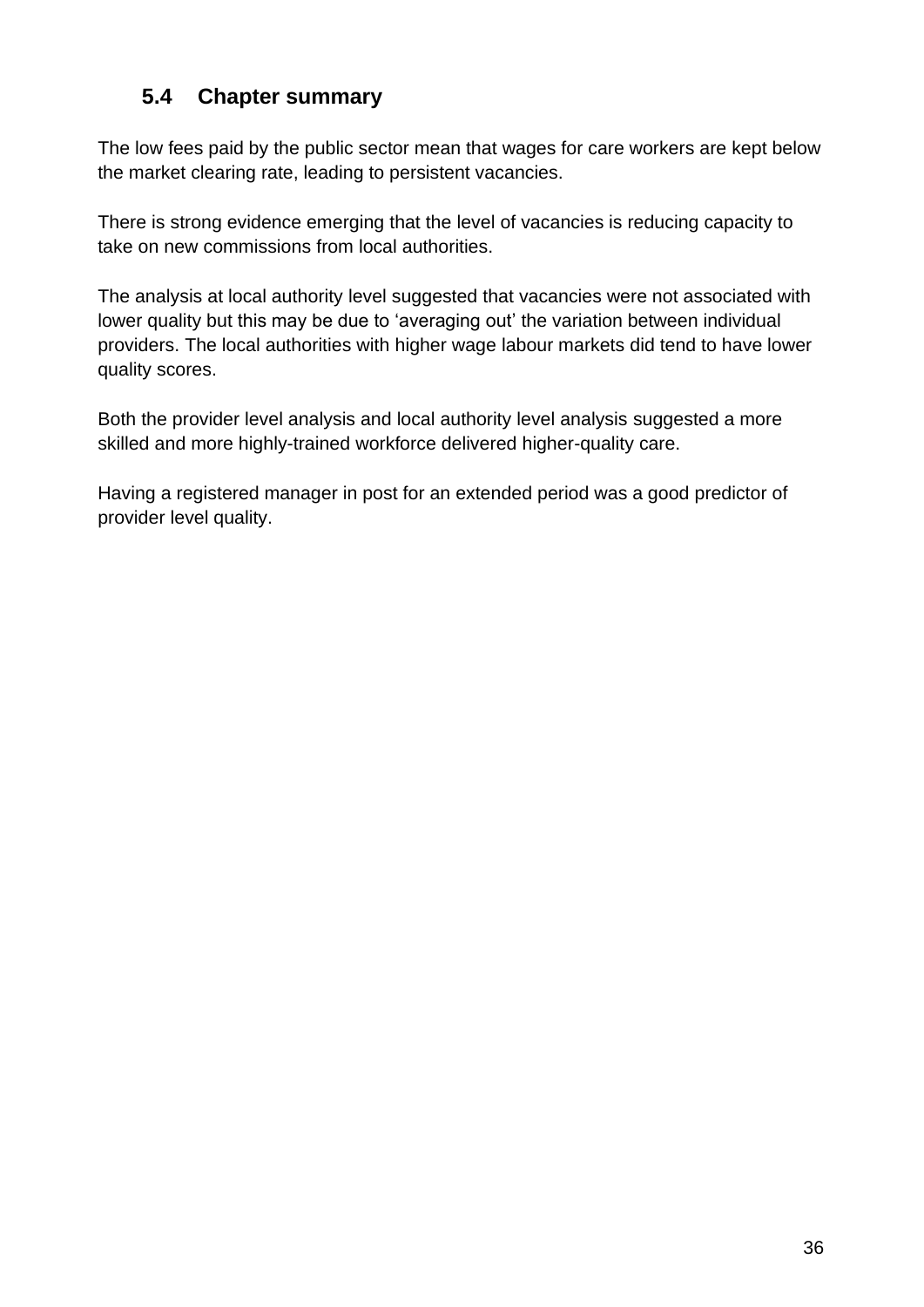#### **Case study 4 - Employers of care workers feel guilty that they cannot afford to pay wages that reflect the skill and dedication of their staff**

Lara manages the family-run business of residential care homes and supported living environments for just over a hundred adults with learning disabilities and mental health issues. Specialising in complex care some of the residents have been with them since Lara's mum started the business 22 years ago. They provide stepdown care from secure facilities and act as a referral centre when more general settings are unable to prove sufficient support.

*"We do far more than just provide task-based care, everybody we support we try to find their goals and expectations of life."* Lara explains about the philosophy of how they approach care. But goes on to explain that given the income she gets from commissioners it is hard to pay her dedicated, compassionate, and dynamic staff the true value of their contribution to those who they support.

*"We took a referral for somebody who needed five staff to manage him at another provider. When he arrived, he was a young man weighing about 10 stone, we couldn't understand why it would need five staff to manage him. It must have cost the local authority a great deal of money. Anyway, we asked him what he wanted, and he said it was to feel important. After talking to him some more we suggested he might like to apply for a cleaning job we had going. We interviewed him and offered him the job. He has an ID badge, which he is most proud of, and regular employment. That is success in anybody's terms."*

Lara goes on to explain that her mum taught her that you have to care for the carer if you want a sustainable support system, and that is built into the ethos of the company.

*"Does it take a certain type of person to do our job? Yes, it does. But we are being asked to do more and more for no extra funding. I would like to pay my staff the equivalent to a band 5 nurse, but I just can't."*

If Lara's organisation had been paid on the basis of the outcomes of care, she could have rewarded the team that cared for the young man referred from another provider. (This need not necessarily have been higher pay, but could have included more access to learning and development.)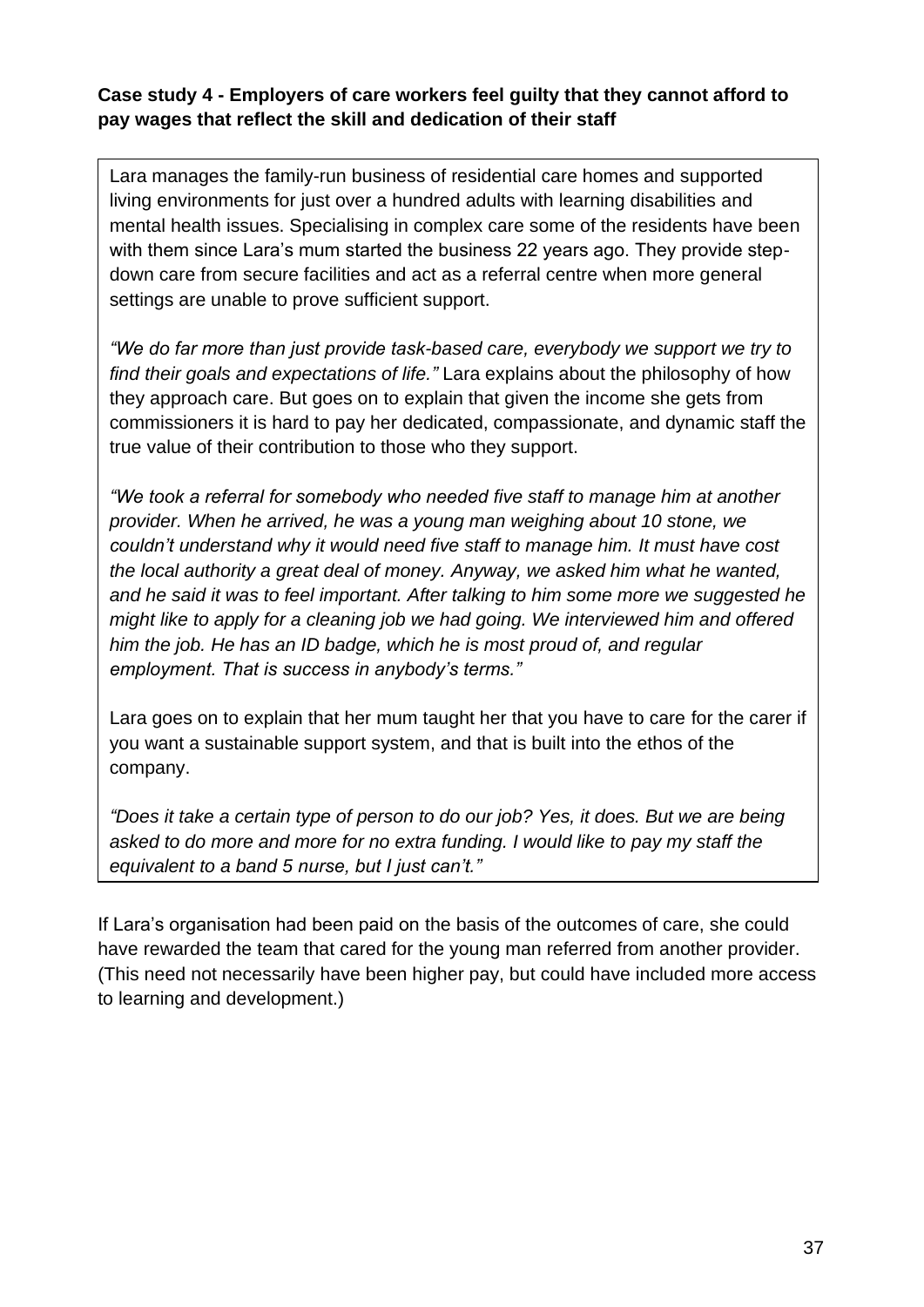## <span id="page-42-0"></span>**6. Marginal analysis. What could an extra £6.1 billion pounds deliver in a phased program of investment?**

**The downward pressure on publicly funded adult social care has created a labour market that cannot deliver the volume and quality of care required. A program of targeted investment is required to meet unmet need, improve quality, and make the system sustainable. This chapter looks at an investment plan informed by the foregoing analysis.**

- Additional funding should be phased in with capacity-building, to minimise the risk of cost inflation without proportional volume and quality gains.
- A 'Strategic Fee Increase' is designed to restore equilibrium to the adult social care labour market, stabilise providers and provide an incentive to stay in business, expand and innovate.
- Alongside the 'Strategic Fee Increase' is an investment designed to restore access to the levels in 2005 to 2010.
- The strategic fee increase is expensive, and to some extent a deadweight cost but it is an essential precondition before we can expand access and deliver:
	- o improved average outcomes of care by around 5%, worth £0.4billion
	- o increased economic value by £10.1 billion
	- o £0.6 billion of additional societal benefits
	- o a total added value of £10.7 billion, a 175% return on investment.

### <span id="page-42-1"></span>**6.1 Modelling the benefits of a strategic increase in resources**

The scale of the possible underfunding was given in Chapter 2 at £6.1 billion. This is composed of £3.8 billion for quality and £2.3 billion for unmet and under-met need. The two go in tandem. Adding £2.3billion for 'improved access' into the system (15% more activity) would not deliver good value for money unless it was done in step with an increase in capacity associated with the £3.8 billion investment in the form of a 'strategic fee increase'. This is a 25% increase in local authorities' payment to providers and is a realistic figure phased over several years to restore equilibrium to the adult social care labour market and build stability and enhance capacity of providers.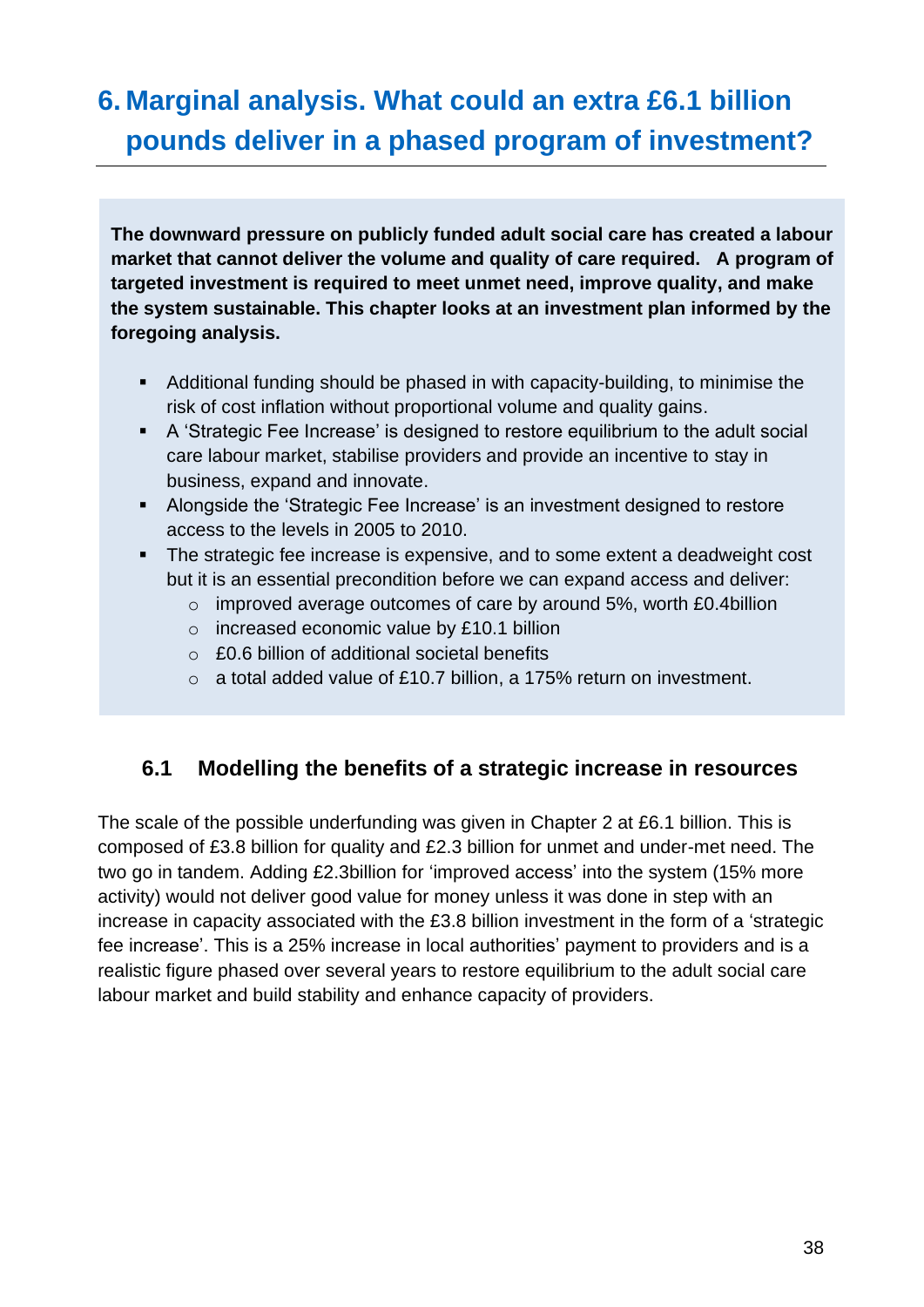### <span id="page-43-0"></span>**6.2 The full economic benefits arising from the investment**

The benefits arising from the two investments are different in size and scope. They are discussed under four headings:

- $\blacksquare$  Increased GVA $^{20}$
- Induced and indirect effects
- $\blacksquare$  Outcomes<sup>25</sup>
- Wider benefits to society.

#### **Increased GVA**

The strategic fee increase and improved access investments would both increase the GVA on a 1 for 1 basis, adding £6.1 billion (24%) to the current £25.6 billion (in 20/21 prices.

#### **Indirect and induced effects**

The indirect and induced effects would rise, but not in proportion. The £3.8 billion strategic pay increase would have an induced multiplier effect on the rest of the economy from workers' increased consumption. The £2.3 billion to increase access would have an indirect and induced effect.

We estimate the indirect effect at £1.1 billion the combined induced effect at £2.9 billion. Adding these benefits to the GVA increase, the economic value of adult social care would rise from just over £50.3 billion to £60.4 billion. The economic boost would be highest in areas where adult social care was a larger share of GVA, such as the North East.

#### **What would be the effect on outcomes?**

The effects on the outcomes of people drawing on care would also differ between the two types of investment.

#### **Strategic fee increase**

The outcomes benefit from the strategic fee increase could and should deliver a general uplift in the ASCOF score across the current base of people being supported. This would arise from the stabilisation of the workforce and a greater focus on quality of care and improved outcomes.

We do not know what the size of this premium would be but can estimate the potential scale by looking at the current distribution of average local authority adjusted ASCOF 1J score. The standard assumption made by the NAO when looking at public sector performance e.g. across local authorities or CCGs, is that unexplained variation is a measure of inefficiency and potential 'catch up'.

<sup>&</sup>lt;sup>20</sup> Note only three of these four elements can be added together. The GVA increase is a measure of the production value of adult social care, the outcomes are an alternative way to assess the value of that production. They cannot be added to each other, but either can be added to the other two elements.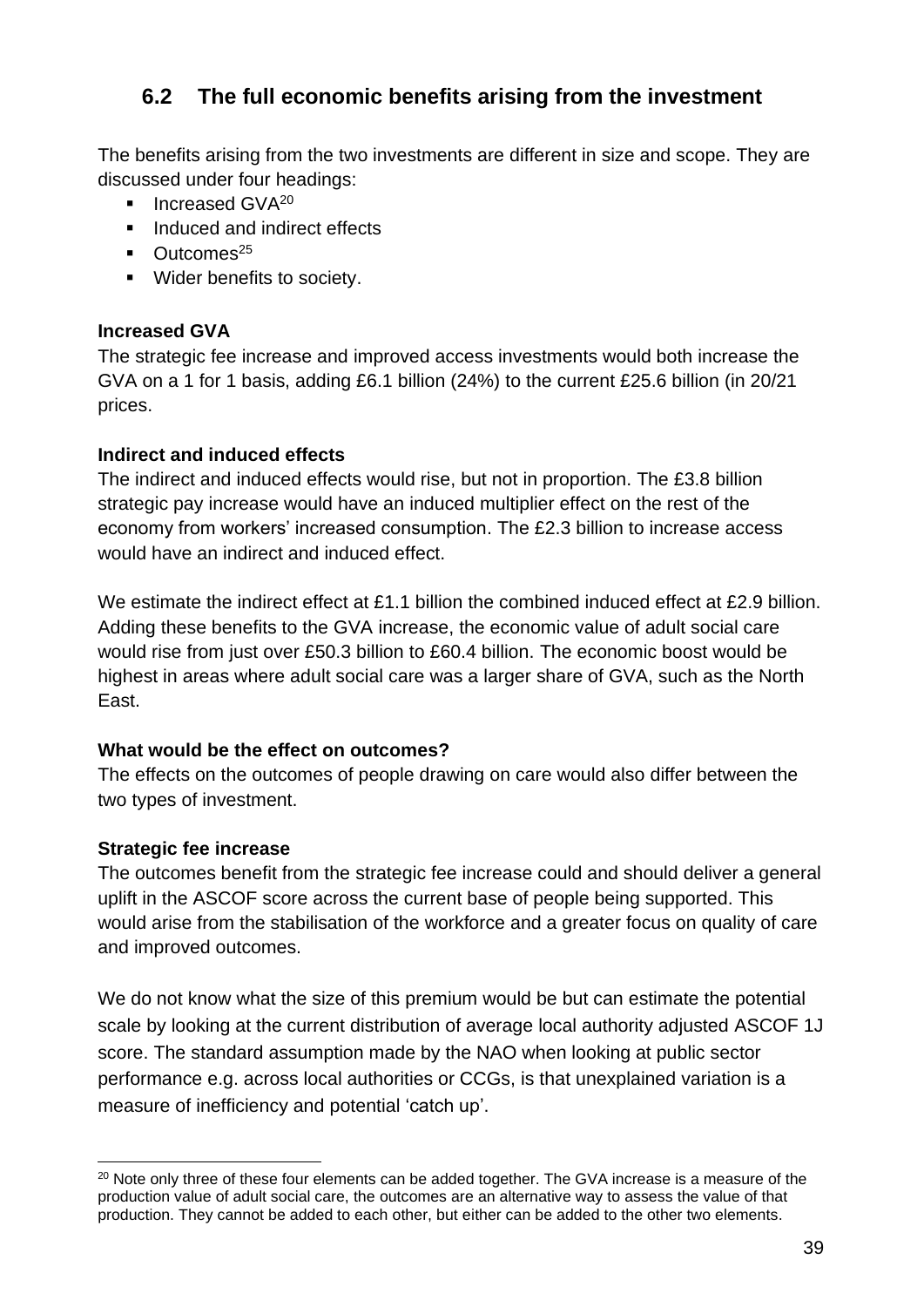The local authority interquartile range on ASCOT is in fact only 3% and the interdecile range is 10%. If we assume a 5% improvement across the board, benefit to the current 840,000 people who receive long-term care in year would be £445million at £25k/ SCROoL or £1.069 billion at £60k/ SCROoL.

#### **Improved access**

The data on activity growth in adult social care suggests the majority of unmet needs is in the 65 and over age category. We assume 80% of the £2.3 billion goes into improved access for older people. The remaining £0.5 billion goes to working age adults. We do not have the data to assess precisely where, or to what effect, the £0.5 billion would be spent and so concentrate this section on the older age group.

The increase in SCRQoL arising from providing adult social care to those previously deemed ineligible would be substantial. Assuming £1.8 billion is invested in older people with  $77\%$  going into domiciliary care and 23% into residential<sup>21</sup> and using the average outcomes obtained from our analysis of adult social care ASCOF data, for older people the value of the additional welfare gain would be £1.9 billion using the £25k cost per QALY figure or £4.7 billion using the £60k cost per QALY.

Combining the strategic fee increase and improved access benefits, we have a total improvement in wellbeing equal to £2.3 billion at £25k/SCRQoL or £5.7 billion at £60k/ **SCRQoL** 

### **The SCRQoL improvements to informal carers**

The quality-of-life improvements to carers would follow in proportion to the quality-of-life improvements to the people receiving care. Using the same conservative assumptions shown in Table 9, the additional benefits would add £0.4 billion at £25k per SCRQoL and £0.9 billion at £60k per SCRQoL.

The wellbeing benefits are summarised in Table 13, below.

**Table 13** The improved wellbeing benefits arise from a general improvement in quality of care arising from the strategic fee increase and the improved access to older people.

|                                             | £25k per      | £60k Per      |
|---------------------------------------------|---------------|---------------|
|                                             | <b>SCRQoL</b> | <b>SCRQoL</b> |
|                                             |               |               |
| Strategic fee increase                      | £0.4 billion  | £1.1billion   |
| Improved access                             | £1.9 billion  | £4.7 billion  |
| Subtotal                                    | £2.3 billion  | £5.7 billion  |
| Outcomes to family and carers (See Table 9) | £0.4 billion  | £0.9 billion  |
| Grand total wellbeing increase              | £2.6 billion  | £6.7 billion  |

<sup>&</sup>lt;sup>21</sup> This is an assumption derived from a paper which looked at the patterns of historic adult social care expenditure and the SCRQoL benefits that might arise from a marginal change in funding. (Forder J., The impact and cost of adult social care, July 2018)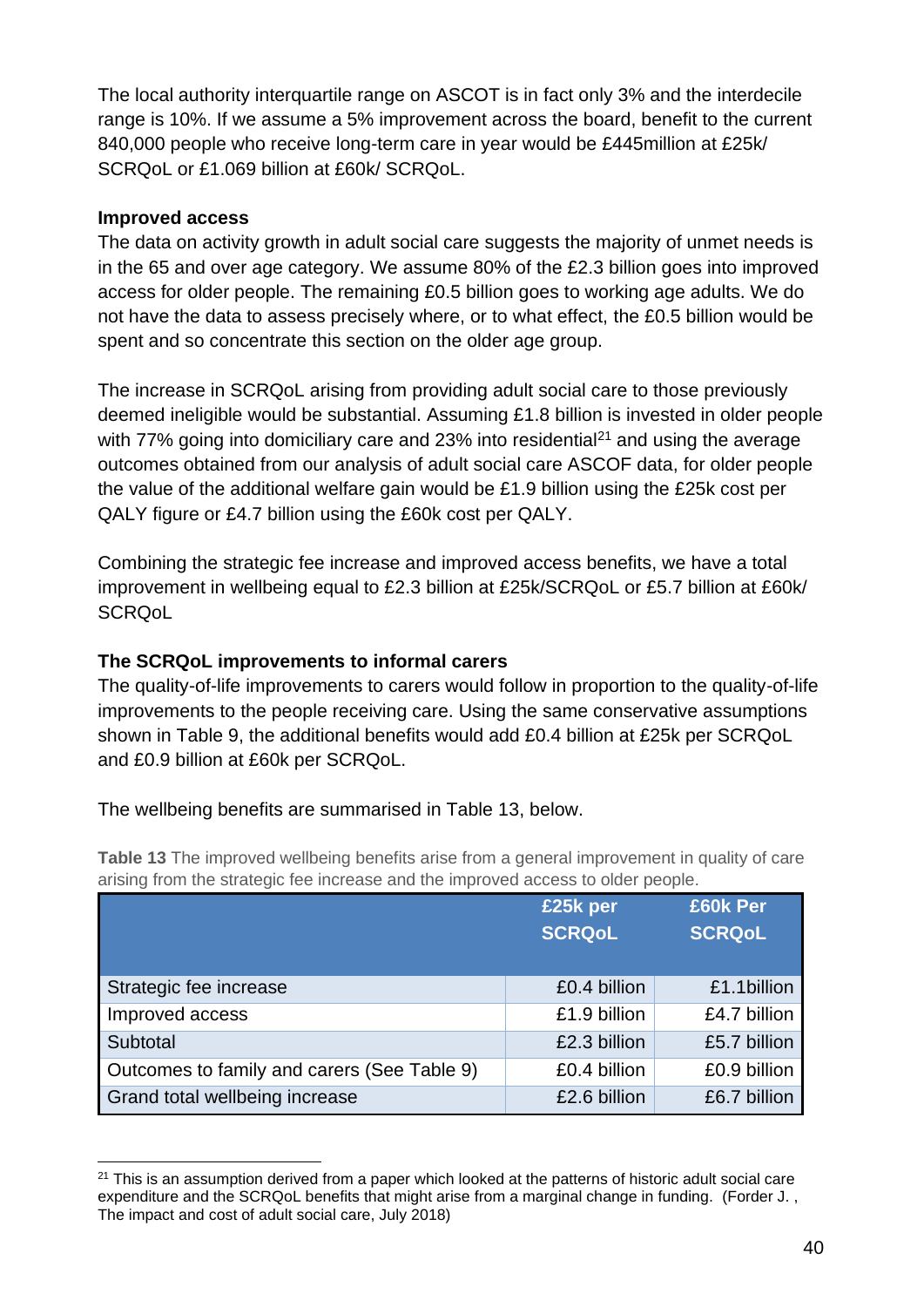### **Employment and NHS benefits**

Our estimate in chapter five of £1.4 billion of employment benefits to 55,000 carers from increased labour market participation could be scaled pro rata the increased activity arising from the £2.1 billion investment in unmet need. This would add £190m. A similar pro-rata of the modest benefits to the NHS would add £30m.

**Table 14**: Full economic benefits of a significant £6.1 billion investment in adult social care (all wellbeing benefits at £25k per SCRQoL).

|                                                | <b>Strategic fee</b><br><b>Increase</b> | <b>Improving</b><br>access | <b>Totals</b> |
|------------------------------------------------|-----------------------------------------|----------------------------|---------------|
| GVA <sup>1</sup>                               | £3.8bn                                  | £2.3bn                     | £6.1bn        |
| Indirect                                       |                                         | £1.1bn                     | £1.1bn        |
| Induced                                        | £1.8bn                                  | £1.1bn                     | £2.9bn        |
| Outcomes to people receiving care <sup>1</sup> | £0.4bn                                  | £1.9bn                     |               |
| Carers Outcomes <sup>2</sup>                   |                                         | £0.4bn                     | £0.4bn        |
| Carers Employment <sup>2</sup>                 |                                         | £0.19bn                    | £0.19bn       |
| <b>NHS</b>                                     |                                         | £0.03bn                    | £0.03bn       |
| Total <sup>1</sup>                             | £5.6bn                                  | £5.1bn                     | £10.7bn       |

*Source KDNA analysis Notes, (1) The GVA and outcomes are alternative ways to measure the increased output of care going to people drawing down care. GVA is the cost of producing the care. Outcomes are the benefits to the people who draw on that care, so you cannot add them. (2) The increased employment and wellbeing of carers are additional benefits and can be added.*

### <span id="page-45-0"></span>**6.3 Chapter summary**

#### **Strategic fee increase**

The investment in quality appears to give a modest return in terms of economic value: £3.8bn delivers an economic value of £5.6 billion (a 147% return). The returns in terms of outcomes of people drawing on care are small, but it is an example of an expensive problem that needs to be addressed before any other improvements can be made.

Without an expanding workforce and stabilising the provider market, adult social care cannot meet existing levels of need satisfactorily, let alone handle demographic pressures and rising public expectations over the next ten years. The strategic fee increase is therefore a necessary condition before access can be improved.

#### **Improving access**

The return on improving access is significantly higher, giving an economic value of £4.5 billion and an additional £0.6 billion of wider socio-economic benefits. This gives a full economic value of £5.1 billion, a return of 182%.

Combining the two investments of £6.1 billion would give full economic benefits of £10.7 billion; a return of 175%. (The full economic value is 175% of the initial investment.)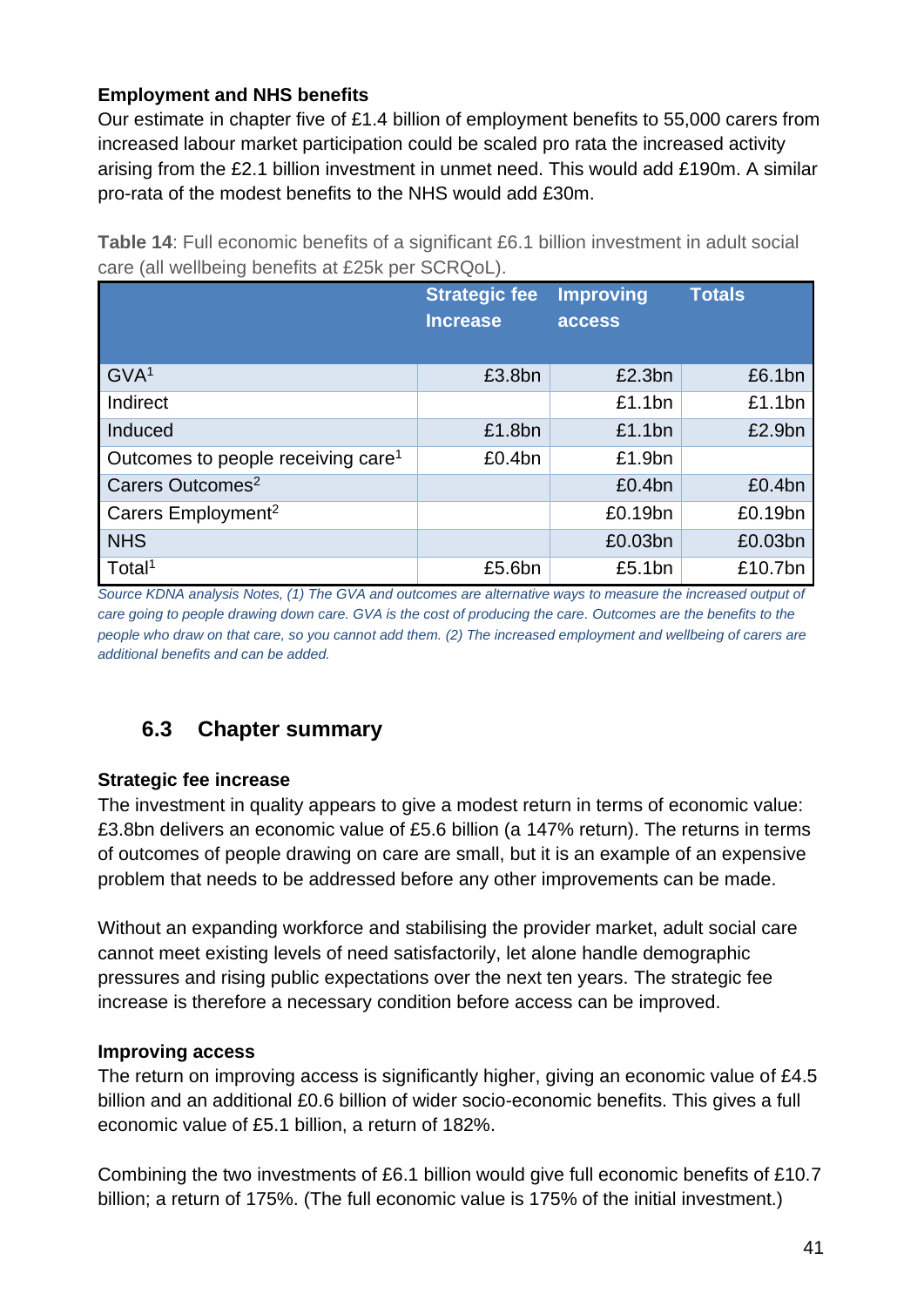<span id="page-46-0"></span>This chapter summarises the key findings of chapters three to six and concludes that the current adult social care system is afflicted by both lack of funding and significant market failures.

- **EXT** The market failures drive the publicly funded system toward a low cost, low value low outcome solution.
- **.** This creates problems in the adult social care labour market which will become increasingly difficult in the short term if there is a strong post COVID-19 recovery and over the medium term with increasing demand.
- The market failure also distorts the self-funded sector and results in increasing levels of unmet need and higher burdens on informal carers.
- The recommendations stem from our analysis that the system must begin to pay for the outcomes of care, rather than the care processes.
- A societal valuation of those outcomes also provides a mechanism to pay for the skilled workers to deliver those outcomes, both now and in the future.

### <span id="page-46-1"></span>**7.1 Conclusions**

### **Diagnosing the problem**

The quality and outcome component of adult social care is far more difficult to observe than the process, care package, time required to do specific tasks, aspect. This is compounded by the dominant commissioner for adult social care, local authorities, being forced to keep down fees as the only way to meet increasing levels of need and stay within their spending limits.

Private purchasers pay higher fees and are partly cross subsidising the publicly funded sector. They also have difficulty choosing their preferred combination of price and quality because of the cross-subsidisation issue and the difficulty of gathering complex information on quality of care at short notice. The quality component therefore tends to be under-rewarded and under-produced.

### **Impact on the adult social care labour market**

This combination of 'price-sensitive' demand and relatively 'quality-blind' demand produces a low value equilibrium with less than feasible and less than desirable quality and outcomes. This low-cost solution creates three problems in the adult social care labour market.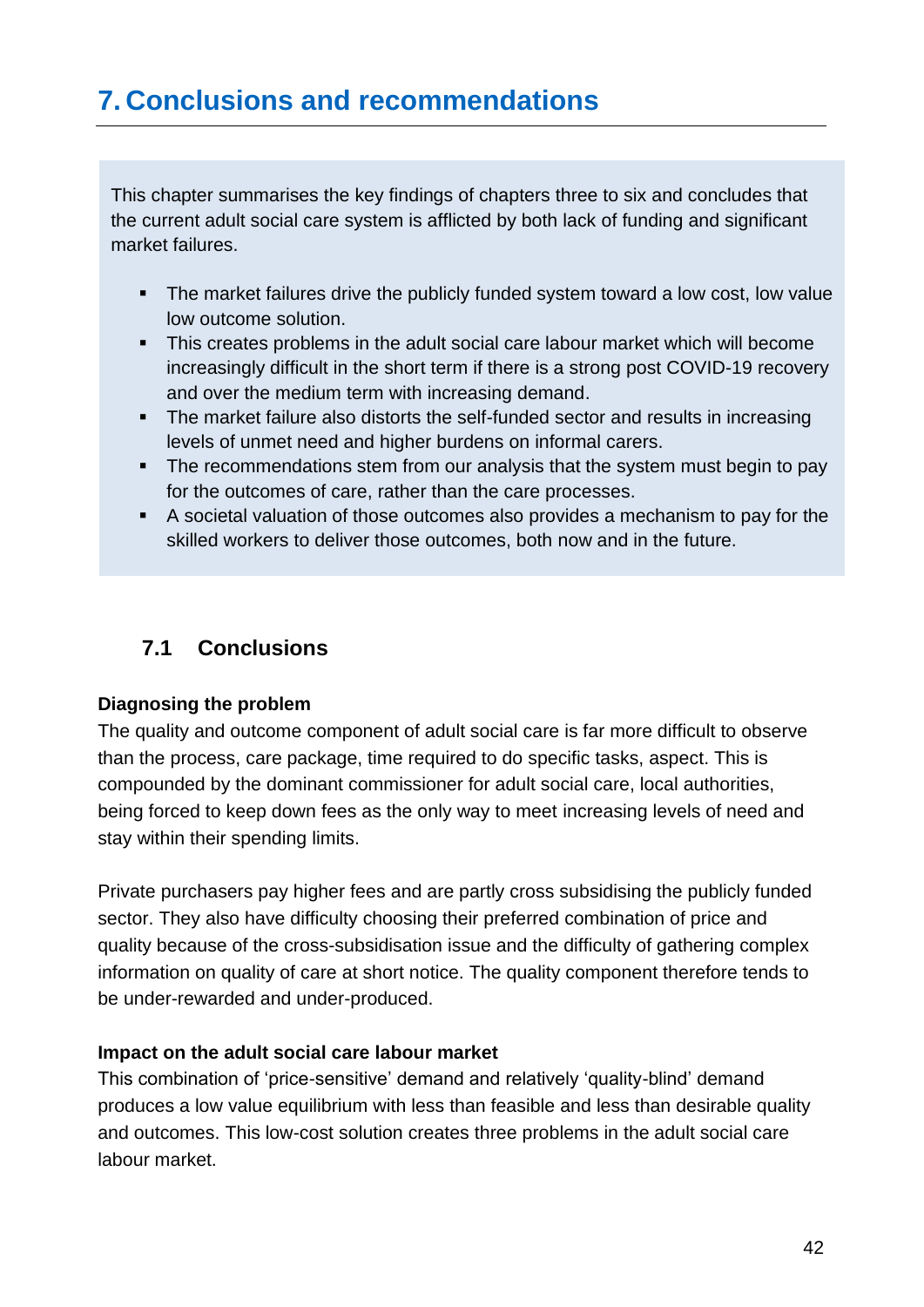- Wages are driven down to below the 'market clearing rate' meaning wages and turnover are high and persistent.
- The job becomes more demanding (because vacancies are not filled) and there is not time to fulfil the vocational aspect of care and deliver high quality, compassionate care.
- The capacity of the sector is falling behind people deemed eligible for publicly funded care (UK Home Care Association, August 2021).

This low value equilibrium (barely able to keep pace with even the restricted access to the publicly funded system currently in operation) will become an increasing problem as the numbers of people of working age and aged 65 and over, who need care increases.

Adult social care will require a growing workforce for the foreseeable future. It therefore needs to be a sector where:

- Providers are able to make an economic return and see future expansion
- The workers can be sure of a decent standard of living and job that has significant nonpecuniary rewards
- **EXEDENT** Innovators can find new ways of delivering improved outcomes, through IT and different models of care.

### **Is the solution commissioning for outcomes?**

It is for this reason that we have focussed on the measurement of adult social care outcomes. We believe the outcomes of social care must become the focus of the debate about the level of funding and the means to ensure the funding is well spent, i.e., on improving the wellbeing, dignity and security of the people receiving care.

Only by placing a realistic societal value on the outcomes of adult social care and commissioning to obtain the best and most cost-effective level of improvement can we guarantee that the publicly funded system will not be caught in a low value, low cost equilibrium.

By putting a pound sign on outcome, you not only find a mechanism to pay fair prices and market wages, you also encourage the workers with empathy and compassion to gravitate toward adult social care work.

### <span id="page-47-0"></span>**7.2 The recommendations flow from this analysis**

### **Recommendations: investment to restore equilibrium to labour market**

Figure 7 in Chapter 5 showed that the pay of care workers had not kept pace with the rise in the national living wage. Restoring the differential between front line care workers' median wage and the national living wage to the level it was in 2012 and 2013 would require a real-terms pay increase of 8%.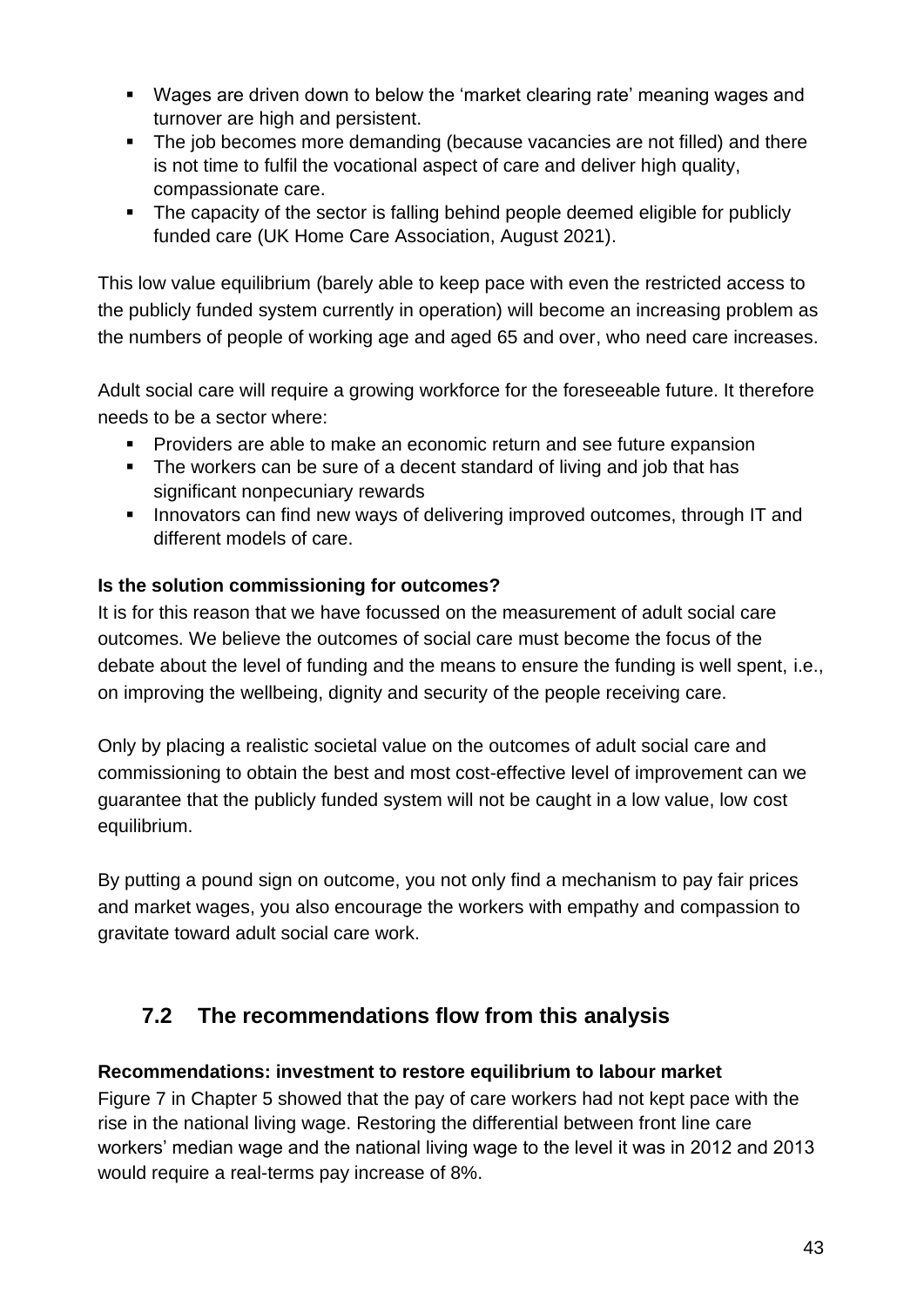We believe higher overall levels of pay to increase the competitiveness of the market and enable employers to attract - and have more discretion to employ - workers with the right values are essential.

The Government has also allocated £500 million across three years to support workforce needs, and our analysis suggests this should focus on:

- developing a clearly defined career structure linked to training, supported by consistent investment
- addressing pay differentiation between senior and entry-level care worker roles, linking to career structures
- **EXP** recognising and rewarding the central role registered managers play in high quality service delivery.

The cost would be partly offset by reducing agency expenditure and costs associated with excessive turnover. This would improve the continuity of care and the outcomes of care. The analysis of the adult labour market also suggests that quality of care would be improved by increasing the grade mix (e.g. raising the proportion of senior care workers), improving retention of registered managers and investing more in training.

This economics driven approach chimes with the values driven strategy of the 'Vision for a future workforce strategy<sup>'22</sup> drawn up by the e.g. leaders of (ADASS), Care Provider Alliance (CPA), Care and Support Alliance (CSA), Local Government Association (LGA), Skills for Care, Social Care Institute for Excellence (SCIE) and Think Local Act Personal (TLAP).

Their priorities for adult social care workforce are:

- staff recognition, value and reward
- investment in training, qualification and support
- career pathways and development
- building and enhancing social justice, equality, diversity and inclusion in the workforce
- **EXE** effective workforce planning across the whole social care workforce
- expansion of different workforce in roles.

The first three and last bullet are strongly supported by the foregoing analysis. The fourth bullet, social justice in the workforce, but also in society, can be helped by renewed focus on improved outcomes for the people drawing on care and support.

Workforce planning for adult social care is essential given it already accounts for 5% of the workforce and that figure is set to rise.

<sup>22</sup> [https://www.skillsforcare.org.uk/About/News/News-Archive/Adult-Social-Care-Leaders-come-together](https://www.skillsforcare.org.uk/About/News/News-Archive/Adult-Social-Care-Leaders-come-together-with-a-vision-for-a-future-workforce-strategy.aspx)[with-a-vision-for-a-future-workforce-strategy.aspx](https://www.skillsforcare.org.uk/About/News/News-Archive/Adult-Social-Care-Leaders-come-together-with-a-vision-for-a-future-workforce-strategy.aspx)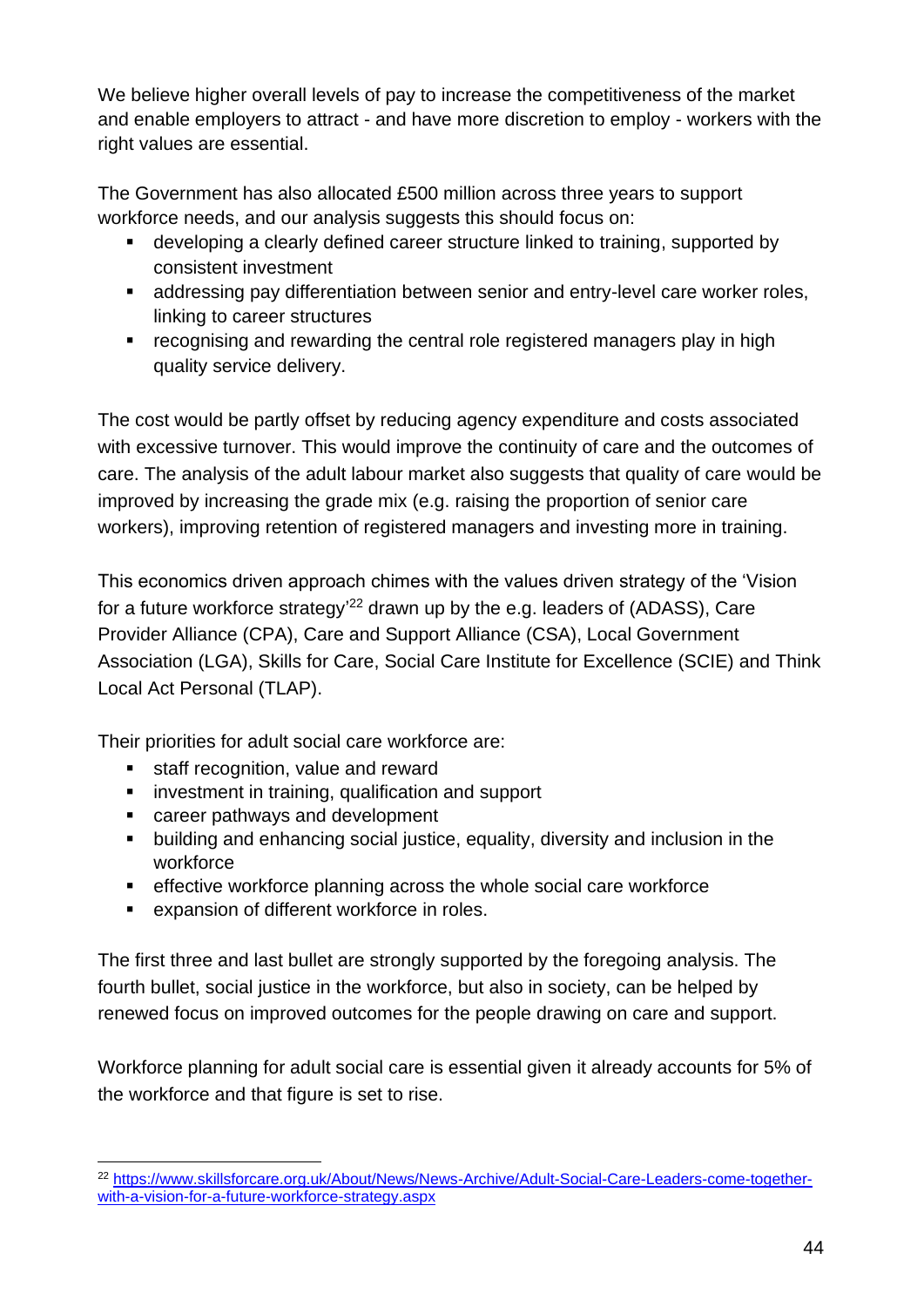#### **Recommendations: commission for outcomes**

We believe outcomes based on what people want must become the focus of the debate about the level of funding and the means to ensure that funding is well spent.

Linking a proportion of fees to improving outcomes would provide the self-improving mechanism by which providers are incentivised to invest more in training their workforce, creating new roles, and employing the workers who had the most empathy, compassion, and capacity to improve people's wellbeing.

This would require:

- processes to measure outcomes consistently, routinely and in all settings
- local authorities to consistently use and strengthen their approach to outcomebased commissioning.

### **Recommendations: the research agenda**

This project has also highlighted areas which would benefit from further research, including improving outcome measures in adult social care, researching societal valuation of these outcomes, improving ways of collecting outcomes measurement in real time and how best to commission for outcomes.

New research exploring the potential integration benefits between adult social care and the NHS, and how to realise them, would also be enormously helpful to the system as a whole.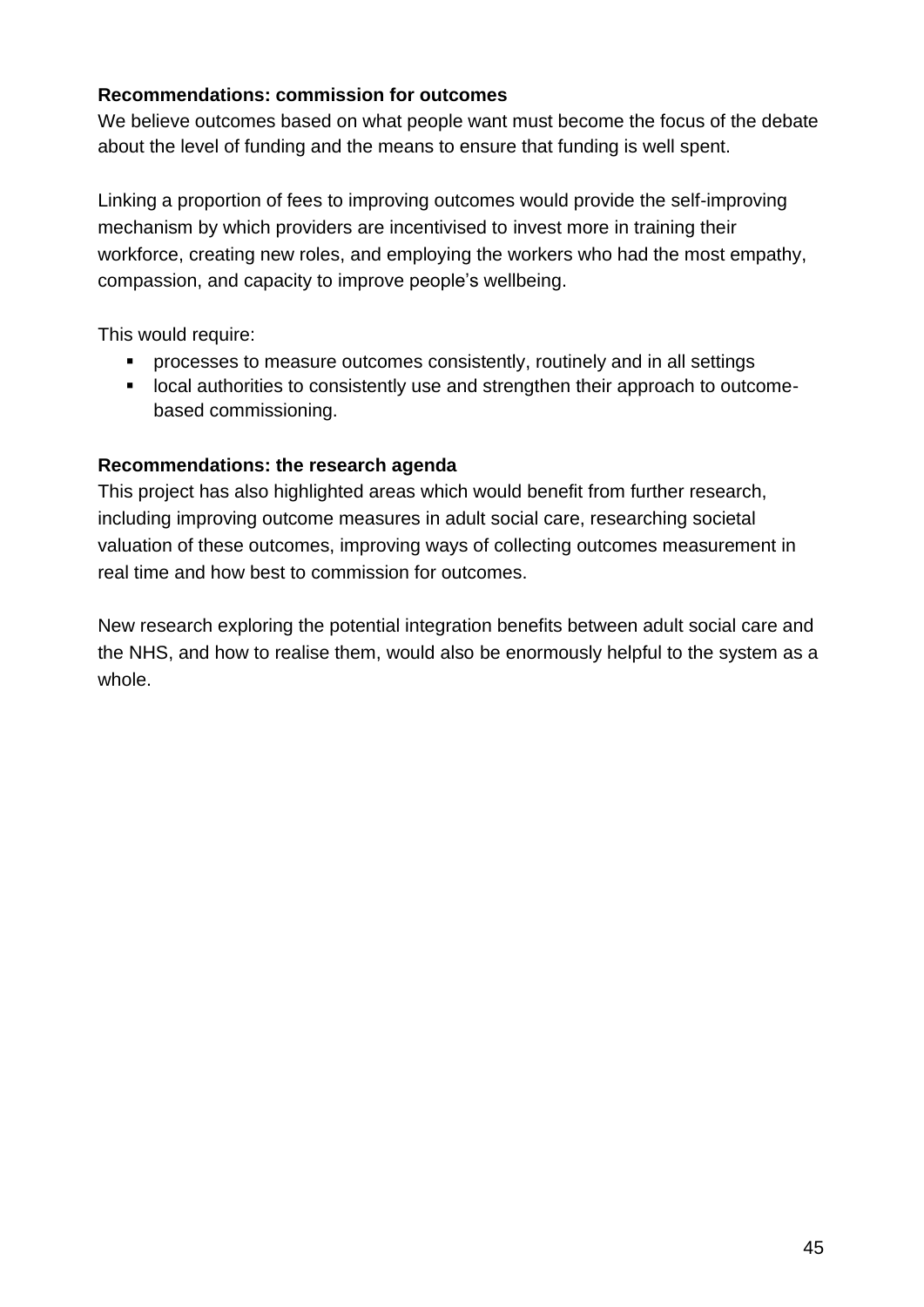### <span id="page-50-0"></span>**8. References**

ADASS. (August 2021). *ADASS Snap Survey .*

Adult Social Care Leaders. (2021). *Priorities for a workforce people plan.*

Age UK. (2020). *State of Caring Survey - press release.*

- Aldridge, S. (January 2016). *Improving public sector efficiency to deliver a smarter state.* Civil Service Quarterly.
- Atkinson, T. (2005, January). *Atkinson Review: Final report.* Retrieved from https://webarchive.nationalarchives.gov.uk/ukgwa/20160105160709/http:/www.o ns.gov.uk/ons/guide-method/method-quality/specific/public-sectormethodology/articles/atkinson-review-final-report.pdf
- Avancena, A. L. (2021). *Cost-effectiveness of implantable ventricular assist devices in older children with stable, inotrope-dependent dilated cardiomyopathy.* Journal of paediatric transplantation .
- Bax, e. a. (2020). *Better off at home? Effects of nursing home eligibility on costs, hospitalizations and survival .* Journal of Health Economics vol 73.

Care Quality Commission . (2017-2020). *State of Care.*

Carers UK. (2018). *State of Caring .*

CMA. (2017). *Care homes market study.*

Competition & Markets Authority. (2017). *Care homes market study: Final report.*

Competition and Markets Authority. (2017). *Care homes market study: summary of final report.*

Crawford, R. (2021). *Long-term care spending and hospital use among the older population in England.* Journal of Health Economics .

- Department of Health . (2010). *Transparency in outcomes: a framework for adult social care.*
- Department of Health. (2010). *Vision for Adult Social Care: Capable communites and active citizens.*

Department of Health. (2012, July). *CM 8378 Caring for our future: reforming care and support.* Retrieved from GOV.UK:

https://assets.publishing.service.gov.uk/government/uploads/system/uploads/atta chment\_data/file/136422/White-Paper-Caring-for-our-future-reforming-care-andsupport-PDF-1580K.pdf

Forder, J. (2018). *The impact and cost of adult social care: marginal effects of changes in funding.* Qulaity and Outcomes of Person Centreed Care Research Unit.

Forder, J. (July 2018). *The impact and cost of adult social care.* The Quality and Outcomes of Person-centred Care Policy Research Unit (QORU).

Forder, J. (July 2018). *The impact and cost of adult social care.* The Quality and Outcomes of Person-centred Care Policy Research Unit (QORU).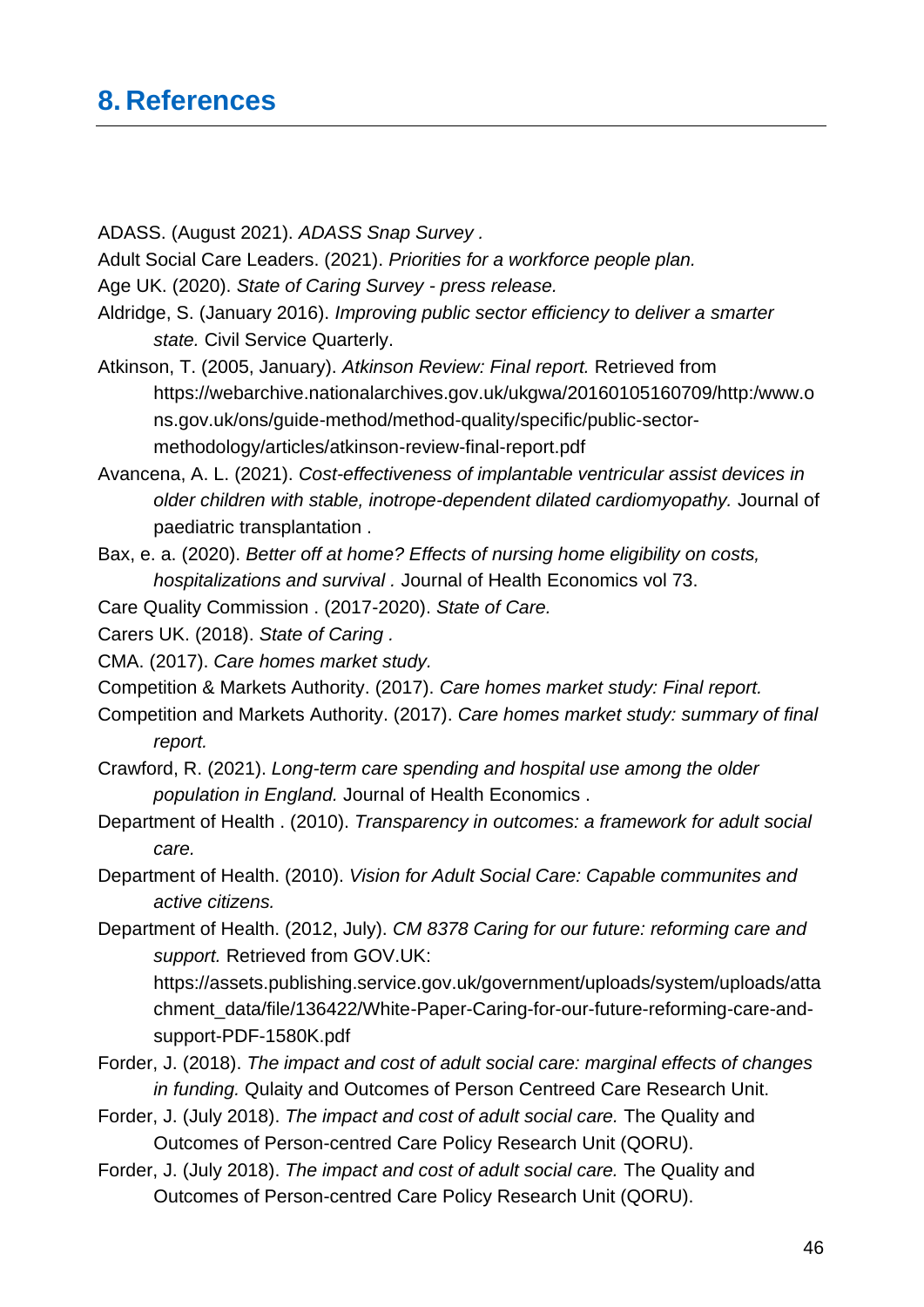- Forder, J., & Malley, J. (2016). *Identifying the impact of adult social care: : Interpreting outcome data for use in the Adult Social Care Outcomes Framework.*
- Forder, J., Malley, J., Rand, S., Vadean, F., Jones, K., & Netten, A. (2016). *Identifying the impact of adult social care: Interpreting outcome data for use in the Adult Social Care Outcomes Framework.* The Quality and Outcomes of Person-centred Care Policy Research Unit (QORU).
- Gandjour, A. (2020, April 22). *Willingness to pay for new medicines: a step towards narrowing the gap between NICE and IQWiG.* Retrieved from BMC Health Serv Res: https://doi.org/10.1186/s12913-020-5050-9
- Greater Manchester Combined Authority. (2019). *Greater Manchester CBA model.* Retrieved from GMCA: https://www.greatermanchester-ca.gov.uk/what-wedo/research/research-cost-benefit-analysis/
- Health and Social Care Select Committee. (2020, October 22). *Social care funding and workforce report.* Retrieved from parliament.uk:

https://publications.parliament.uk/pa/cm5801/cmselect/cmhealth/206/20602.htm

HM Treasury . (2020, December 3). *The Green Book: appraisal and evaluation in central government .* Retrieved from https://www.gov.uk/government/publications/the-green-book-appraisal-andevaluation-in-central-governent

HM Treasury. (2019). *Budget Press release.*

- House of Lords Economics Committee. (2019). *Social are funding : time to end a national scandal .*
- Hu, B., Hancock, R., & Wittenberg, R. (2020). *Projections of Adult Social Care Demand and Expenditure.*
- ICF. (2018, June 5). *The Economic Value of the Adult Social Care sector - UK.* Retrieved from Skills for Care: https://www.skillsforcare.org.uk/Documents/About/sfcd/Economic-value-of-theadult-social-care-sector-UK.pdf
- ICF. (2018a, June 5). *The Economic Value of the Adult Social Care sector - England.* Retrieved from https://arcuk.org.uk/wp-content/uploads/2018/06/The-economicvalue-of-the-adult-social-care-sector-England.pdf

Kings Fund. (2006). *Securing good care for older people.*

- Knapp, M. (1984). *The Economics of Social Care .* Basingstoke: Macmillan.
- Leonard Cheshire . (2021). *Care for Equality: making the case for inclusive social care reform .*
- Lewis, G., Kirkham , H., Duncan , I., & Vaithianathan, R. ( April 2013). How Health Systems Could Avert 'Triple Fail' Events That Are Harmful, Are Costly, And Result In Poor Patient Satisfaction. *Health Affairs* , https://doi.org/10.1377/hlthaff.2012.1350 .

Marie Curie. (2018). *Emergency Admissions Data Brieifng.*

Mayhew, L. (2012). *The UK Care Economy: Improving outcomes for carers.* UK: Carers UK.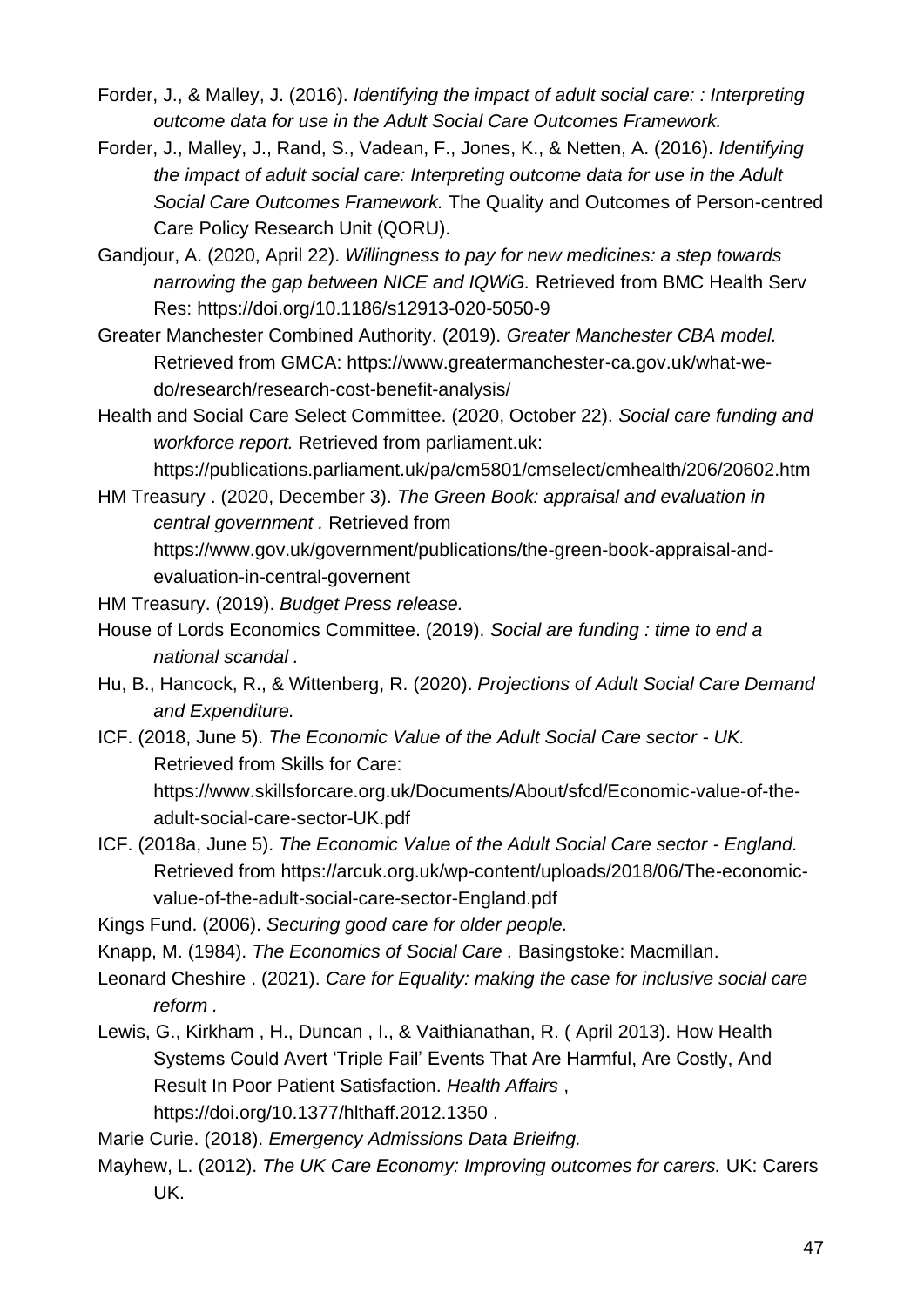- NAO. (2001, Feburay 20). *Choosing the right FABRIC.* Retrieved from https://www.nao.org.uk/report/choosing-the-right-fabric-3/
- NAO. (2003). *Ensuring the effective discharge of older patients from acute hospitals.*
- NAO. (2018). *Adult Social Care at a Glance .*
- NAO. (2021). *The Adult social care market in England .*
- Netten, A., Burge, P., Malley, J., Potogloy, D., Towers, A.-M., Brazier, J., . . . Wall, B. (2012). *Outcomes of social care for adults: developing a preference-weighted measure.* Retrieved from National Center for Biotechnology Information, U.S. National Library of Medicine: https://www.ncbi.nlm.nih.gov/books/NBK92303/

NHS Digital (HSE). (2019). *Health Survey for England 2019.*

NHS Digital. (2016, November). *Identifying the Impact of Adult Social Care (IIASC).* Retrieved from Measures from the Adult Social Care Outcomes Framework, England - 2014-15, Final release: https://digital.nhs.uk/data-andinformation/publications/statistical/adult-social-care-outcomes-frameworkascof/archive/measures-from-the-adult-social-care-outcomes-frameworkengland---2014-15-final-release

- NHS Digital. (2016). *Identifying the Impact of Adult Social Care (IIASC) (20014-15 Summary Information and worked example).*
- NHS Digital. (2019, Jan 24). *Survey of Adult Carers in England, 2018-19 guidance for local authorities.* Retrieved from https://digital.nhs.uk/data-and-information/datacollections-and-data-sets/data-collections/social-care-user-surveys/social-carecarers-survey-2018-19
- NHS Digital. (2020, December 10). *Adult Social Care Activity and Finance Report.* Retrieved from https://digital.nhs.uk/data-andinformation/publications/statistical/adult-social-care-activity-and-finance-report
- NHS Digital. (2020, December 10). *Measures from the Adult Social Care Outcomes Framework*. Retrieved from https://digital.nhs.uk/data-andinformation/publications/statistical/adult-social-care-outcomes-framework-ascof
- NHS Digital. (2020, December 10). *Measures from the Adult Social Care Outcomes Framework*. Retrieved from https://digital.nhs.uk/data-and-

information/publications/statistical/adult-social-care-outcomes-framework-ascof

- NHS Digital. (2021). *Finalised Patient Reported Outcome Measures (PROMS) in England for Hip and Knee.*
- NHS Digital. (2021, August 3). *Social Care User Surveys (ASCS and SACE Data Collections)*. Retrieved from https://digital.nhs.uk/data-and-information/datacollections-and-data-sets/data-collections/social-care-user-surveys
- NICE. (2015). *Implementing the NICE Guidance Transition between inpatient hospital settings and community or care home settings for adults with social care needs.* Nuffield. (2021). *Care home bed availability.*

OECD. (2013, Oct 28). *THE ROLE AND MEASUREMENT OF QUALITY IN COMPETITION ANALYSIS.* Retrieved from https://www.oecd.org/competition/Quality-in-competition-analysis-2013.pdf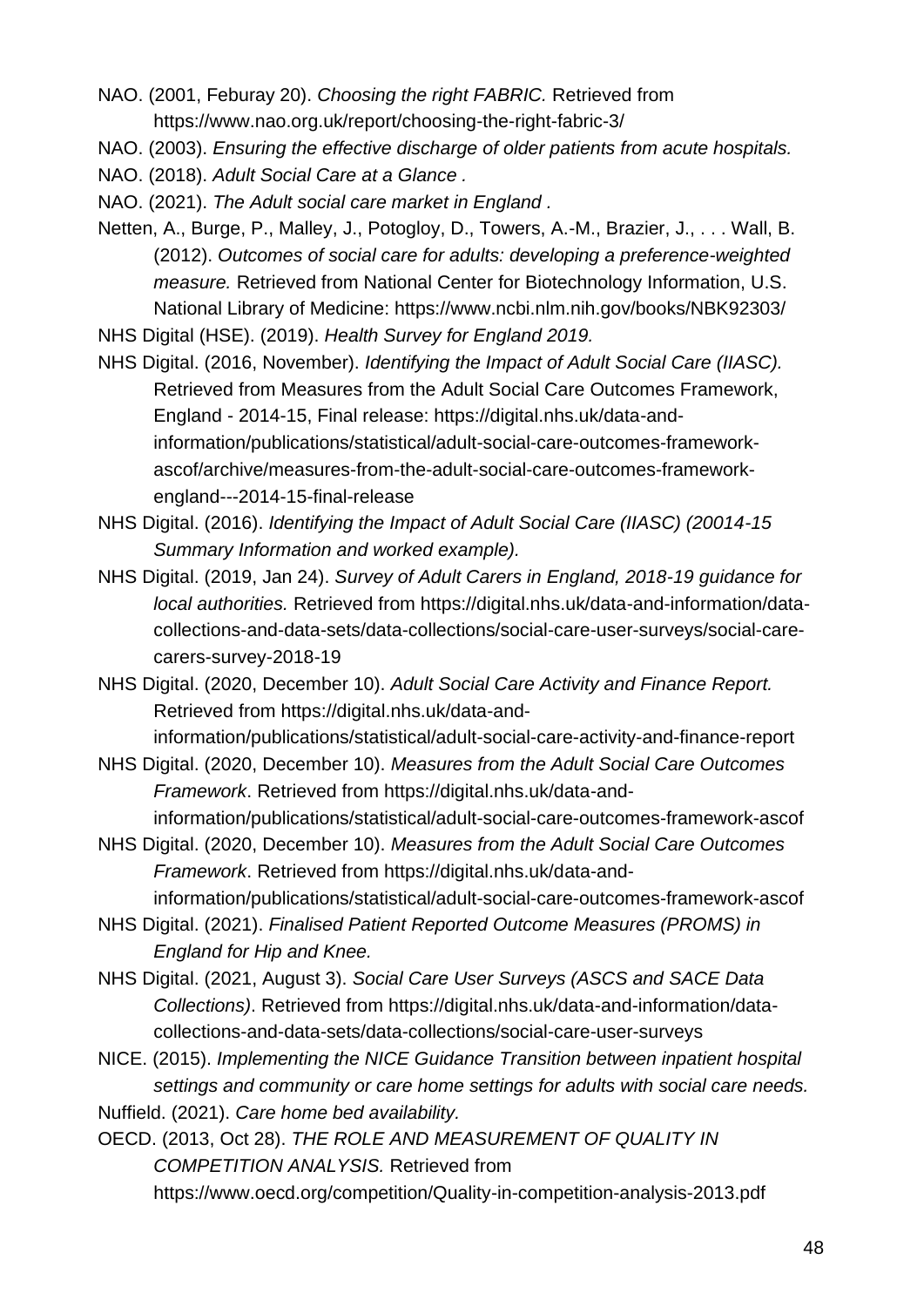OECD. (2019). *Health Indicators at a Glance .*

- ONS. (2019). *Methodology related to gross value added (gva)*. Retrieved from https://www.ons.gov.uk/economy/grossvalueaddedgva/topicspecificmethodology
- PSSRU. (2021). *The Adult Social Care Outcomes Toolkit (ASCOT)*. Retrieved from https://www.pssru.ac.uk/ascot/
- Shaw, D., Franco, L., & Westcombe, M. (2006). Problem structuring methods: new directions in a problematic world. *Journal of the Operational Research Society*, 57,757-758.
- Skills for Care . (2021). *Evidence review and sector consultation to inform Skills for Care Strategy.*
- Skills for Care. (2018, June 5). *The economic value of the adult social care sector – UK.* Retrieved from https://www.skillsforcare.org.uk/About/Skills-for-Care-and-Development/The-economic-value-of-the-adult-social-care-sector-UK.aspx

Skills for Care. (2020). *Adult Social Care Workforce Estimates .*

- Skills for Care. (2020, October). *The state of the adult social care sector and workforce in England.* Retrieved from https://www.skillsforcare.org.uk/adult-social-careworkforce-data/Workforce-intelligence/publications/national-information/Thestate-of-the-adult-social-care-sector-and-workforce-in-England.aspx
- Skills for Care. (2021). *The state of the adult social care sector and workforce in England.* Pending.
- Stevens, K., Brazier, J., & Rowen, D. (2018). *Estimating an exchange rate between the EQ-5D-3L and ASCOT.* European Journal of Health Economics .
- The King's Fund. (2021, May 6). *Social care 360.* Retrieved from https://www.kingsfund.org.uk/publications/social-care-360
- UK Home Care Association. (August 2021). *Recruitment and Retention Survey.*
- University of Manchester. (2018). *Impact of the Care Quality Commission on Provider Perormance.*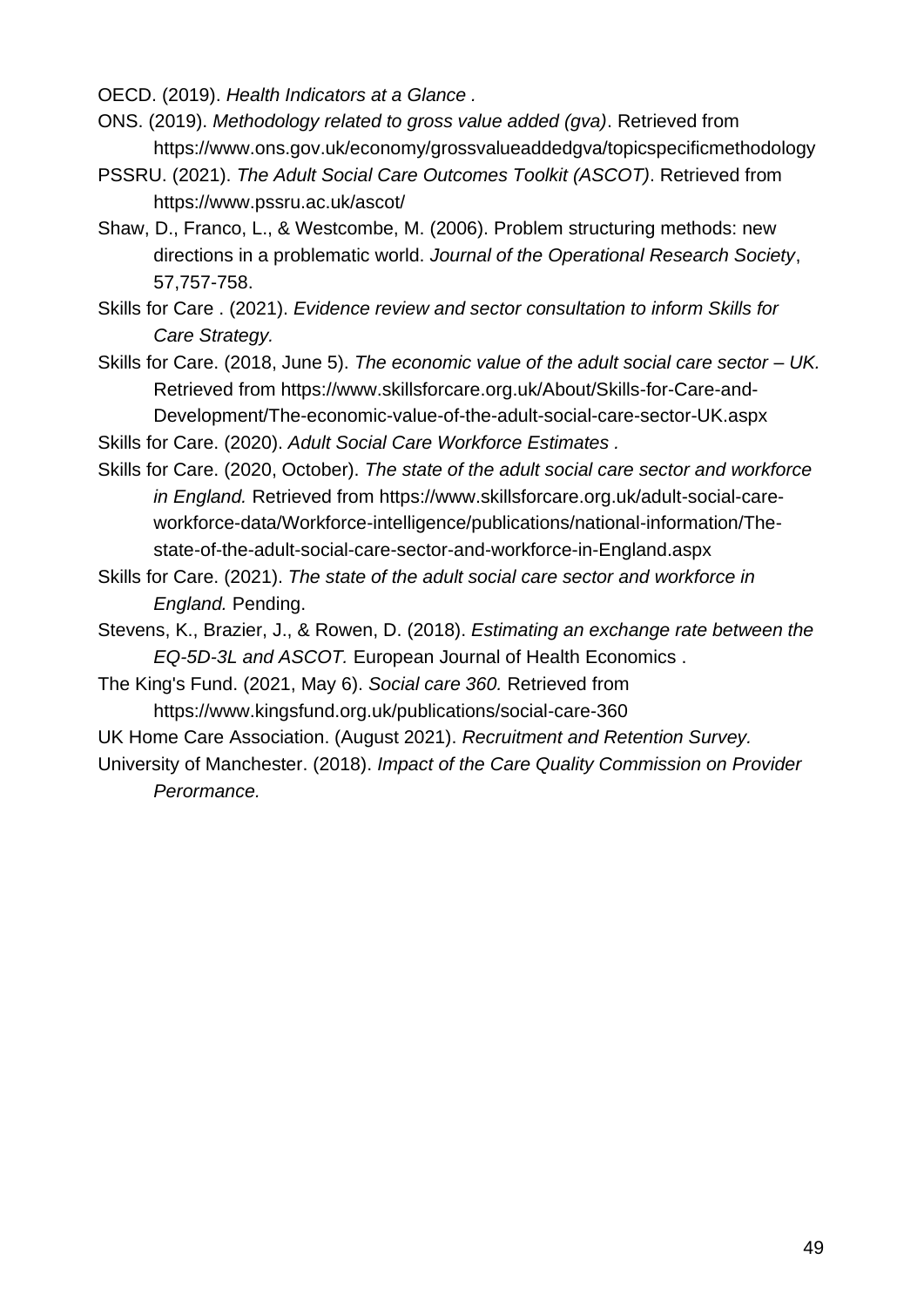## <span id="page-54-0"></span>**9. Annex A**

### **9.1 Annex A Expert reference group**

Care Quality Commission (CQC) Care England Devon County Council Health Education England (HEE) Individuals with lived experience of social care Kings College London Local Government Association (LGA) National Care Forum (NCF) Social Care Futures Skills for Care and Development United Kingdom Home Care Association (UKHCA) University of Kent

Officials from the Department of Health and Social Care also joined meetings of the group.

#### **KDNA**

Dr. David Halsall Dr Jane Parkin Keith Derbyshire